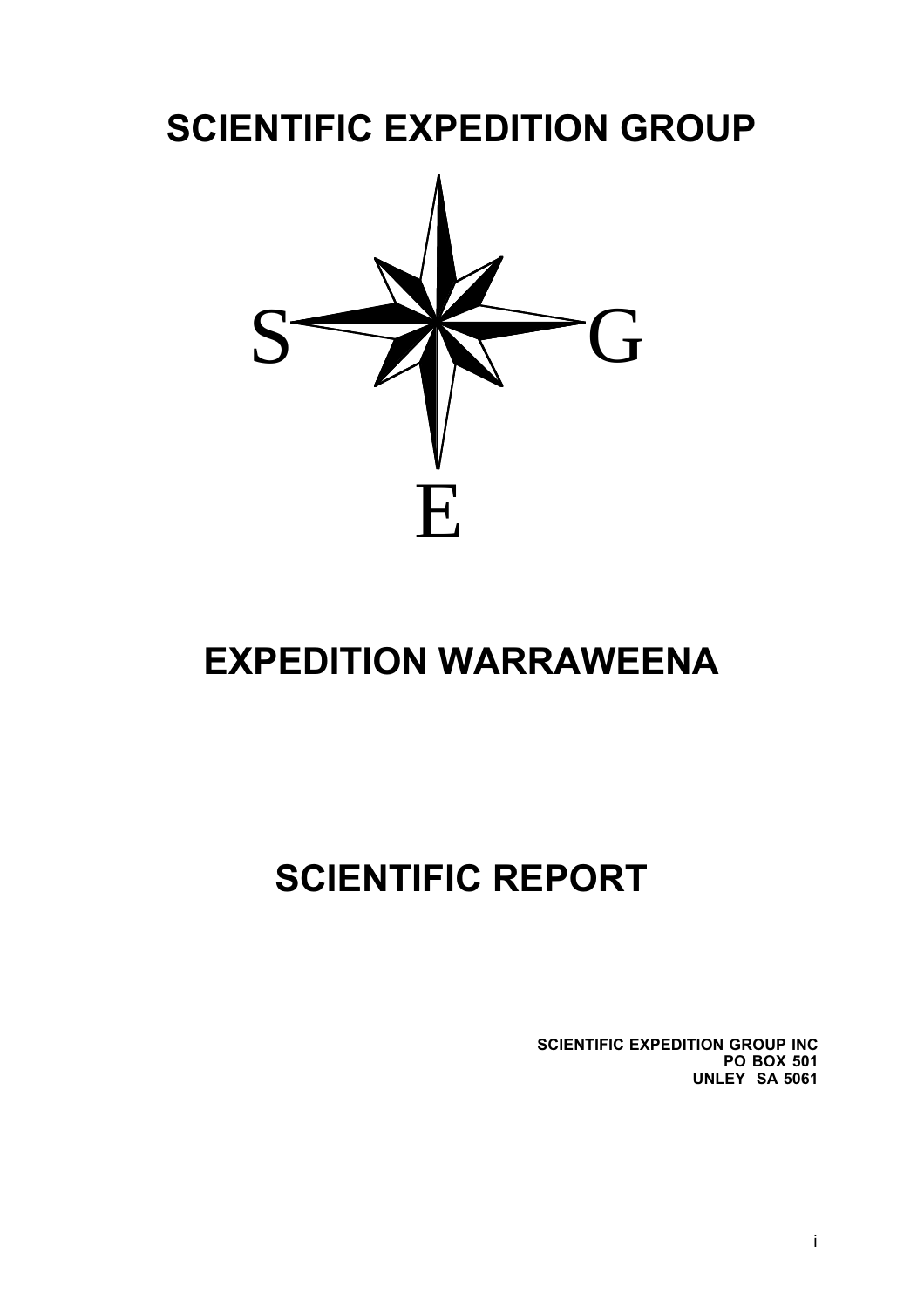# **1. Foreword**

#### By **C Warren Bonython**, President of the Scientific Expedition Group

The philosophy of SEG has been to provide its members - mainly young people - with the opportunity to carry out scientific investigation useful to the community combined with adventure in challenging surroundings.

Although past expeditions have encompassed diverse terrain, including the sea coast, river flood-plains and mountain ranges, it is not surprising that mountains have exerted the greatest attraction. Early on, parts of the Flinders Ranges - particularly the Gammon Ranges - grabbed SEG's attention, and now another component - Warraweena - was the target for this expedition.

Warraweena, a pastoral station now being rehabilitated for conservation, backs on to the striking Mount Hack/Mount Tilley high country where the main, north-trending Flinders chain forks as a gigantic 'Y'. Chris Wright and his dedicated leaders and expeditioners have worked hard and competently to assemble data for the management plan so necessary to steer the site in it's new conservation role.

In the Adventure phase, exciting bushwalks, largely in the less accessible high country, will have given members some enduring memories.

I congratulate our veteran leader, Chris Wright, his dedicated co-leaders and all the other expeditioners on their hard work and excellent report.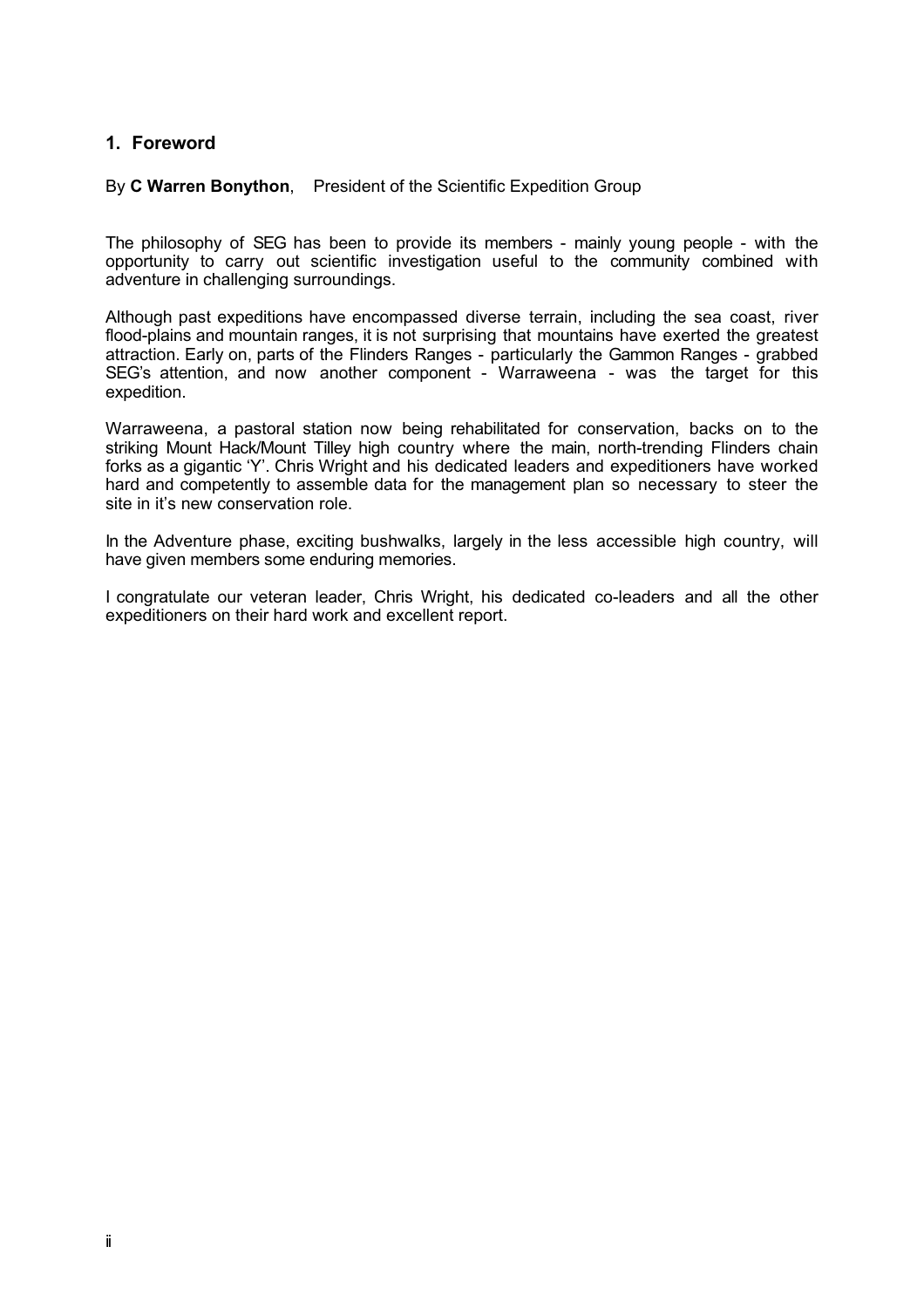# **Expedition Warraweena 2-17 July 1999**

#### **Expedition Leaders**

Chief leader<br>
Adventure Phase leader (& treasurer) Chris Wright<br>
Graham Oats Adventure Phase leader (& treasurer)<br>Catering leaders Communications leader Project leaders<br>Archaeology--Archaeology Sarah Hayes and John Love -Mammals Communication Craham Medlin<br>-Reptiles Communication Craham Medlin -Reptiles Bob Sharrad<br>-Birds Birds Bob Sharrad<br>-Birds Bob Sharrad -Drooping Sheoak Exclosures<br>-Vegetation Photopoints & Erosion Annie Bond and Paul Wainwright -Vegetation Photopoints & Erosion

David Wilson and Matthew Ward<br>Rob Matthias

Wendy Telfer<br>Brendan Lay

#### **Expeditioners**

Jim Allen Nari Anderson Fiona Bennett Bindi Bennett Alex Coombe Shannon Carne Mandy Carter Fleur De Laine Chris Deering David Ireland Melanie Jackson Peter Love Susan Love Bryan McMullan Joe Mack Melissa Minerds Martin Nicksen Trudy O'Connor Guy Olding Camilla Osborne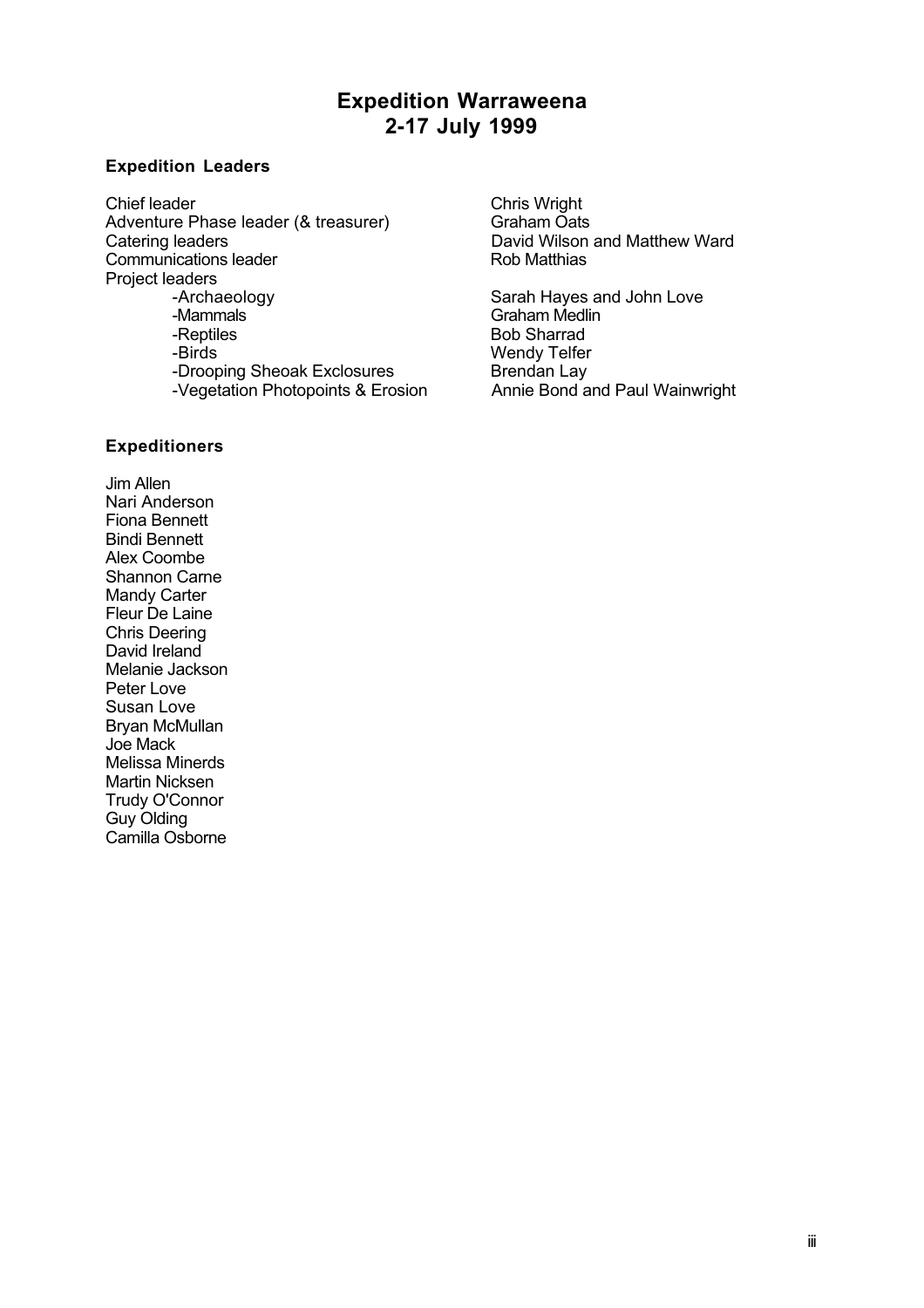# **Acknowledgements**

Expedition Warraweena 1999 would not have been possible without the assistance of sponsors and supporters. We extend our grateful thanks to the following people and organisations:

#### **Sponsors**

Geo Ocean Horizons (Bobbie Rice) Copy World

#### **Special Assistance and In-kind contributions**

- Primary Industries and Resources SA for communications and logistical support, the loan of the marquee, the barbecue and heaps of other equipment without which the expedition would have been very difficult to run.
- CFS Port Augusta for the loan of the water heater, the SA Police Radio section for radio equipment and the State Emergency Service Pt Augusta for communications support.
- The University of South Australia was a partner in the expedition with students from the Conservation and Park Management course being among the expeditioners; the School of Environmental and Recreation Management helped by supplying equipment; the University helped with transport; Bob Sharrad an Adjunct Senior Lecturer led the reptile project and Janice White, a Research Associate of the University and director of Wetlands and Wildlife, helped in the planning of the expedition.
- Graham Willis for a fund of information on Warraweena including the archaeological sites, and water points.
- The Invertebrate, Herpetology and Mammal sections of the South Australian Museum for equipment and identification of animals.
- DEHAA for logistic support through Brendan Lay and for loan of equipment such as crowbars and traps.
- The Bureau of Meteorology for loan of weather station equipment, survey equipment, and for providing daily weather bulletins.
- Brendan and Elizabeth Lay for supplying the fruit for the expedition and for organising the camp at Yellow Well.

# **Suppliers**

- The bulk of the expedition food supply came from Blackwood Foodland who put together the whole order, extremely efficiently, had it ready for collection, and at the end of the expedition took back anything that we did not use. Particular thanks are extended to Andrew Desteno and Peter Minervini for their untiring efforts and support.
- Tulloch's Bush Baker at Copley once again provided first class bakery products for the expedition and arranged delivery to Beltana.
- Thanks are extended to Graham Ragless of Puttapa Station who supplied the sheep for the Barbecue on the Open Day.

#### **Vehicles and transport**

The expedition depended completely on the supply of vehicles to move the groups around Warraweena. The University of South Australia, DEHAA and PISA's support have been acknowledged. The following people made their vehicles available without fuss or conditions, and we thank them most sincerely:

John Love (two reconnaissance trips plus the expedition) Prado Chris Wright (two reconnaissance trips plus the expedition) Subaru and trailer Graham Medlin (two reconnaissance trips plus the expedition) Mazda Dual cab ute Joe Mack Ute Fiona Bennett Ute Graeme Oats Daihatsu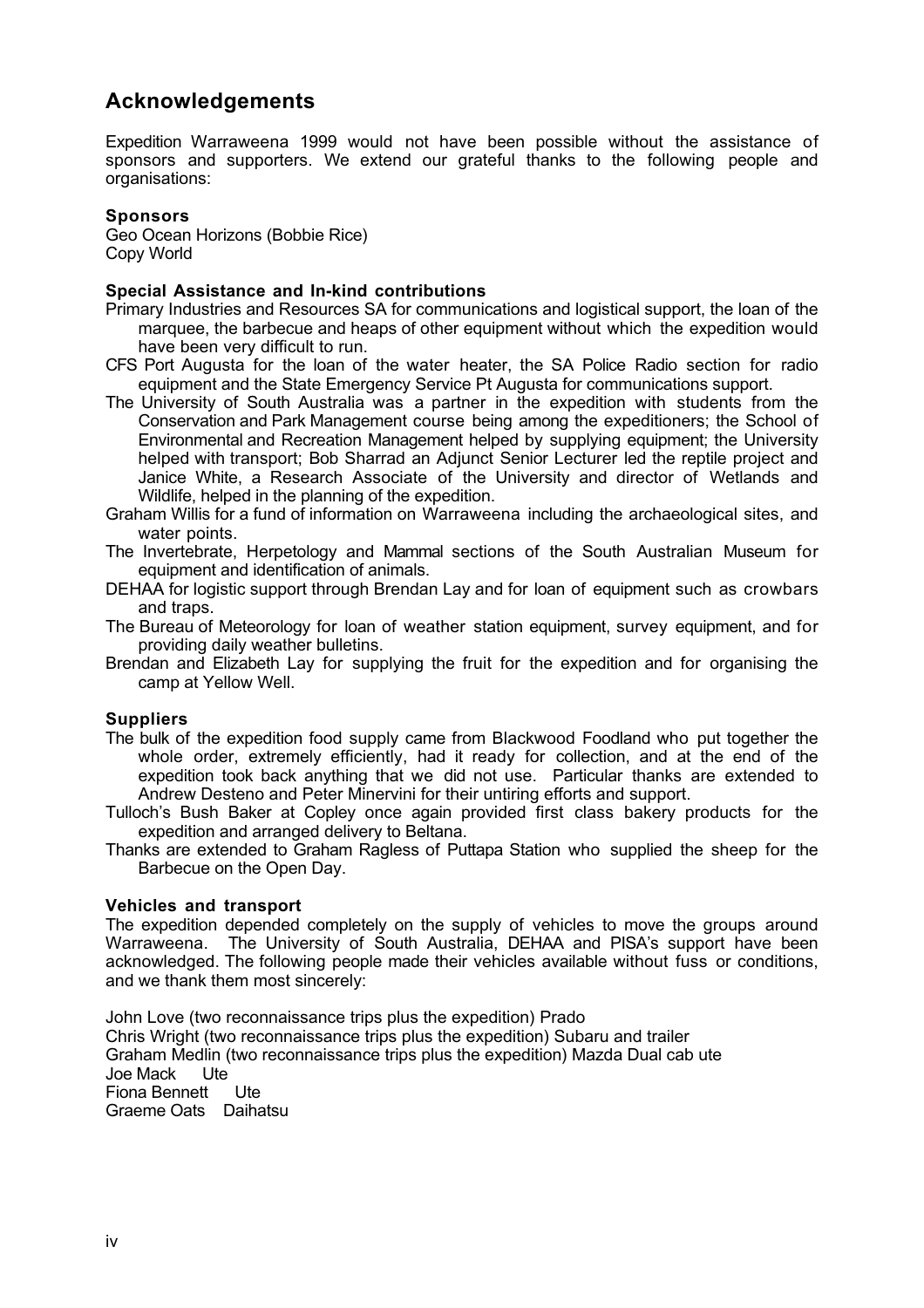# **Table of Contents**

| 1.             |  |
|----------------|--|
|                |  |
| 2.             |  |
|                |  |
| 3.             |  |
|                |  |
| 4              |  |
|                |  |
|                |  |
|                |  |
| 6.             |  |
|                |  |
| 7 <sup>1</sup> |  |
|                |  |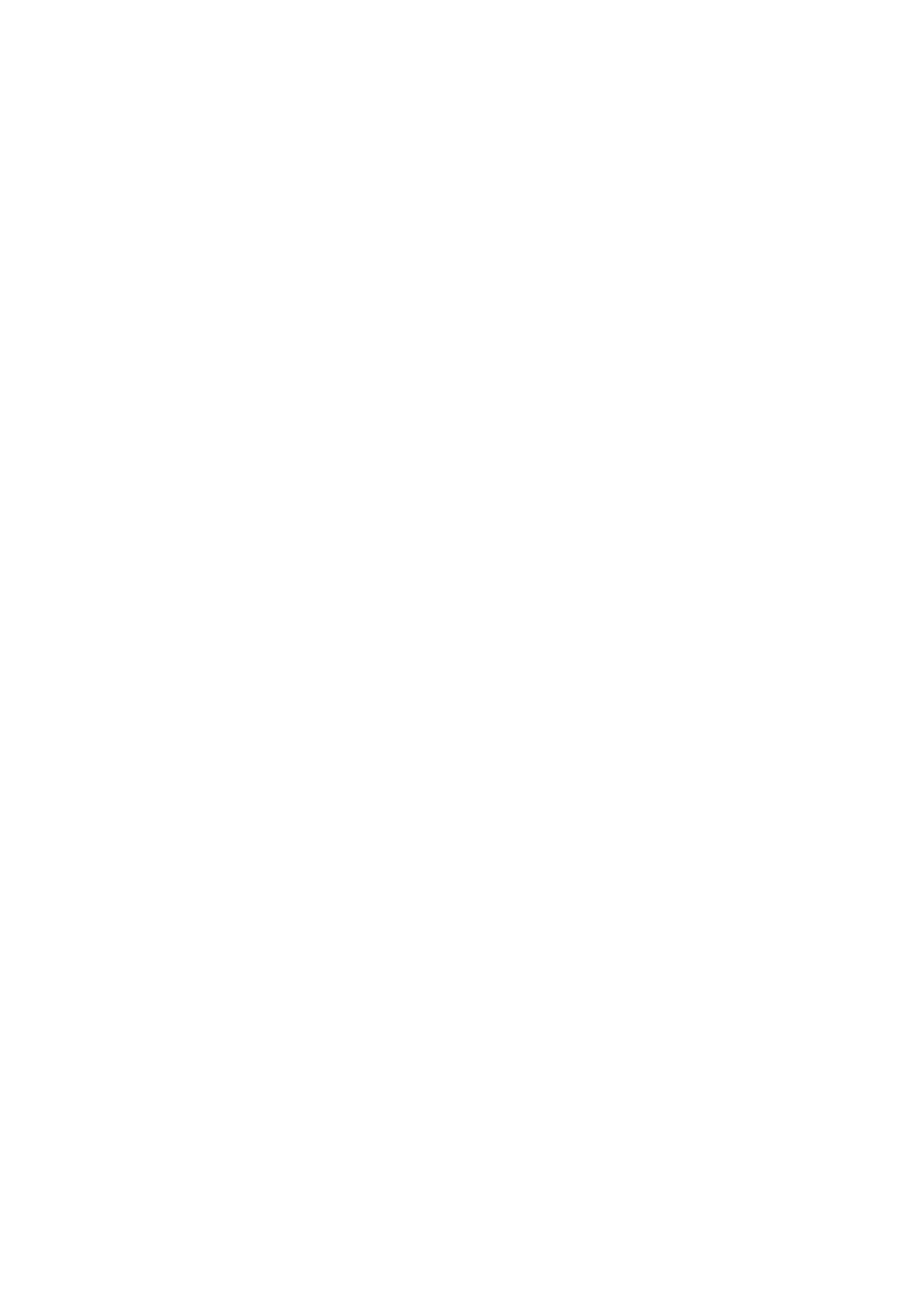# **Expedition Warraweena 1999 Report**

# **1 Introduction**

# *1.1 Introduction & spiel on SEG - Chris Wright*

Expedition Warraweena '99 came about as a result of the need to develop a Management Plan for Warraweena, a Pastoral Lease in the Northern Flinders which had become badly degraded due to overgrazing, and which had been acquired by Wetlands and Wildlife Inc. to be run as a Conservation Park. Funding to undertake the plan was obtained by the Nature Conservation Society from the Natural Heritage Trust, and was used to employ Wendy Telfer as the Management Plan Coordinator. SEG undertook to run an expedition to Warraweena, providing leaders and volunteers to collect baseline data on the flora, fauna, archaeology and history of Warraweena. Wendy Telfer, in her role as Coordinator, participated fully in the planning and running for the Expedition. The SEG objectives of running expeditions of a scientific nature, for young people, in field science, self reliance and bushwalking, were fully met. The combination of SEG's experience in organising and running expeditions, and Wendy Telfer's drive and enthusiasm to make it all happen, worked extremely well.

# *1.2 Location of Warraweena*

Warraweena is located in the Northern Flinders Ranges, about 6 hours drive north of Adelaide. It lies to the east of Beltana, on the road from Hawker to Leigh Creek. Mount Hack is on its north east border, Mt Stuart in the west, and Mt Hemming in the south. The Mt Tilley range lies just to the east of Warraweena, but is easily accessible from the Old Warraweena Road. Warraweena is being developed for tourists and visitors, and has an abundance of good camp sites in beautiful settings. Black Range Springs, Hallies Well, Old Warraweena are easily reached by motor vehicle, while the more remote locations such as Dunbar, Yellow Well, Cockatoo Hut require a heavy four-wheel drive vehicle for access. (At least for access on wheels). Bushwalking through the area is varied and offers spectacular views of the Northern Flinders. The ranges in this area offer many watering points, which makes the planning of hikes relatively easy. Figure 1 shows the main features of Warraweena.

Figure 1. Map of Northern Flinders Ranges showing location of Warraweena.

# *1.3 Description of Warraweena*

Warraweena is a property of  $355km^2$  in the northern Flinders Ranges. It was previously a pastoral lease, stocked with sheep for some 130 years. It has recently been destocked (1996) because unsustainable grazing pressures led to it becoming non-viable as a pastoral concern. The property is now leased by Wetlands and Wildlife, a non-profit environmental company that manages substantial wetland areas in the South East of South Australia. The property is managed as a private conservation park or wildlife sanctuary, with recreation and tourism being the other land uses.

Warraweena encompasses some of the highest parts of the Flinders Ranges including Mount Hack, one of the few peaks to exceed 1000m in height. The property is predominantly hill country. In the north and along the eastern boundary there are rugged quartzite ranges. In this eastern section and in much of the southern parts of the property the vegetation is dominated by native pine (*Callitris glaucophylla)* open woodland. To the south and west is a strip of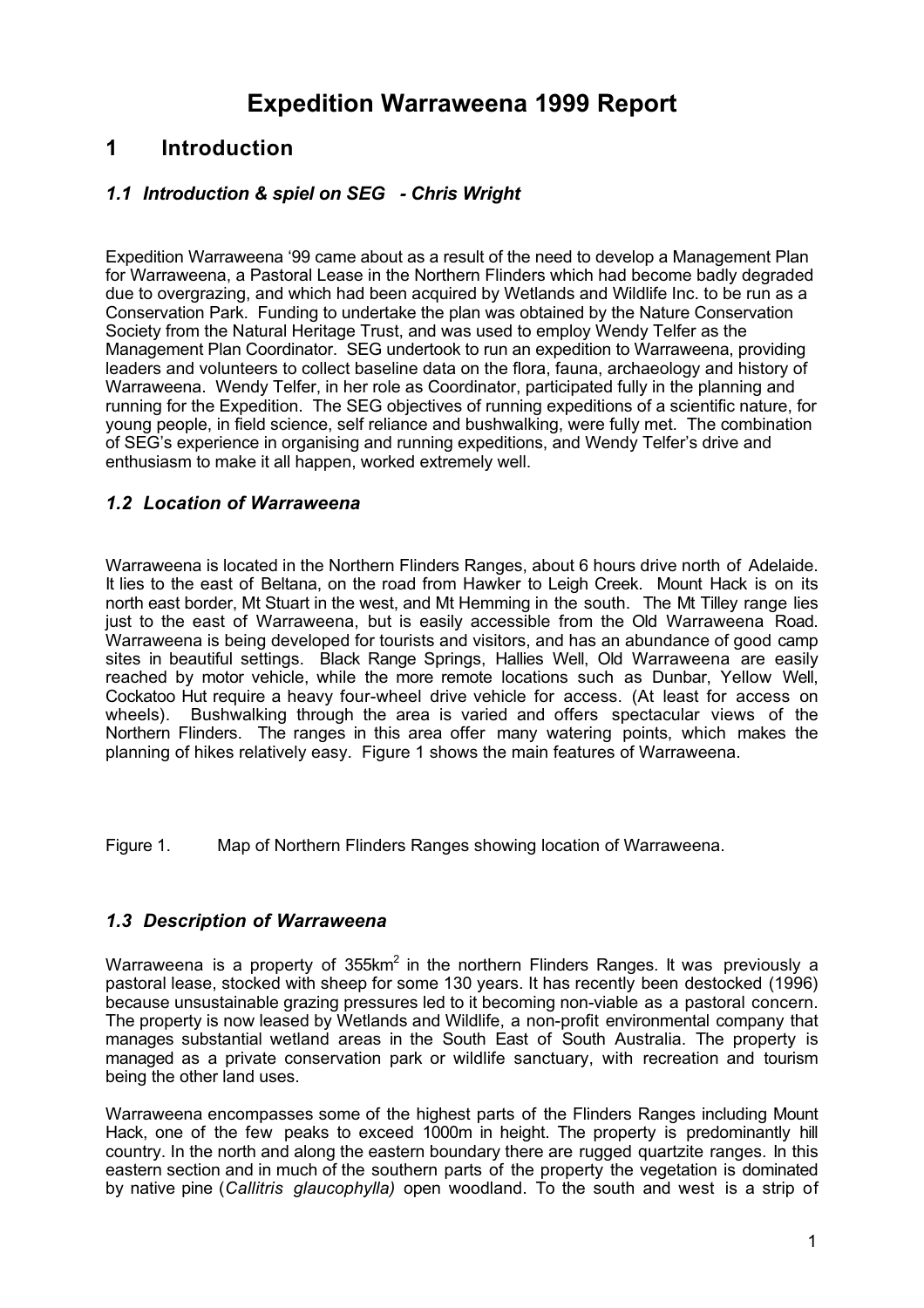country with calcareous plains and rises with predominantly ephemeral cover with native pine and prickly wattle overstorey.

The central and southern parts of the lease are comprised of low siltstone hills and rises dominated by shrubs and ephemeral species. The central-western area, encompassing Yellow Well Paddock and towards Mt Stuart, is characterised by open grasslands of lemonscented and wallaby grasses with (originally) a sparse overstorey of drooping sheoak and with eucalypts and pine in the creeklines. There are also some regions of open shrubland (*Acacia victoriae, Eremophilia duttonii, Alectryon oleifolius),* over chenopod low shrubland*.* The south western corner has areas of *Atriplex vesicaria*, *Maireana astrotricha, Sclerolaena* spp. or *Zygophyllum aurantiacum* low shrubland. Also within this region are areas of *Acacia* spp., *Eremophila* spp., *Senna* spp., *Dodoneae microzyga* and *Ptilotus obovatus* shrubland with an open overstorey of *Casuarina pauper* and *Callitris glaucophylla.*

There are several ephemeral creeks through the area, the largest being Black Range Spring Creek, Sandy Camp Creek and Warrioota Creek. There are also some 27 permanent springs on Warraweena that support sedge communities.

The vegetation has been described by the Pastoral Management Program and the Flinders Ranges Management Review. Where there is substantial record of the vegetation, there is almost nothing recorded about the fauna present. There is also much work to be done in the monitoring of plant communities including threatened species, examining regeneration and erosion.

The data gathered in this SEG expedition will be used in a report on the biodiversity of Warraweena and will be used in the formulation of recommendations on biodiversity for the property's management plan. The plan for the property will focus on working towards biodiversity protection and enhancement.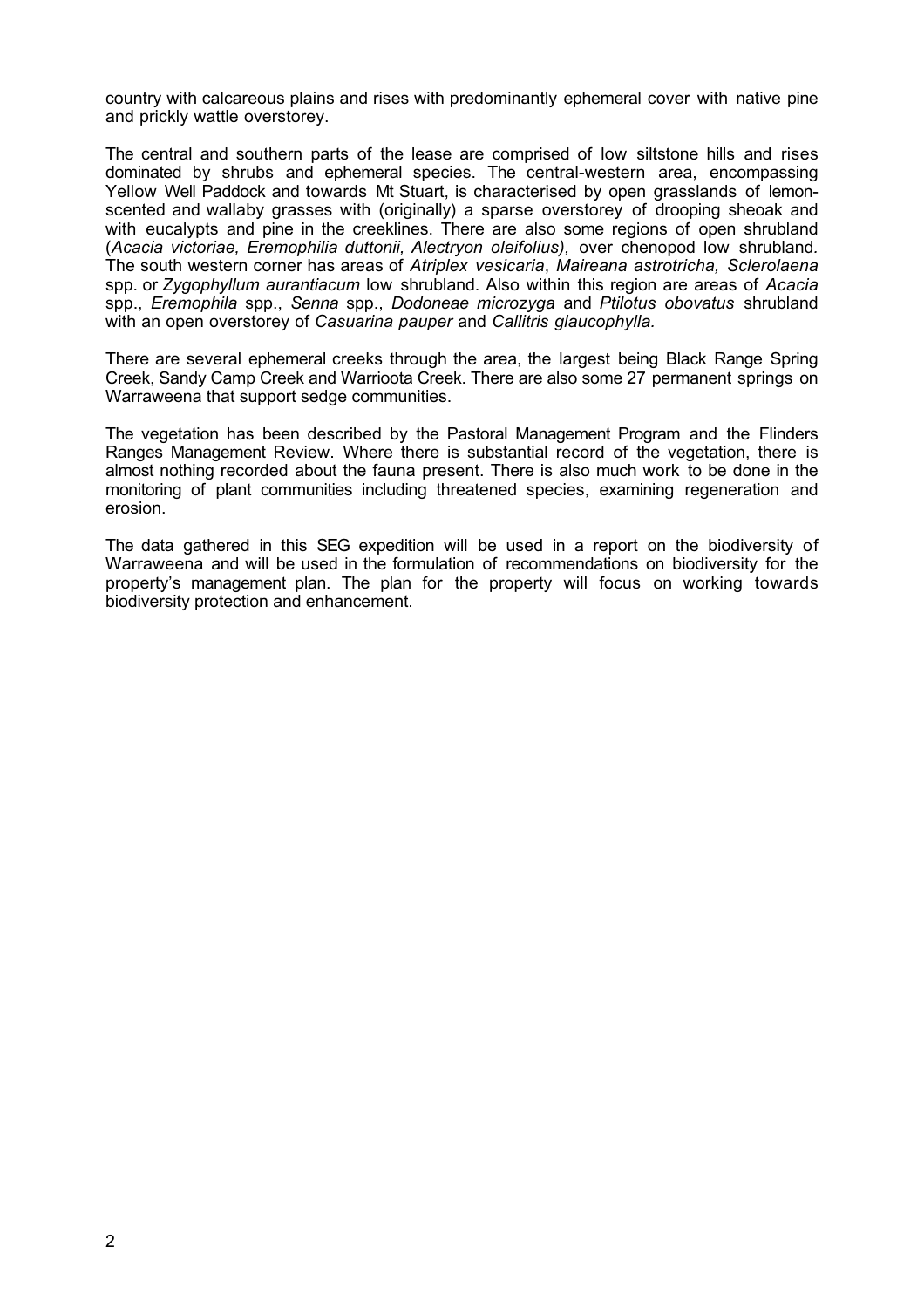# **2. Expedition report and logistics**

# *2.1 The Chief Leader's Perspective - Chris Wright*

The Expedition left Adelaide, starting with the advance party on Friday 2 July, followed by the main group on Saturday 3 July. Base Camp was established some 3 km south of Warraweena Homestead in open ground, with tremendous views of the Mt Hack range. Expeditioners and leaders provided their own tents for sleeping. A large marquee was used as a kitchen and amenities tent, and provided shelter during some of the colder evenings. The smaller tent owned by SEG was used as the "Scientific" tent. The fauna and vegetation work, and data compilation was done there, mainly by Bob Sharrad and Graham Medlin.

There were some 22 expeditioners and 10 leaders. Expeditioners were drawn mainly from Adelaide University and the University of South Australia. There were no high school students in the group although two did apply and later withdrew. With one or two exceptions, all expeditioners performed well at all times, showed great enthusiasm and willingness to help with routine and often arduous and unpleasant tasks, under conditions that were cold and exposed in the South Australian outback winter. Joe Mack, from Loxton in the South Australian Riverland was the oldest of the group, aged 71. He and John Love particularly, felt the cold, but it did not deter them from participating to the fullest extent. The youngest expedition, Bindy Bennett (12), from Sydney showed great interest, and obviously enjoyed the experience immensely.

Brendan Lay of the Pastoral Management Division of DEHAA planned an Exclosure project, to demonstrate the effect of protecting a rare *Allocasuarina* species from grazing pressures. This took place at Yellow Well, some 40 minutes drive south of the Base Camp, on a ridge on the south west side of Mount Stuart. Two adjacent exclosures were constructed, each 50 metres square, and a control plot was marked out, some 30 metres to the north. Full rabbit and goat proof fencing was constructed, and will remain in place for at least 20 years, while the regeneration process is monitored. Access to the site was extremely difficult, by heavy 4 wheel drive in low ratio. Brendan had brought most of the materials up during an earlier trip, and established a camp close by. His wife Elizabeth and sons Greg (12) and Sandy (10) were there also, and each day one of the Expedition groups went up to Yellow Well to assist, and stay there overnight.

Rob Matthias and I visited the camp on three days and provided assistance. Joe Mack also spent three days up there. The fencing was constructed well under very difficult conditions due to the steeply sloping hill, stony ground and inexperience of the helpers. Brendan himself worked incredibly hard to get the job done, and even got up at 3 am one morning to replace a defective corner post, by the light of the moon, because he was worried about its possible failure. Elizabeth participated with cheerful enthusiasm keeping the camp in order, her boys occupied, and helping with the fencing on all possible occasions. The expeditioners worked like Trojans, and some in particular, made up for their lack of physical strength with dogged perseverance and good humour. On the final day of construction, when the fence was complete and the control plot laid out, *Allocasuarina* seedlings grown from seed collected at the site, were planted in the middle of each of the plots. The sites were photographed, but will be scored by Brendan at a later date.

A comprehensive pitfall, elliott and cage trapping program was undertaken at 8 sites covering a representative range of vegetation communities. The logistics for this work were demanding, with 16 pitfall lines laid out, each with drift netting pegged down and a total of 16x6=96 pitfalls to be dug in hard and rocky ground. Elliott traps, and cage traps were laid, and insect pitfall lines were set up. Led by Bob Sharrad and Graham Medlin the program was completed satisfactorily and the requisite number of trapping nights were achieved. They led by example with boundless hard work, good humour and enthusiasm. Although the winter conditions meant that there was little activity from reptiles and small mammals, the catches were reasonable, and the trapping program will be repeated later in the year under warmer conditions.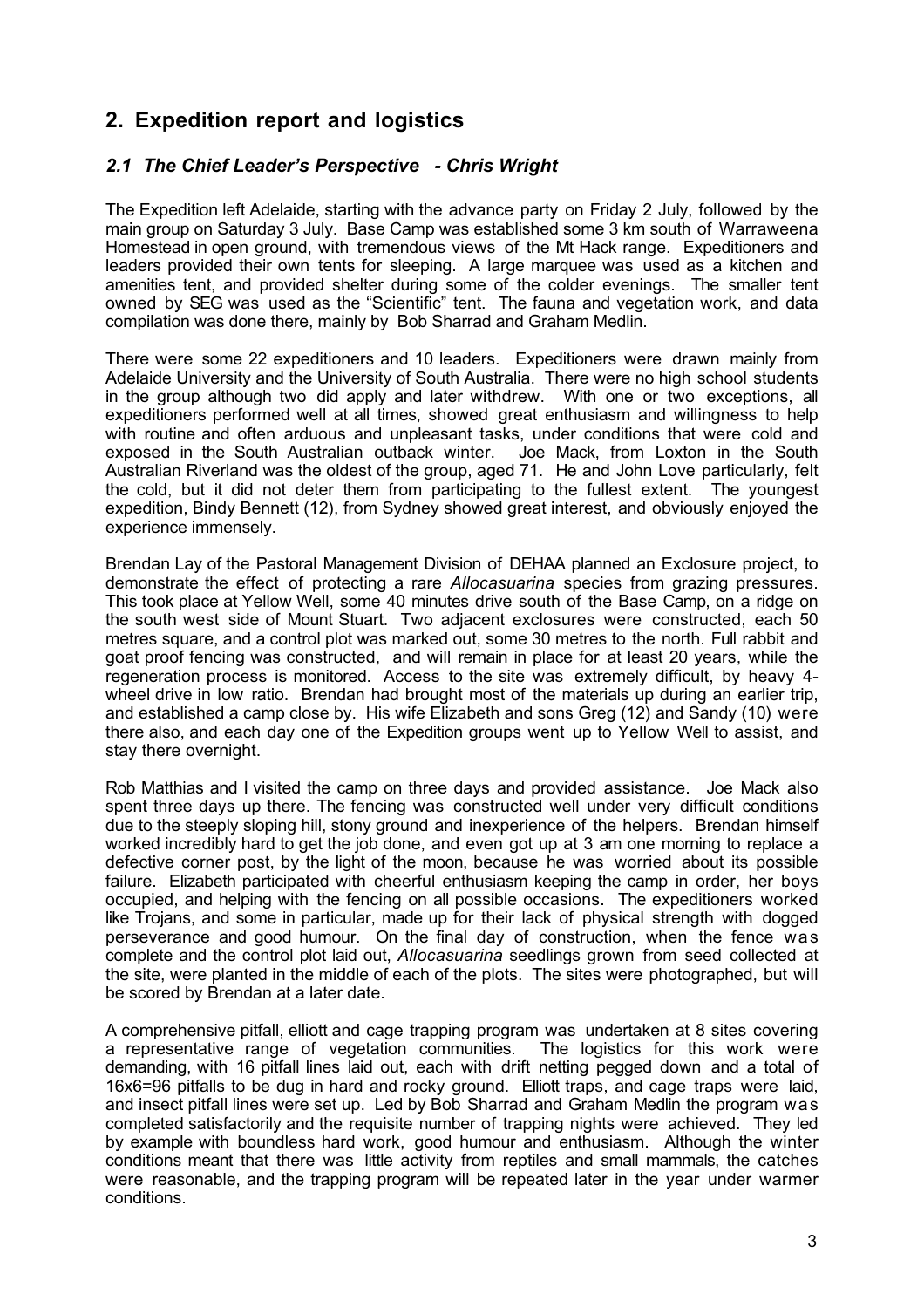Wendy Telfer led the bird identification survey, which was conducted morning and evening, at the same locations as the trapping lines, by successive groups of Expeditioners. The program went extremely well and Wendy was pleased with the record of birds identified. I participated in one of the survey days, and was most impressed at the competency and knowledge of the leaders, and their willingness to instruct those of us who knew very little about birds.

John Love and Sarah Hayes conducted the archaeological and historical survey of a variety of sites on the property. I will leave John to present the results of the work in due course, however there have been some surprises, particularly in finding some stockyard constructions that are most unusual. Unfortunately it was not possible in the time to contact the previous owner, Keith Nichols, to try to find out the origins. I am sure that John Love will follow this up in due course. I would like SEG to note in particular John's meticulous preparation for the expedition and the survey, including at least 3 reconnaissance visits, and his careful work at photographing, recording and storing the artefacts. This is in addition to his willingness to take his vehicle to some most inaccessible locations with considerable nerve and determination. John's quiet manner hides a very active mind and an excellent sense of humour which w e have all enjoyed. John also kept the minutes at all meetings, organised the mailouts to leaders and expeditioners, without much help from the rest of us. The Love family managed to recruit a major portion of the expeditioners.

Wendy Telfer is the Coordinator, appointed by the Nature Conservation Society, to prepare baseline data for the Warraweena management plan. Her appointment was recent (April 99), and although she was not required to take on a major role in running the expedition, she offered her services immediately and in full. She was heavily involved with the development of a management plan for Warraweena, and participated /led much of the planning and preparation for the expedition. Thanks to Wendy, the Expedition secured the services of David Wilson and Matthew Ward, who (as soon as their examinations were over) quickly took charge of the major tasks of organising the expedition and in particular the catering. This task, for some 35 people, was accomplished with an efficiency and lack of fuss which disguised the sheer hard work that it took. Although at the start, it was made clear that all Expeditioners would assist with the food preparation and associated tasks, the large number of groups and the long program each day, made it difficult to share the tasks, and on most days David, Matt, Wendy and Paul Wainwright, did the bulk of the food preparation and distribution. In a report that records a large number of superlative efforts, it is hard to do justice to the hard work and efficiency of this team, particularly as each member made it seem just a routine contribution. The compelling evidence was that all members of the expedition were well fed, and everyone acknowledged that the catering was the best that they had experienced on an expedition. Food for the Adventure Phase was provided with great efficiency and minimum fuss, and there were no grumbles or complaints, a tribute to their efforts. Foodland once again put together the whole food order, offered a discount, and had it ready for collection with their usual thoroughness.

Annie Bond was involved with planning the vegetation survey and logistics. She prepared the expedition handbook, complete with hand-drawn dragon lizard on the cover, and she and Paul Wainwright undertook the resurvey of the photo points set out by Brendan Lay. Annie handled the tricky problem of working out how 7 groups of Expeditioners would be deployed, how to provide transport to get them where they needed to be, and somehow to ensure that the tasks and experiences of each expedition were fairly distributed. The setting up and adjusting of the matrix of people, groups, vehicles, drivers and tasks, on the Whiteboard in the big marquee, was a challenging task that was well done and effective. The first day proved to be the most difficult, and somehow we managed to get everyone to where they were supposed to be, without needing to pack Annie or Paul into the narrow confines of the cupboard space in the back of Joe Mack's Ute.

Rob Matthias supplied critical logistic support with communications equipment. His Repeater station, set up with grunt and effort on a small hill to the west of the camp, provided a most effective means of communication between vehicles, expeditioners and the base camp. This was an essential safety feature in case of accident, and made the tricky problem of moving people and vehicles at the right place and time, possible. Rob made available a heavy 4-wheel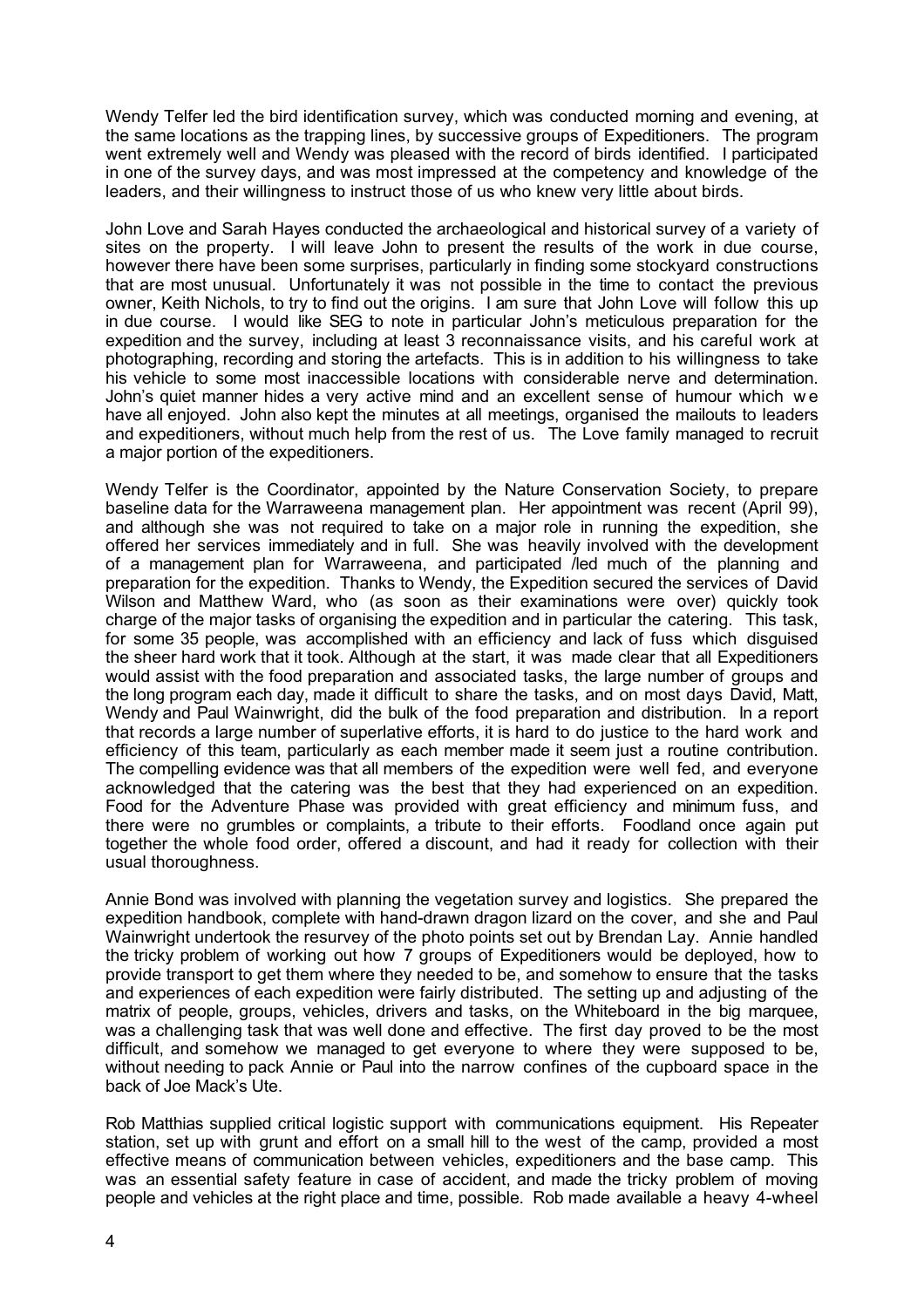drive vehicle which made the critical daily trip to Yellow Well, supplying Expeditioners and their food and equipment. His huge caravan disgorged a host of vital equipment such as the large barbecue and the water heater, and a dozen most welcome chairs. His Satellite phone gave us essential communications to the outside world. Rob gave willing assistance to the fencing program at Yellow Well, spent time with most of the scientific programs, and notably took over the cooking at Base Camp during the adventure phase, allowing the scientists to concentrate on their investigations and data recording.

Graeme Oats has kept financial control of the expedition with his customary efficiency. This, as SEG well knows, is vital if we are to survive. He has kept our expenditure within budget, planned the Adventure Phase walks, and led a group of inexperienced hikers on a 5-day hike through some remote country. We have learned to expect this unending voluntary contribution from Graeme, but I think it is important to remember how valuable it is. Graeme was active throughout the planning phase, and managed to get up to Warraweena to help with establishing the camp. Work commitments required him to return to Adelaide in the first week, but he was back at Warraweena by Friday night, set up the information displays at the Open Day, and then went bush for the 5 days. He generously lent his car to Sarah Hayes and 4 others who needed to be back in Adelaide by the weekend. Graeme put on an excellent SEG display at the Open Day.

On Sunday 11 July, an Open Day was held by Wetlands and Wildlife, the owners of Warraweena, to explain how the organisation works, and their plans for the future for Warraweena. Janice White and Keith Frost represented Wetlands and Wildlife and gave a talk lasting about 30 minutes. Chris Wright then spent a few minutes explaining what SEG was and what we were doing. At the end of the formal presentations, the guests were invited to participate in a barbecue, prepared and cooked by SEG, to look at the various displays and talk to SEG and Wetlands & Wildlife people. Bob Sharrad had several calico bags with reptiles and one snake. He put on an excellent "Show and Tell" presentation, in an entertaining manner to about 30 onlookers including pastoralists and their kids and several aboriginal families. His efforts were commendable and he did a great deal to convince the neighbours about the value of SEG's involvement on Warraweena and the way we helped Wetlands and Wildlife.

Water for use at Base Camp came from the tank at Sliding Rock. Chris and Graeme took the bus for a run and filled the 12 water drums every couple of days. It took some ingenuity to work out how to fill 15 plastic drums from a ball valve at the end of a plastic pipe, but by the end, a Heath-Robinson arrangement with stones and bits of corrugated iron, the filling of drums went smoothly.

The Adventure Phase consisted of three groups, totalling 19 Expeditioners and leaders. Graeme had planned 4 different walks, and Expeditioners were required to nominate their choice of walk. Originally the program was for a 4-day walk, later extended by an extra day, allowing the inclusion of a day climbing Mount Hack. Ten Expeditioners nominated for the Red route, including the peaks, Mt Hack, Mt Gill or Tilley, and Mount Stuart, and extensive walks along Sliding Rock Creek and Warrioota Creek. These were divided into two groups, led by Graeme Oats and Chris Wright. Wendy, David, Paul and Matt, and three others chose their own shorter walk, so that they could prepare the Friday night dinner, and then spent a hard day climbing peaks on the Mt Hack range. Graeme and Chris' groups tackled the walk with determination, climbed mountains, counted feral goats, looked at waterfalls, survived the cold, went to bed at dusk and started afresh at dawn for 5 hard but enjoyable days. Chris Deering and David Ireland suffered knee problems, but were not too much the worse for wear. The rest did well and obviously enjoyed the experience. One of the leaders was recorded on film, having a cold bath in the sheep trough at Hallies Well.

The Expedition returned safely to Adelaide on Saturday 17 July. By 6:30 pm the last Expeditioner had been collected from the Victor Richardson gates at Adelaide Oval, and all that was left was Chris Wright and a huge pile of assorted traps, rather dirty boxes, equipment, and 4 dustbins of non-recyclable garbage. However the arrival of Wendy Telfer and Matt Ward with the Subaru and trailer allowed the Met Bureau equipment to be returned to Kent Town, the garbage dumped in the Met Bureau hopper, Wendy and Matt to be delivered to their house in Unley, the cage traps unloaded at Graham Medlin's house in Bedford Park, and finally for Chris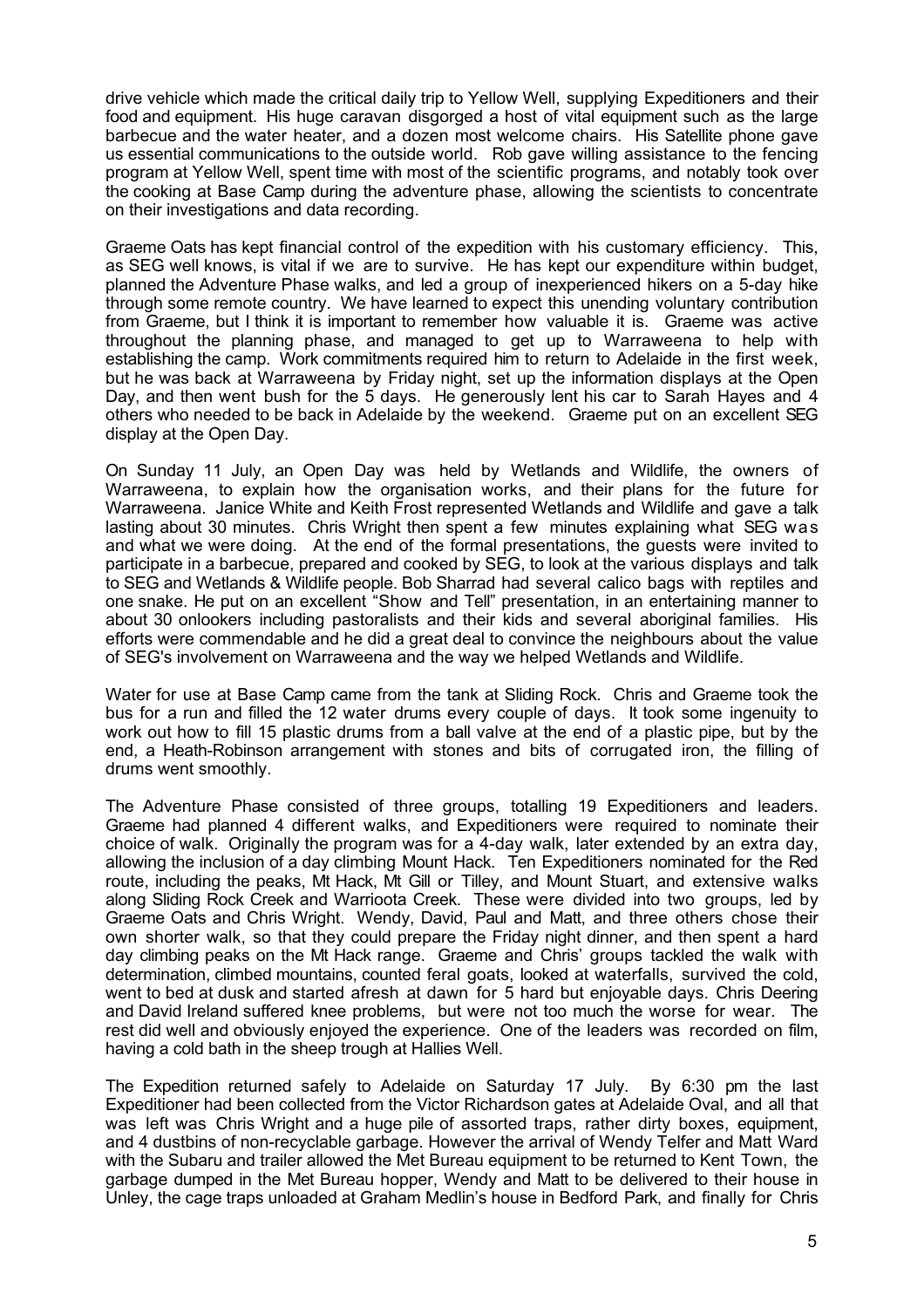to park a very dirty vehicle, trailer and contents in the back garden of his house at about 8:00 pm. Sorting of gear, returning of unused food, returning of the bus to Kanga, and various unpacking and washing, took place over the next few days, thanks to ongoing help of so many willing volunteers. A great experience was enjoyed by all.

Transport was a major issue for the expedition, and there were only just enough vehicles to move the groups to their respective sites each day. The first day was the most difficult, but thereafter we managed without too many dramas. SEG should note the generous contribution of the bus, by the University of South Australia. The University also provided the Food Trailer, and a huge enclosed trailer for transporting gear. The equivalent value of this support is well over \$2,000. Thanks to arrangements by Bob Sharrad. SEG paid only for the fuel, and hire of the trailer. Rob Matthias arranged for the supply of the heavy 4-wheel drive vehicle, communications equipment, the barbecue, and the hot water heater. Equivalent value of this equipment would be another \$2,000. Private vehicles were provided by John Love (Prado), Chris Wright (Subaru & trailer), Fiona Bennett (Nissan 4-wd ute), Graeme Oats (Daihatsu), Graham Medlin (Mazda dual cab ute), Joe Mack (Hilux Ute & trailer). SEG paid fuel costs on site and for the repair of a couple of tires.

# *2.2 Weather monitoring*

A weather monitoring station was set up at Base Camp. Equipment was loaned by the Bureau of Meteorology and included:

a Stephenson Screen **Raingauge** Maximum Thermometer and Minimum Thermometer Wet Bulb temperature and Dry Bulb Temperature.

The Screen, raingauge and instruments were set up, some 50 metres west of the Base Camp. Readings were taken at 09:00 am and 03:00 pm. Wind speed and direction were estimated, with help from the observers manual. After each reading, the data was entered into the observations book, the relative humidity was calculated and the results phoned to the Bureau of Meteorology, and entered onto the Bureau official weather charts.

The Bureau provided the expedition with weather forecasts for the area, and the forecast was posted up on the notice board each day.

The weather monitoring project was useful in demonstrating the weather measurement process, and several expeditioners participated in reading the instruments and recording the data for each schedule. Reading the clouds was a much more difficult task, the observers estimated cloud cover in eighths, but were not able to identify the cloud type and height.

Maximum temperature recorded was 20.1°C. Minimum temperature recorded was 3.8°C. Humidity varied between 40% and 100%. 6.6mm of rainfall was recorded on 9 July 1999.

The process of data collection and recording was of interest to many people, and for me it was an objective lesson in the process of collection weather data, and the difficulties that are inherent in the process.

The success of surveying mammals, reptiles and birds is affected by the weather conditions. Some record of what conditions were like at the time of sampling are helpful for interpreting results. The days were primarily fine and sampling was not thought to be biased dramatically by weather conditions. 6.6mm of rain was recorded on the 8-9 July 1999. Following the rain cracks in the gilgai soils of sites 1 and 2 enlarged as the soil dried out and there were signs of digging to clean out some of the small holes which were previously present.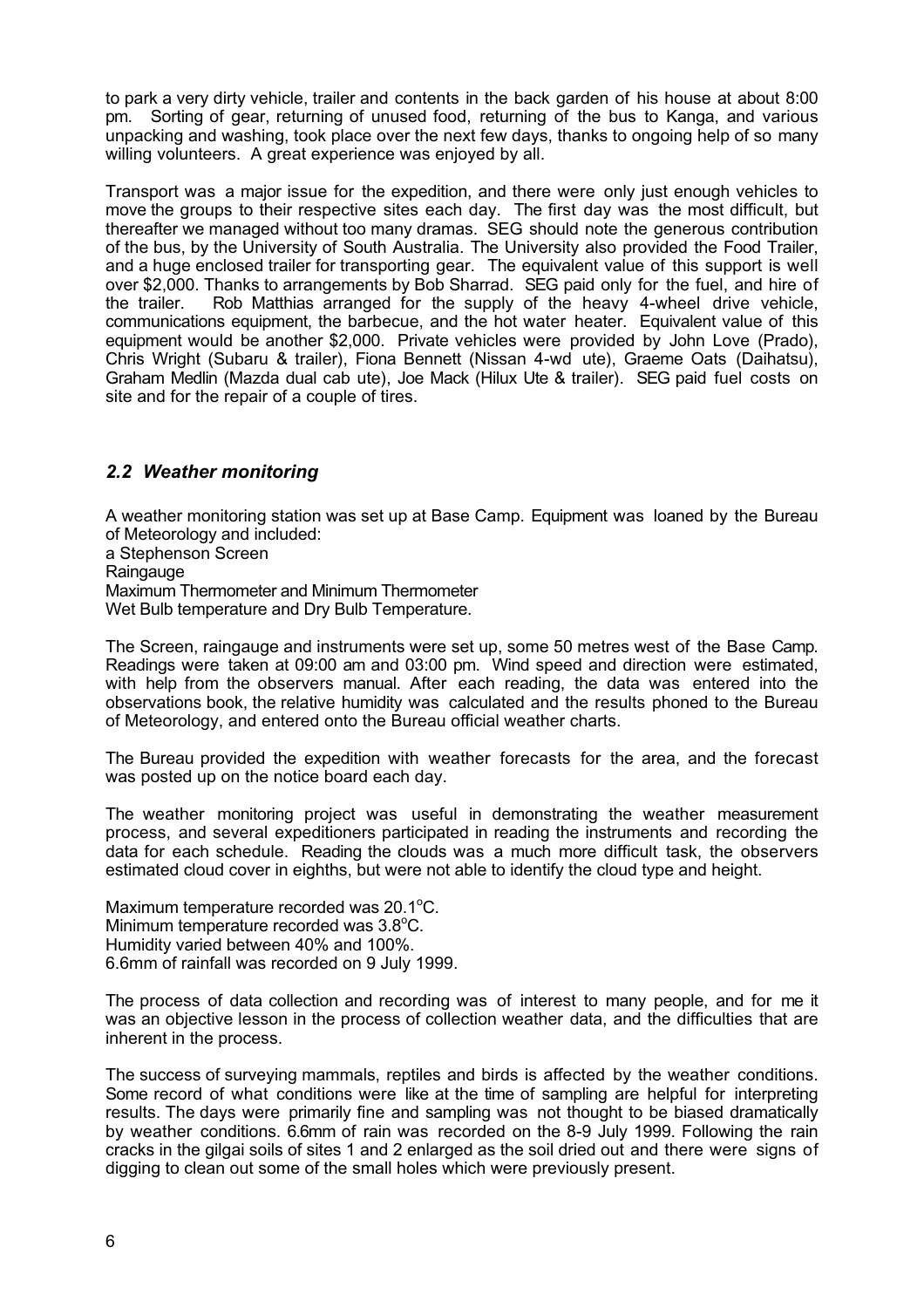| Date       | Tim<br>е    | Dry<br><b>Bulb</b><br>$^{\circ}C$ | Wet<br><b>Bulb</b><br>$^{\circ}C$ | Wet<br><b>Bulb</b><br>Depres<br>s <sup>n</sup> | Dew<br>Point | Relative<br>Humidity<br>% | Wind<br>Direct <sup>n</sup> | Wind<br>Speed<br>knots | <b>Visibilit</b><br>y km | Cloud<br>Eighth<br>s | Max<br>$^{\circ}C$ | Temperature<br>Min | Rainfal<br>$1$ m m | Weather<br>Description        |
|------------|-------------|-----------------------------------|-----------------------------------|------------------------------------------------|--------------|---------------------------|-----------------------------|------------------------|--------------------------|----------------------|--------------------|--------------------|--------------------|-------------------------------|
| 4-Jul      | 1500        | 15.6                              | 9.1                               | 6.5                                            | 0.7          |                           | W                           | $\overline{5}$         | 30                       | 0                    | 17                 | 14.8               | 0                  | Fine, Sunny,<br>no cloud      |
| 5-Jul      | 900         | 13.1                              | 9.5                               | 3.6                                            | 5.6          | 60                        | 0                           | <1                     |                          | 0                    | 17.3               | 13.1               | 0                  | Fine, bright<br>sunshine      |
|            | 1500        | 17                                | 10.6                              | 6.4                                            | 3.4          | 40                        | 0                           |                        |                          |                      | 17.6               | 13.1               | 0                  | Fine, sunny,<br>no cloud      |
| 6-Jul      | 900         | 11.5                              | 8.5                               | 3                                              | 5.1          | 65                        | 0                           | 0                      | >80                      | 3                    | 17.6               | 3.8                | 0                  | Fine, calm                    |
|            | 1500        | 19.2                              | 12.6                              | 6.6                                            | 6            |                           | W                           | 9                      | >80                      | >1                   | 19.4               | 19.4               | 0                  | Fine, light<br>breeze         |
| 7-Jul      | 900         | 14.5                              | 10.5                              | 4                                              | 6.4          | 58                        | Ε                           | <1                     | >80                      | 0                    | 19                 | 8.5                | 0                  | Fine calm,<br>warn            |
|            | 1500        | 19.5                              | 13.6                              | 5.9                                            | 8.3          | 48                        | <b>NW</b>                   | 9                      | >80                      | 0                    | 20                 | 19.5               | 0                  | Fine, gusty<br>breeze         |
| 8-Jul      | 900         | 18.1                              | 14                                | 4.1                                            | 10.5         | 62                        | <b>ENE</b>                  | 5                      |                          | 7                    | 20.1               | 11.5               | 0                  | Cloudy, mild,<br>light breeze |
| 9-Jul      | 1500<br>900 | 10.9                              | 11                                | $-0.1$                                         | 11           | 100                       | 0                           | 0                      | >80                      | $\mathbf 0$          | 19.9               | 8.9                | 6.6                | Fine, clear                   |
|            | 1500        | 16.5                              | 14.5                              | 2                                              | 13           | 79                        | SW                          | 8                      |                          |                      | 17                 | 11.5               |                    | Sunny with<br>cloud patches   |
| $10 -$ Jul | 900         | 12.5                              | 11.5                              | $\mathbf{1}$                                   | 10.6         | 88                        | <b>ENE</b>                  | 5                      | >80                      | $\mathbf 0$          | 17                 | 7.5                | 0                  | Fine, clear,<br>light dew     |
|            | 1500        | 16.5                              | 13.5                              | 3                                              | 11           | 70                        |                             |                        |                          |                      | 15                 | 13.5               | 0                  | Overcast,<br>light breeze     |
| $11-Jul$   | 900         | 13.9                              | 11.8                              | 2.1                                            | 10           | 77                        | 0                           | $\mathbf 0$            | >80                      | <1                   | 18                 | 7.5                | 0                  | Fine, calm                    |

Table 1. Weather observations made at base camp 4-11 July 1999.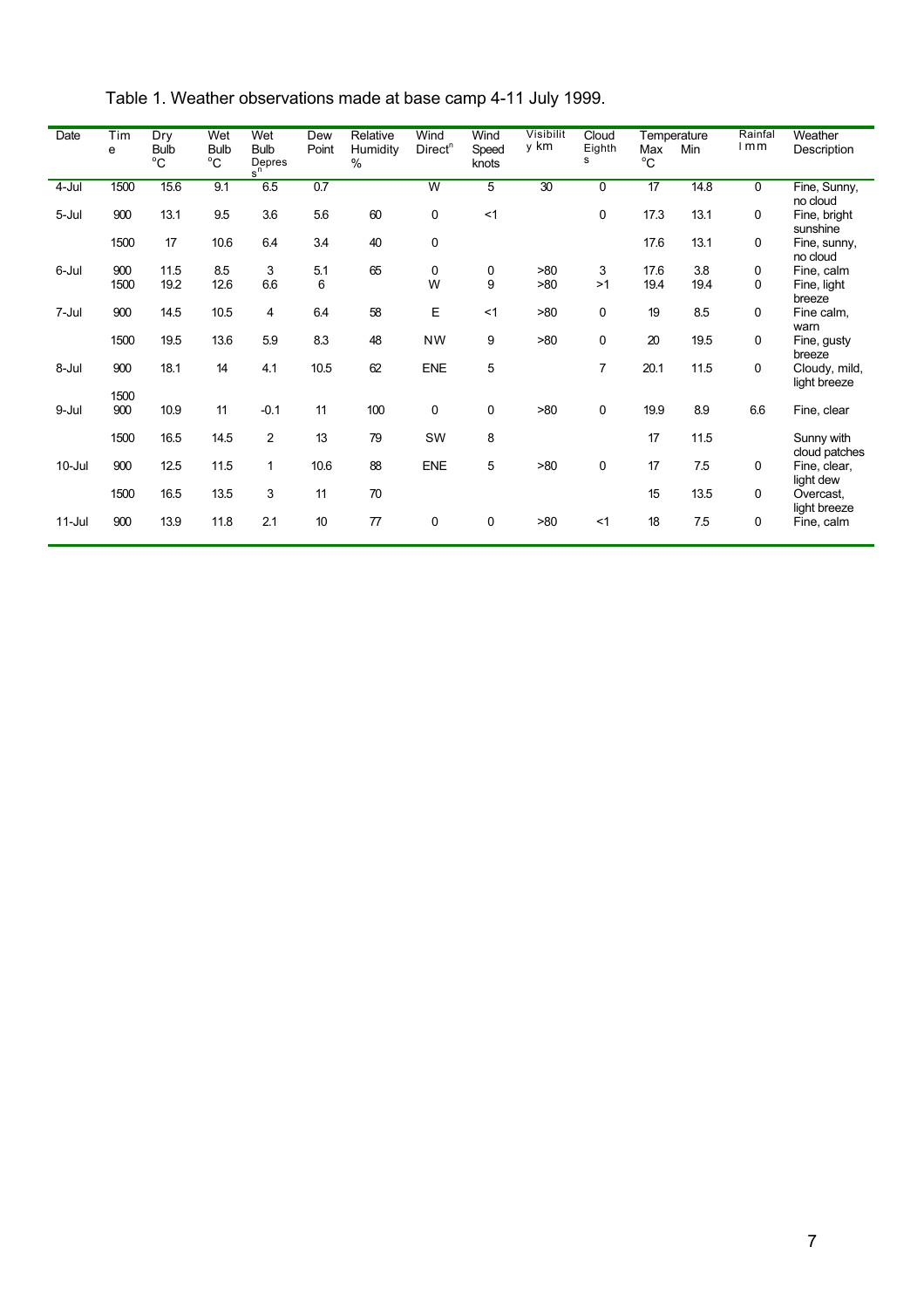# *2.3 Radio and Satellite Communications - Rob Matthias*

The base camp and all teams were equipped with VHF handheld radios that operated through a solar powered repeater installed on a small hilltop 400 metres from the base camp. The range of the handhelds provided coverage to all the scientific sites, on a line-of-site basis, except the Dunbar Hut area which was directly behind Mt Stuart from the repeater site. Due to its portability, the repeater could have been relocated but this was not considered necessary. One 4wd vehicle was equipped with a mobile radio to provided coverage beyond the Warraweena property to Beltana and Leigh Creek.

All groups accepted the need for regular radio schedule calls on group locations and welfare reports. They understood how to transmit in very difficult areas from hilltops and how to assist each other in passing messages and information. The radios also performed well during the bushwalking phase. Groups communicated with each other on conditions, progress and other arrangements. None of the equipment gave any problems and batteries were recharged at the base camp using a portable generator.

A mobile satellite telephone system was used to provide daily reports on weather data collected at Warraweena to the Adelaide Bureau of Meteorology. It was also used to contact expeditions members regarding a serious illness in the family.

# *2.4 Catering - Matthew Ward and David Wilson*

#### **2.4.1 Introduction**

While playing frisbee in late May, Dave Wilson and Matt Ward were recruited for the catering job by the opportunistic survey co-ordinator Wendy Telfer. While their previous catering experience was extensive, they had yet to tackle catering for forty people. In fact, they had problems catering for themselves. However they knew that if they puts their heads together, they would look silly. Considerable thought produced three essential aims:

- To cook food, which people would subsequently eat.
- To diversify people's eating habits.
- To avoid introducing *E. coli* into base camp.

# **2.4.2 Methods**

The five major food groups were assorted in various shapes, textures and flavours. These were then mixed together and quite often warmed. This was then served to the masses in large, flaky aluminium pots. Many of the group may now struggle to recall these incidents. Everyone chipped in to do their own washing up, while Chris Wright did his and everyone else's.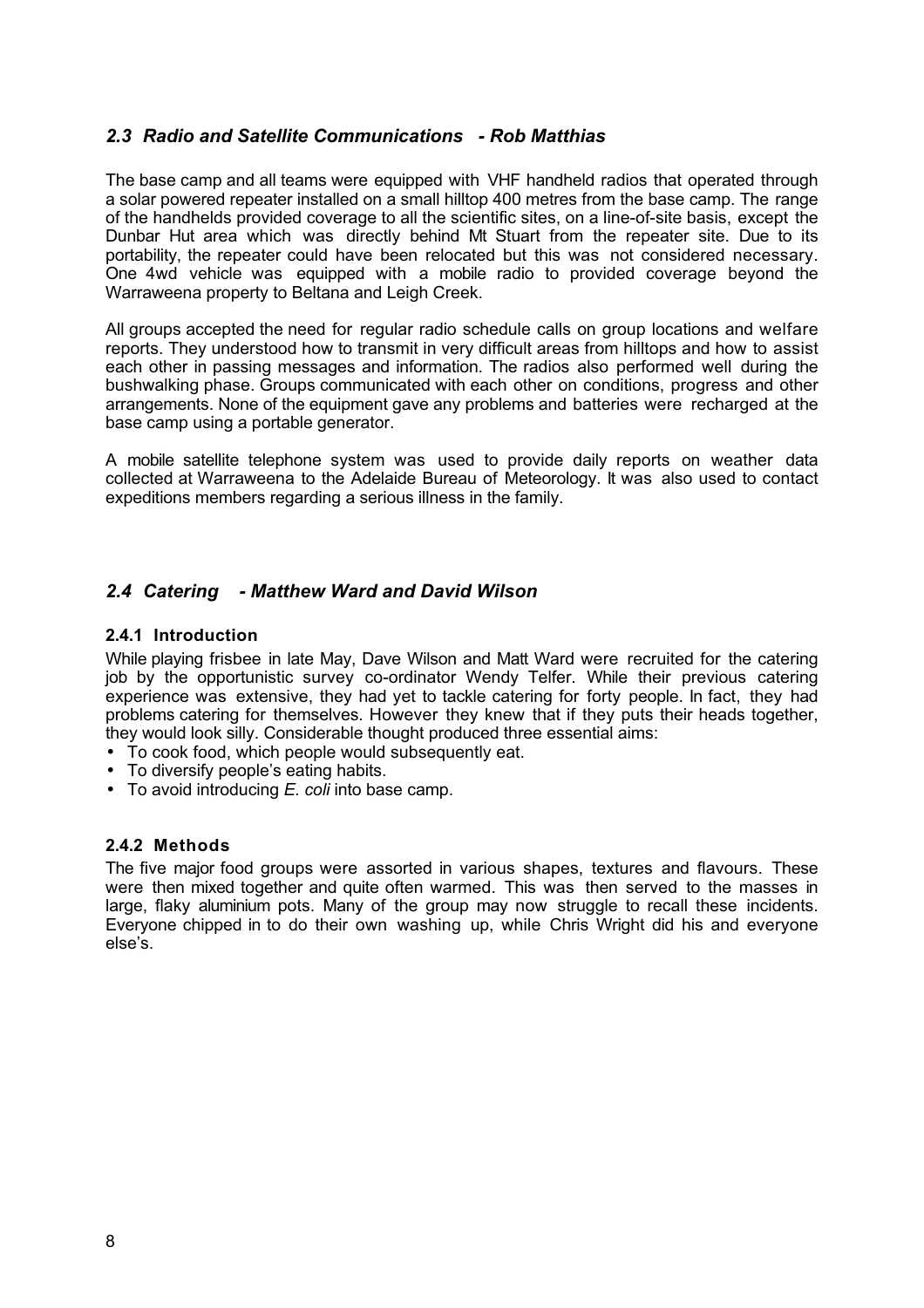# **2.4.3 Results**

A survey of participants indicated that the food quality was above average, while satisfaction levels were high (Fig. 2,  $n = 1$ ). The mean amount of food produced was not significantly different from the amount of food consumed (P = 0.34, n = 15). The rate of Sultana Bran consumption was significantly greater than that of Muesli ( $P < 0.001$ , n = 15).



Figure 2. Satisfaction level of participants over the course of expedition, 2 - 17 July 1999.

# **2.4.4 Conclusion**

We had a great time cooking for everyone.

# **2.4.5 Acknowledgments**

Special thanks to Chris Wright for extra washing up, quandong pies, storage and food collection. Thanks to Paul, Annie, Trudy and anyone else who helped chopping. Thanks to Joe Mack for the 'Humour' file, and Shakrapandi for spiritual guidance.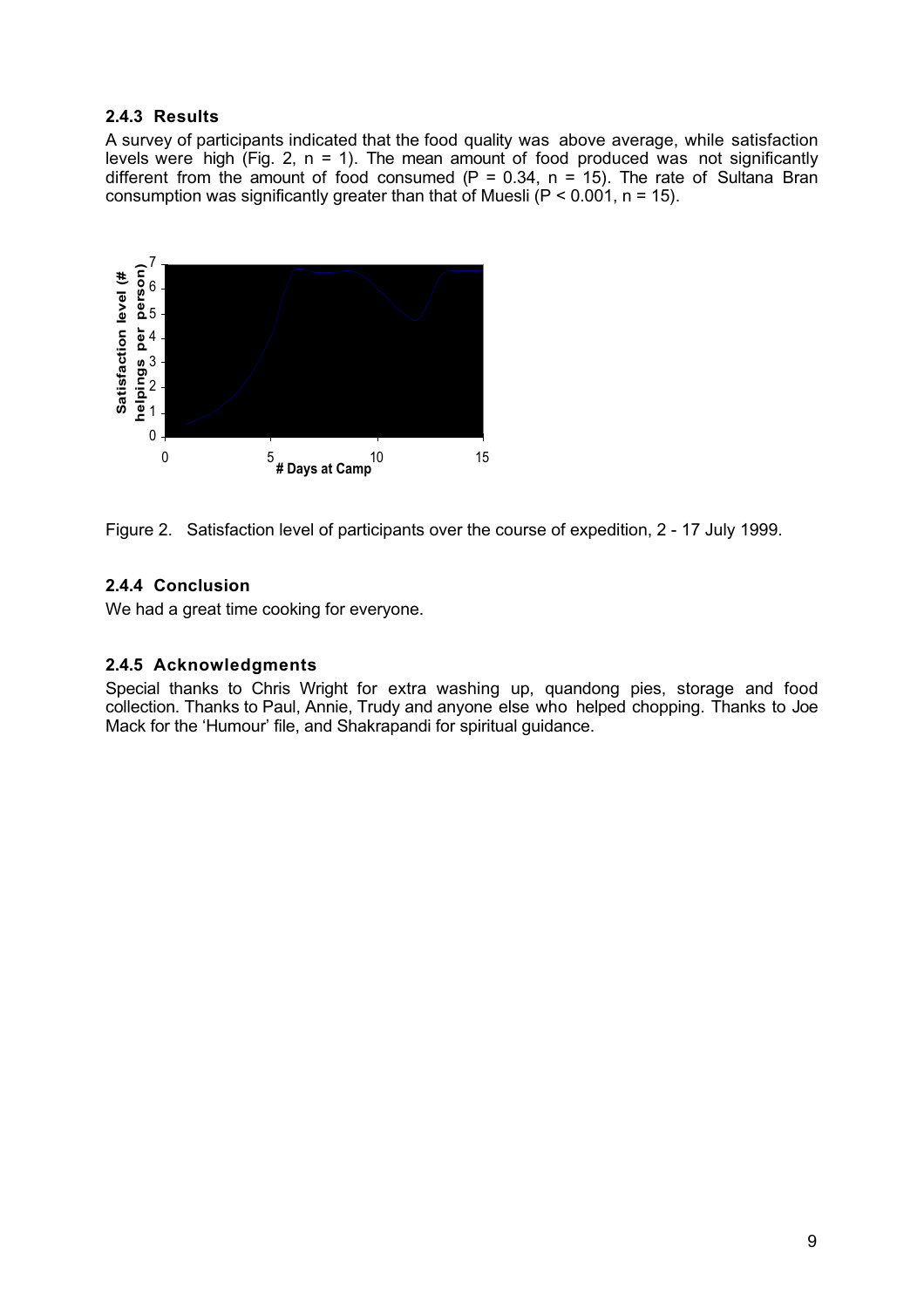# **3. Fauna**

# *3.1 Mammals - Graham Medlin and Wendy Telfer*

# **3.1.1 Introduction**

Very little is recorded about the fauna of Warraweena. Species such as red kangaroos, western-grey kangaroos and euros all commonly inhabit the region. Several yellow-footed rock wallaby colonies are also known to exist on the property, although much of their range has been taken over by goats. Other small native mammals such as Dasyurids and native rodents are not recorded but may well exist on the property.

Introduced mammals species are plentiful, with goats being present in high numbers throughout the northern Flinders Ranges. Their browsing prevents growth of plants and regeneration, and thus they are a significant management problem. Ground shooting of goats occurs on the property, however now that destocking has occurred, they will continue to move on to Warraweena from neighbouring properties due to the greater amount of feed available. Rabbits have also been present in high numbers and have caused substantial damage to the vegetation and soils. The release of the calicivirus in 1995 has decreased numbers dramatically. Dead rabbits still continue to be found affected by the virus but a few live rabbits are now beginning to be seen on the property again (autumn 1999, pers comm G. Willis). Cats and foxes are also seen and can be major predators of native fauna.

The aim of this project was to survey the mammal species inhabiting Warraweena. We also sought to teach expeditioners various surveying techniques and to give them big muscles!

# **3.1.2 Methods**

Following the methodology of the 'Biological Survey of South Australia' (a major program of the Department of Environment), we set up pitfall lines and traps in eight habitat types on Warraweena. Descriptions of the dominant plant species and the soils present at the sites are given in table 2. At each site two 50m drift fence pitfall lines were positioned about 200m apart. This was hard work - at many of the sites we hit baked clay or rock and both perseverance and muscle were required (and pep talking from Bob and Graham was invaluable). Along each line, six pitfalls were dug (each 40cm deep and 15cm in diameter). We managed to dig the 96 holes over the course of the first week. The traps at sites 1-4 were opened for four nights in the first week and sites 5-8 were opened for four nights in the second week.

15 Elliot traps, primed with peanut butter and oat bait, were placed in an arc 10 metres from each pitfall line and 10 metres apart. A cage trap to catch larger mammals was placed at each end of the pitfall lines. As with the pitfalls, traps were opened for four days and nights. All traps were checked daily in the morning and late afternoon or evening for animals. The first male and female of each species caught were anaesthetised and liver samples taken in liquid nitrogen. The identifications of these specimens (referred to as 'voucher specimens') are verified by the South Australian Museum and the liver samples will be used in the future for DNA and electrophoresis studies.

When traps were checked in the evening some spotlighting was undertaken. This involved spanning the site with a high beam torch for any animals - the reflection of their eyes in the light make them easily visible. Observations of large mammals (such as kangaroos and feral animals) or their traces (scats, footprints, bones) were also recorded at each site and opportunistically when travelling around the property.

An Anabat bat detector was used to survey the bat fauna present near base camp at Warraweena. The detector records the echolocation calls of bats, which differ between species. These calls are analysed and identified by Terry Reardon of the South Australian Museum.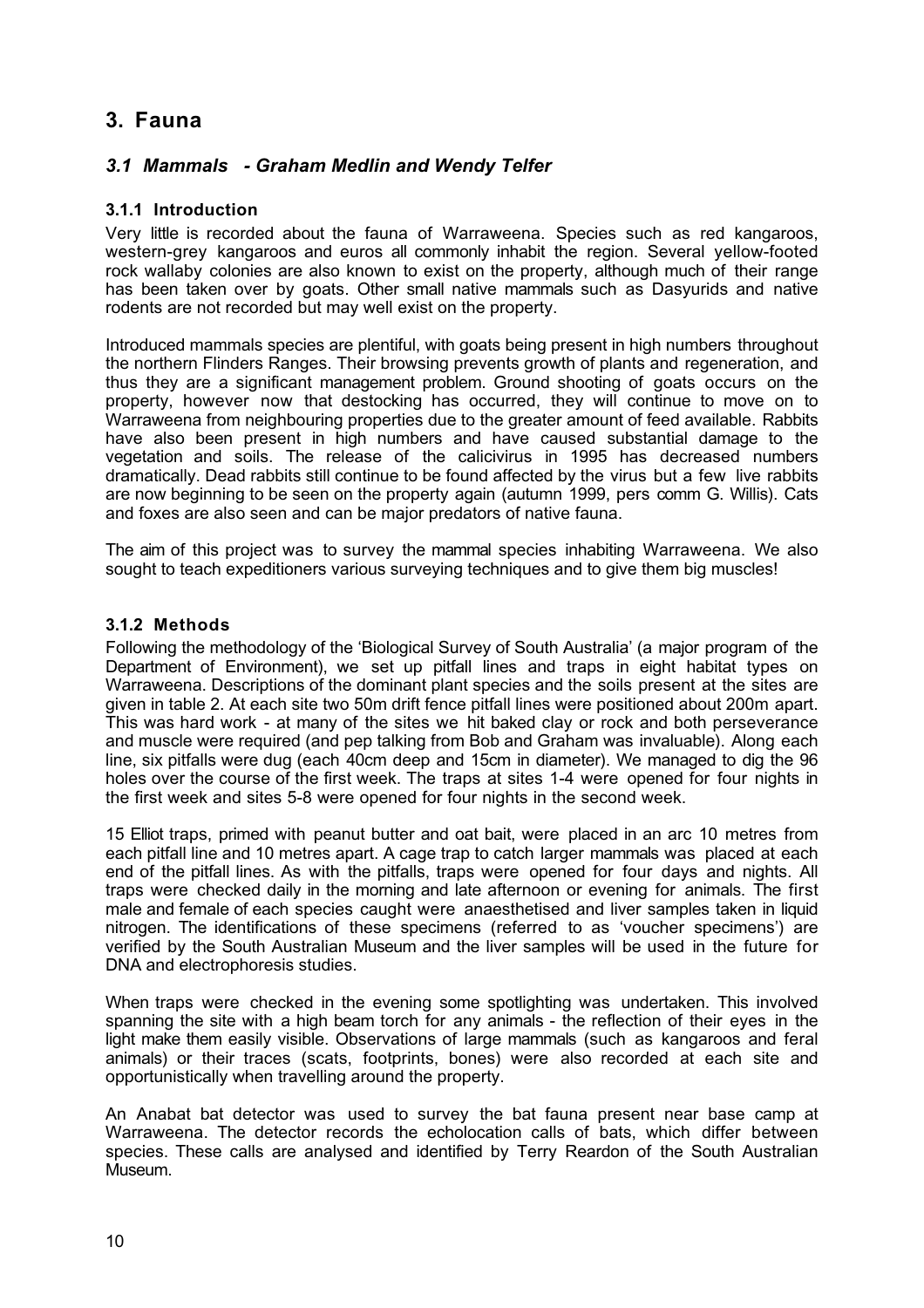Table 2. Descriptions of the dominant vegetation and soils at the eight primary survey sites.

| Site name  | <b>Site description</b>                                                                                                                                                                                                                                                                                                                                                                                                                                                                                                                 |
|------------|-----------------------------------------------------------------------------------------------------------------------------------------------------------------------------------------------------------------------------------------------------------------------------------------------------------------------------------------------------------------------------------------------------------------------------------------------------------------------------------------------------------------------------------------|
| WAR 001 01 | Sclerolaena longicuspis chenopod shrubland site. Gilgai soil <sup>1</sup> present. Many<br>holes among the cracking clays. Two major rabbit warren systems between Lines<br>A and B.                                                                                                                                                                                                                                                                                                                                                    |
| WAR 002 01 | Atriplex vesicaria chenopod low shrubland site. Significant gilgai soil present<br>around Line A, more limited gilgai soil immediately adjacent to Line B. Some<br>areas badly affected by sheet erosion.                                                                                                                                                                                                                                                                                                                               |
| WAR 003 01 | Casuarina pauper low open woodland site. Many quartzite/sandstone rock<br>fragments were found on the surface and embedded in the soil, which appears to<br>have been derived from the calcareous shales and limestones of the Wonoka<br>Formation. The soil was particularly sticky when wet. Quartzite/sandstone<br>fragments have probably come from the erosion of the Pound Subgroup (Bonney<br>Sandstone and Rawnsley Quartzite) which overlies the Wonoka formation.<br>Maireana low shrubs form part of the sparse understorey. |
| WAR 004 01 | Alectryon oleifolius open shrubland site. Alectryon oleifolius with Zygophyllum<br>understorey.                                                                                                                                                                                                                                                                                                                                                                                                                                         |
| WAR 005 01 | Acacia ligulata tall open shrubland site. Rocky bare areas with interspersed large<br>Acacia ligulata shrubs. For Line B, after visually locating the secondary marker,<br>walk through a thick grove of Callitris on the bearing indicated, down to the creek,<br>past large river red gums, and up the slope on the other side.                                                                                                                                                                                                       |
| WAR 006 01 | Cymbopogon ambiguus tussock grassland site. The Cymbopogon tussocks are<br>found in the shales of the Bunyeroo Formation which outcrop prominently in this<br>area.                                                                                                                                                                                                                                                                                                                                                                     |
| WAR 007 01 | Callitris glaucophylla open woodland site. Old Callitris grove with little understorey,<br>situated near an alluvial creekbed. The shallow soil covers shales of the<br>Bunyeroo Formation which also frequently outcrops here. Heavy logging has<br>produced more open woodland and open areas than would normally be the<br>case.                                                                                                                                                                                                     |
| WAR 008 01 | Eucalyptus socialis open mallee woodland site. The Eucalyptus socialis is growing<br>in calcareous shales of the Wonoka Formation. Orange coloured mistletoe is<br>present in many trees. Termite-ridden fallen limbs and leaf litter provides good<br>additional habitat for invertebrates and reptiles. A steep gully separates the two<br>sites.                                                                                                                                                                                     |

# **3.1.3 Results**

All traps and pitfall lines were successfully set up and left open for four days and nights. This represented a total of 1472 trap nights (refer to table 3). Ants were a problem at sites 4 and 5 but this problem was overcome by use of insect repellent. At site 7 two Elliott traps were shifted and closed and signs of fox presence were obvious.

 $\mathbf{1}$ <sup>1</sup> Gilgai Soils: *Soil developed in parts of Australia with local surface relief up to 2.4 m, consisting of mounds or ridges known as puffs composed of calcareous soil with lime nodules, and depressions or valleys termed shelves underlain with non-calcareous soil* (American Geological Institute 1962).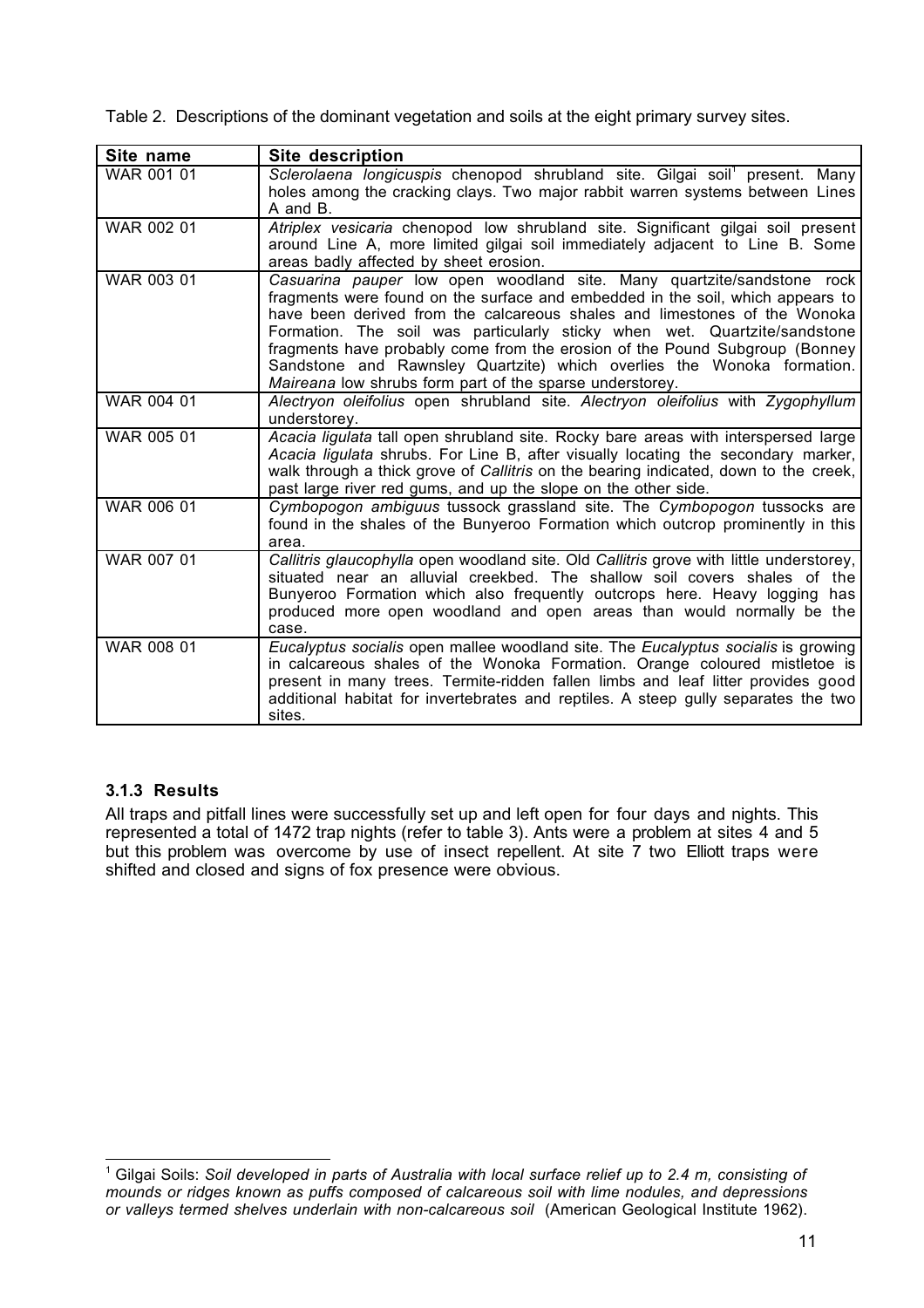| Table 3. Summary of trapping effort. |  |  |
|--------------------------------------|--|--|
|                                      |  |  |

| Site            | <b>Nights</b> | # pitfall | #<br>pit | # large | # cage | # Elliott | # Elliot | Total trap |
|-----------------|---------------|-----------|----------|---------|--------|-----------|----------|------------|
|                 | open          | traps     | nights   | cages   | nights | traps     | nights   | nights     |
| WAR00101        |               | 12        | 48       |         | 16     | 30        | 120      | 184        |
| WAR00201        | Δ             | 12        | 48       | 4       | 16     | 30        | 120      | 184        |
| WAR00301        |               | 12        | 48       | 4       | 16     | 30        | 120      | 184        |
| WAR00401        |               | 12        | 48       | 4       | 16     | 30        | 120      | 184        |
| <b>WAR00501</b> | 4             | 12        | 48       | 4       | 16     | 30        | 120      | 184        |
| WAR00601        | 4             | 12        | 48       | 4       | 16     | 30        | 120      | 184        |
| WAR00701        | Λ             | 12        | 48       | Δ       | 16     | 30        | 120      | 184        |
| WAR00801        |               | 12        | 48       |         | 16     | 30        | 120      | 184        |
| Total           | 32            | 96        | 384      | 32      | 128    | 240       | 960      | 1472       |

13 fat-tailed dunnart (*Sminthopsis crassicaudata)* and four stripe-faced dunnarts (*Sminthopsis macroura*) were caught in the pitfall traps. The majority of dunnarts were found at the *Sclerolaena* and *Atriplex* chenopod shrubland sites. These sites are characterised by cracking gilgai soils, the cracks of which provide ideal homes for invertebrates. Both of these dunnart species feed nocturnally on invertebrates on the ground surface. The abundance of these invertebrates is affected by rainfall and the subsequent herbaceous vegetation available. Thus dunnart numbers also tend to correlate with rainfall. The dunnarts also live in the soil cracks and in the more covered areas close to these cracking soil plains.

The only other mammal species caught was one house mouse (*Mus domesticus)* at the *Eucalyptus* site. We were surprised that we did not catch any other rodents or Dasyurids. Bolam's mouse, Forrest's mouse, Giles' planigale and the narrow-nosed planigale are all known to be surviving in the northern Flinders Ranges. Their presence and population densities are also dependent on the success of summer and winter rainfall and the subsequent herbaceous vegetation. Some of these species may be caught in the survey work that is occurring in spring.

A male and female of both dunnart species were anaesthatised, their livers removed and placed in liquid nitrogen, and their bodies kept in formalin. The house mouse was also taken in formalin. These samples were given to the museum on return to Adelaide for validation of our species identification and for their collections and for future study of DNA and electrophoresis.

Many red kangaroos and euros were sighted around the property. Note that the red kangaroos were present at the open chenopod sites in the flat open parts of Warraweena, whereas the euros were sighted throughout the property. Interestingly no western-grey kangaroos were recorded although they are known to frequent the area. Yellow-footed rock wallabies were observed on a rocky ridge close to the base camp. Little was seen during the spotlighting except the odd kangaroo.

Many introduced species were observed including goats, rabbits, foxes, sheep, horses and cattle. Droppings observed showed the presence of both native and introduced fauna. Some sub-fossil material was found by Graham Medlin in a cave east of Mt Stuart. He identified the bones to be Brush-tailed possum *(Trichosurus vulpecula).* A fur ball likely to have been regurgitated by a wedge-tailed eagle was also found which may be a source of information about fauna present in the region.

The white-striped freetail bat was heard on several occasions throughout the expedition. The Anabat recorded primarily over one night and although the quality of the signals was not good, three species were able to be identified. The species were: the Little Mastiff bat (*Mormopterus planiceps),* Gould's wattled bat *(Chalinolobus gouldii)* and the Lesser Long-eared bat (*Nyctophilus geoffroyi*).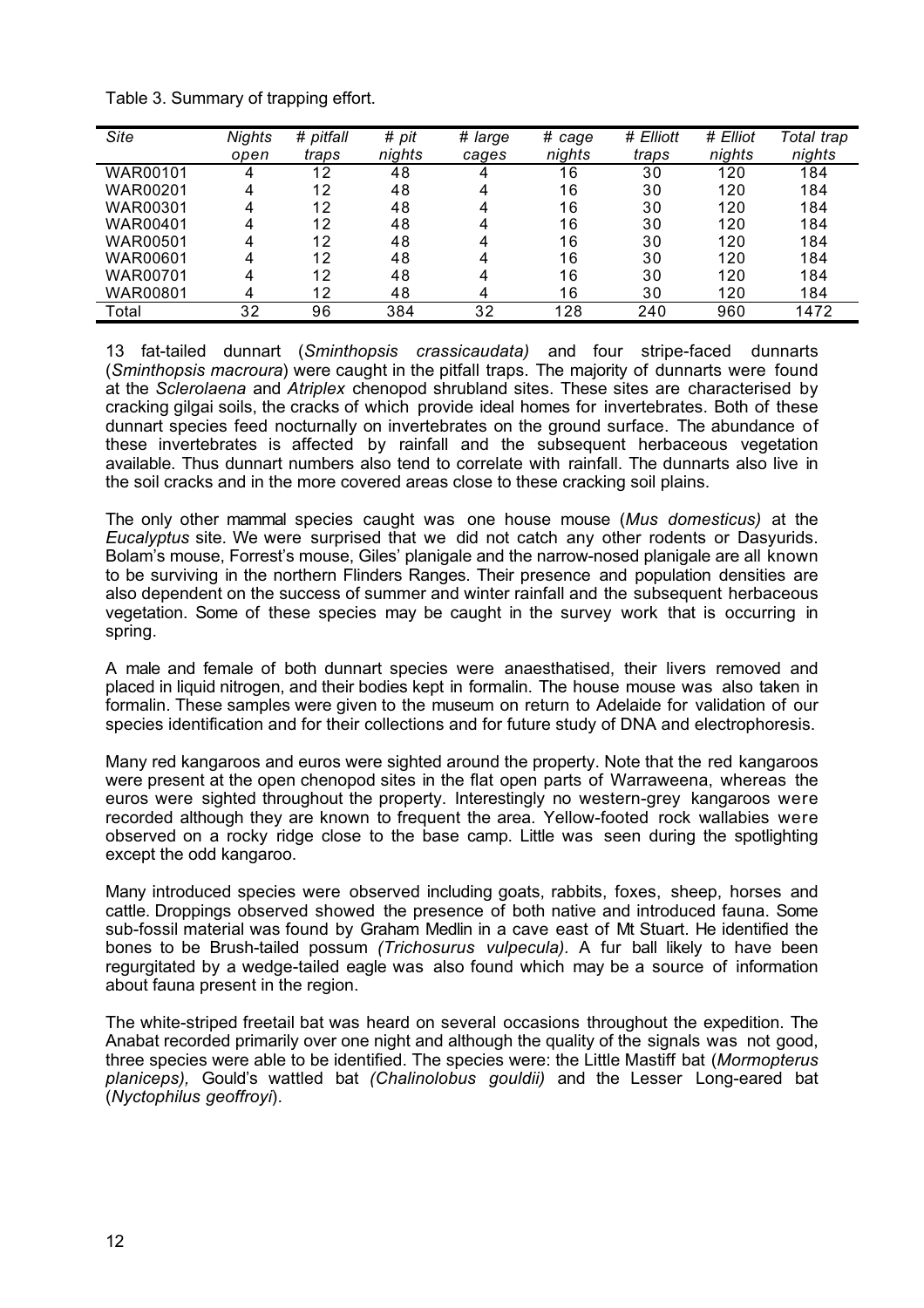| <b>Species</b>                      | <b>Common name</b>            | <b>Sites</b> |                |              |              |              |          |              |   | Opportunistic |
|-------------------------------------|-------------------------------|--------------|----------------|--------------|--------------|--------------|----------|--------------|---|---------------|
|                                     |                               |              | 2              | 3            | 4            | 5            | 6        |              | 8 | Sightings     |
| Bos taurus                          | Cow                           |              | 0              | $\Omega$     | 0            | 0            | 0        | 0            | 0 |               |
| Capra hircus                        | Goat                          | 0            | 1              | $\mathbf{0}$ |              | 1            | 1        | $\mathbf{0}$ |   |               |
| Equus caballus                      | Horse                         | 0            | 1              | $\mathbf{0}$ | $\mathbf{0}$ | $\mathbf{0}$ | $\Omega$ | $\Omega$     | 0 |               |
| Macropus robustus                   | Euro                          | 2            | 1              | $\Omega$     | 1            | 1            | 1        |              |   |               |
| Macropus rufus                      | Red kangaroo                  |              | 1              | $\mathbf{0}$ | $\mathbf{0}$ | 0            | 0        | $\mathbf{0}$ | 0 |               |
| Mus domesticus                      | House mouse                   | 0            | $\Omega$       | $\Omega$     | $\Omega$     | $\Omega$     | $\Omega$ | $\Omega$     |   |               |
| Oryctolagus cuniculus               | Rabbit                        |              | $\mathbf 1$    | $\Omega$     | $\Omega$     | 1            | 1        |              |   |               |
| Ovis aries                          | Sheep                         | 0            | $\mathbf{0}$   | $\mathbf{0}$ | $\mathbf{0}$ | $\mathbf{0}$ | 0        | $\Omega$     | 0 |               |
| Petrogale xanthopus                 | Yellow-footed rock<br>wallaby | 0            | $\Omega$       | $\Omega$     | $\Omega$     | $\Omega$     | $\Omega$ | $\Omega$     | 0 |               |
| <b>Sminthopsis</b><br>crassicaudata | Fat-tailed dunnart            | 8            | 5              | $\Omega$     | $\Omega$     | $\Omega$     | $\Omega$ | $\Omega$     | 0 | 0             |
| Sminthopsis macroura                | Stripe-faced dunnart          | 1            | $\overline{2}$ | $\mathbf 0$  | $\mathbf 0$  | 0            | 1        | $\Omega$     | 0 |               |
| <b>Vulpes vulpes</b>                | Fox                           | 0            | $\overline{2}$ | $\mathbf{0}$ | $\mathbf{0}$ | 0            | $\Omega$ | 2            | 0 | 2             |

#### Table 4. Mammals observed at Warraweena at eight sites and opportunistically during the SEG Survey 2-17 July 1999.

# *3.2 Reptiles & amphibians - Bob Sharrad and Wendy Telfer*

# **3.2.1 Introduction**

The Flinders Ranges support a wonderful variety of reptiles. The rocky terrain and warm, dry conditions are ideal for both lizards and snakes. For amphibians, in contrast, there is limited suitable terrain, although a few species do exist in the soaks and springs in the region. Since the survey was conducted in winter, conditions were not ideal for observing active reptiles. Most species, particularly the larger ones, will be resting in burrows, rock crevices, log hollows, trees, bushes or clumps of porcupine grass at these times.

Very little is currently recorded about the reptiles and amphibians in the Warraweena region. As with native mammals, this is likely to reflect the limited sampling conducted rather than the actual diversity of reptile species present on the property. This project aimed to fill this void of information by surveying the reptile and amphibian fauna of Warraweena.

# **3.2.2 Methods**

The pitfall lines and traps used to catch mammals were also used to catch reptile species. When traps were checked each morning and late afternoon, any reptiles in the traps were recorded and released. Since reptiles are difficult to determine the sex of, two individuals of each species were anaesthetised, set in formalin and liver samples taken in liquid nitrogen.

Reptiles and frogs were also caught by searching in potential habitats such as under logs, iron sheets, in trees and in soaks. This searching was conducted both in the vicinity of the trapping sites and opportunistically throughout the property.

# **3.2.3 Results**

The SEG survey of Warraweena yielded a surprising number of reptiles. While few of these heat loving creatures were active during our Winter survey, diligent searching by expeditioners resulted in a healthy return. Only three species were caught in pitfall traps (all were terrestrial geckos) however hand captures brought the total haul to 17 reptile species and one frog. Individuals of each species found were anaesthatised, their livers removed and samples kept in formalin for the SA Museum.

The most commonly found reptiles were those revealed by turning over rocks, logs or rubbish near buildings or ruins. The species found most often included the Tree Dtella, Binoe's Gecko,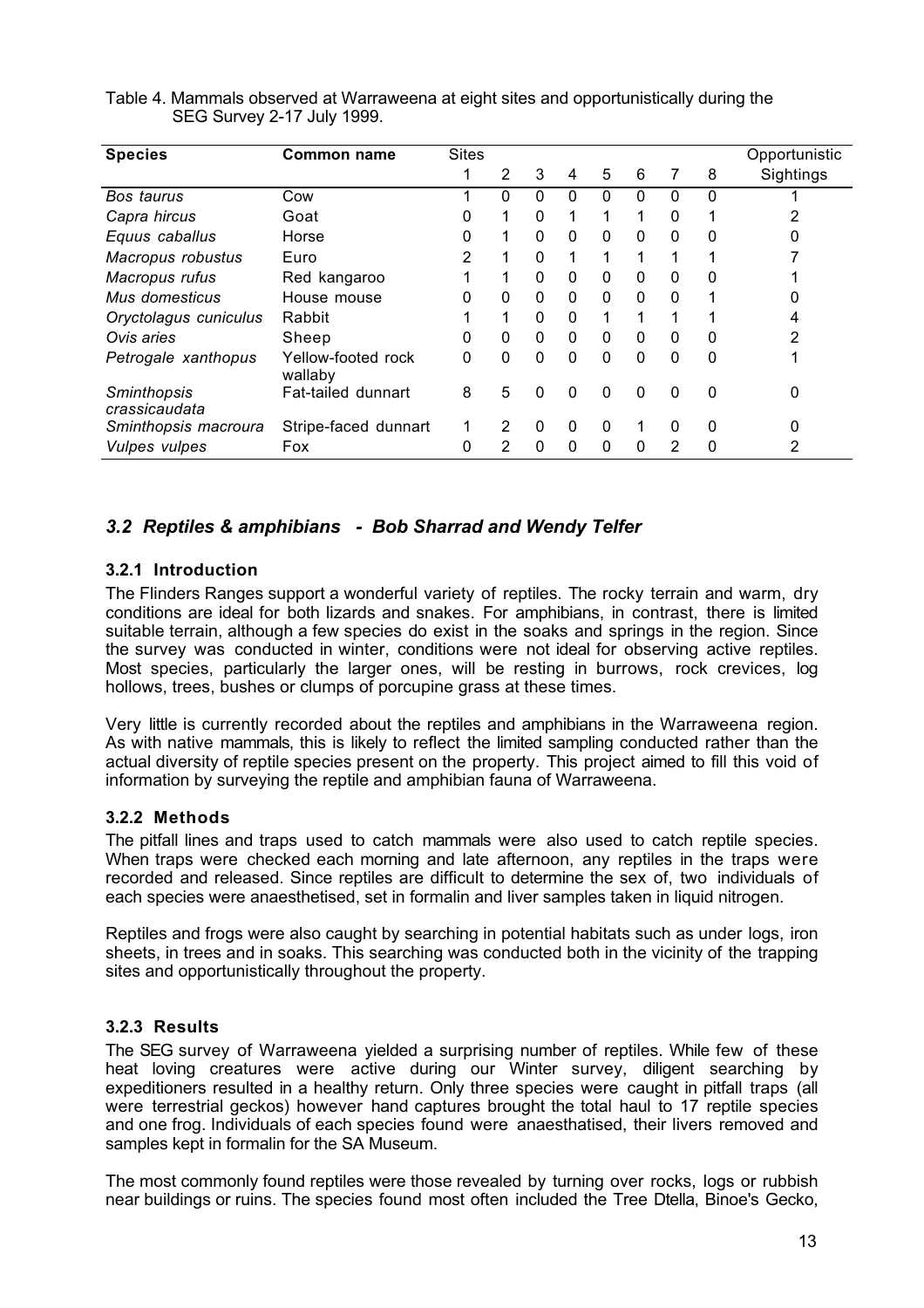Eastern Striped Skink (very common under old sheets of iron), the Common Snake-eye and the Dwarf Three-toed Slider.

The Tree Dtella was the lizard most often seen during the survey - dozens were found under rocks, the bark of trees and old iron or other rubbish, and many more were found by spotlighting soon after dusk. Many of the latter were found on the stumps of Cypress-pines (*Callitris glaucophylla)* cut down long ago; the stumps retain much of the original bark which seems to provide the ideal home for the geckos. Geckos were observed on these stumps even when the temperature was quite low (12 $^{\circ}$ C). It should also be noted that the precise taxonomic status of some dtellas is a bit uncertain - some individuals may be assigned to another species (the yet to be described  $2N = 44$ , sometimes called the Southern Rock Dtella). We decided to keep them lumped together as *Gehyra variegata* for now as some individuals were difficult to determine. Some that appeared to be "Rock Dtellas" were associated with trees!

The tiny Steambank Froglet (also known as the Flinders Ranges Froglet) was very common at the many sites of permanent water in the area. The frog is noteworthy because it alone of the vertebrates observed during the survey is confined to the Flinders Ranges.

The reptiles and frogs found are listed in table 5. In addition to those listed, information was given during an open day at Warraweena, of other species in the area. Most notable of these was the Carpet Python (*Morelia spilota)* which were said to live at Sandy Camp not far from the homestead. It was said that Stimson's Python (*Antaresia stimsoni)* can also be found in the general area. Surprise was also expressed by locals when they discovered that we had not found any legless lizards (Pygopodidae) - it was observed that Burton's Legless Lizard (*Lialis burtonis)* is usually quite common near the Warraweena Homestead. No doubt many such species will be found in surveys during the warmer months.

| <b>Species</b>                 | Common name                   | Family          | Observation method* |
|--------------------------------|-------------------------------|-----------------|---------------------|
| Gehyra variegata               | Tree Dtella                   | Gekkonidae      | HC.                 |
| Heteronotia binoei             | Binoe's Gecko                 | Gekkonidae      | НC                  |
| Diplodactylus vittatus         | Eastern Stone Gecko           | Gekkonidae      | PF & HC             |
| Diplodactylus tessellatus      | Tessellated Gecko             | Gekkonidae      | PF                  |
| Nephrurus milii                | <b>Barking Gecko</b>          | Gekkonidae      | НC                  |
| Rhynchoedura ornata            | Beaked Gecko                  | Gekkonidae      | PF                  |
| Ctenophorus vadnappa           | Red-barred Dragon             | Agamidae        | НC                  |
| Cryptoblepharus plagiocephalus | Desert Wall Skink             | Scincidae       | HС                  |
| Ctenotus robustus              | Eastern Striped Skink         | Scincidae       | НC                  |
| Eremiascincus richardsonii     | Broad-banded Sandswimmer      | Scincidae       | НC                  |
| Lerista muelleri               | Dwarf Three-toed Slider       | Scincidae       | НC                  |
| Lerista punctatovittata        | <b>Spotted Slider</b>         | Scincidae       | НC                  |
| Morethia boulengeri            | Common Snake-eye              | Scincidae       | НC                  |
| Tiliqua ruqosa                 | Sleepy Lizard                 | Scincidae       | НC                  |
| Simoselaps australis           | Coral Snake                   | Elapidae        | НC                  |
| Suta nigriceps                 | Mitchell's Short-tailed Snake | Elapidae        | HС                  |
| Suta suta                      | Curl snake                    | Elapidae        | НC                  |
| Crinia riparia                 | Streambank Froglet            | Leptodactylidae | HС                  |

Table 5. Reptiles and Frogs identified at Warraweena during the SEG Survey 2-17 July 1999. \*PF - caught in pitfall trap; HC – handcaptured

# *3.3 Birds - Wendy Telfer*

#### **3.3.1 Methods**

The bird survey followed the methodology used in the Biological Survey of South Australia. Bird observations were concentrated around the eight primary sampling sites where the trapping was being conducted. Birding began at 7.30am on Day One of the scientific phase of the expedition but due to it being very cold, few birds were active. Thus on subsequent mornings we gratefully began birding at about 8am. We observed birds for an hour at this time and at about 4-5pm each afternoon.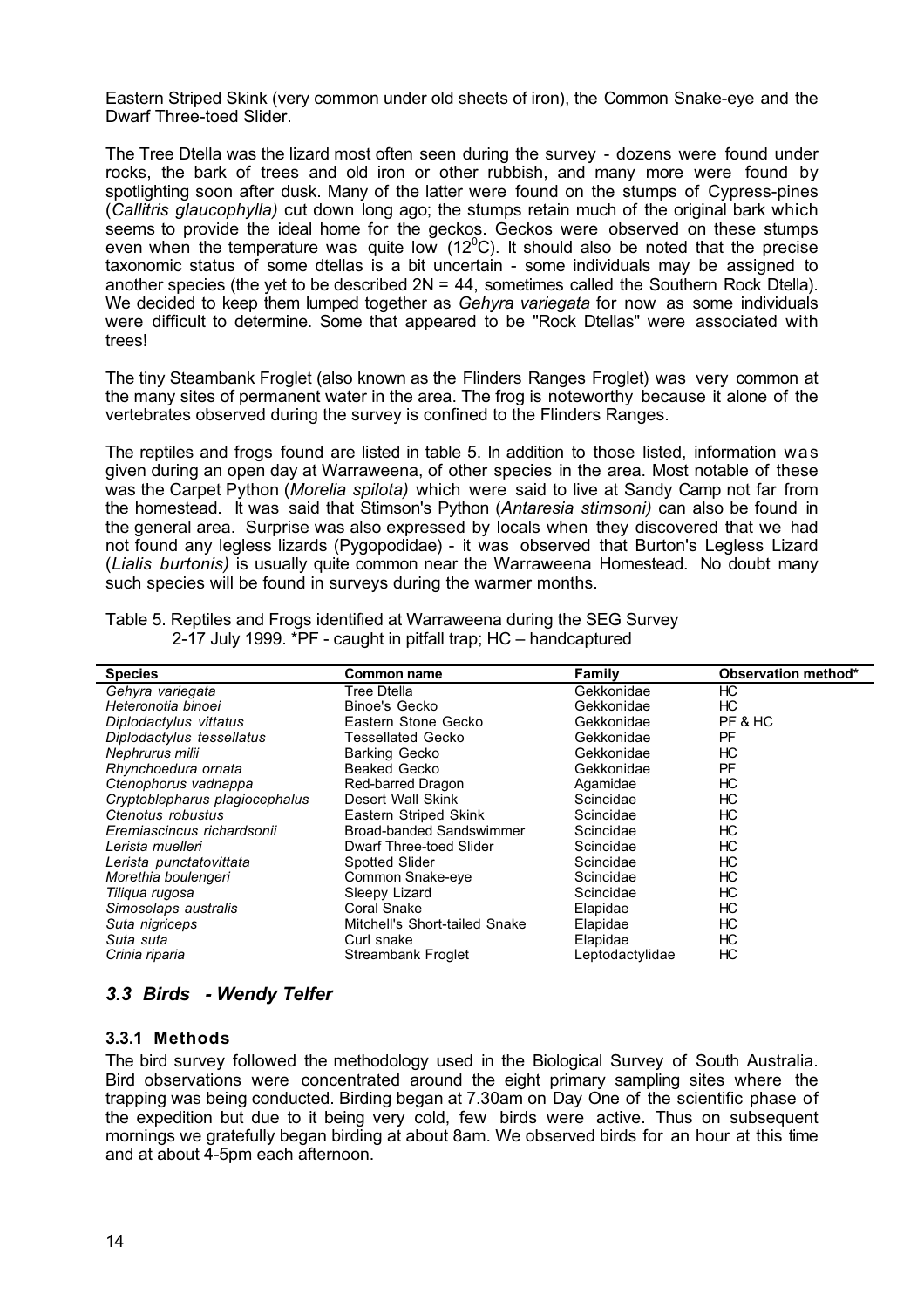Bird observation was conducted at each site in both the morning and afternoon on different days with a different group of birdos. At least one experienced bird watcher was present at each session, who explained to others bird features to look out for. Birding consisted of walking/ creeping through the habitat of the site. Only those birds that were positively identified were recorded. Those birds that were heard but not seen were only recorded if the birdo was sure of its identification.

Interesting birds observed outside of these structured birding times and outside these habitat types were recorded on opportunistic datasheets. This also included bird lists made at Base Camp, Old Warraweena and the lists made on Day 6 of the expedition when Jim Allen and Paul Wainwright led a group on a 'birding bonanza' to areas such as Sandy Camp Creek. Paul and Jim were also instrumental in organising and doing searches for the Birds Australia Atlas project which is seeking to obtain data about the densities and distributions of birds throughout Australia.

# **3.3.2 Results**

A total of 550 birds were recorded at the eight primary survey sites and in opportunistic sightings during the survey. One quarter of all of these birds were Inland Thornbills and one eighth were Southern Whitefaces. Other species of which more than 25 birds were seen included Australian Ringnecks, Yellow-throated Miners, Red-capped Robins and White-browed Babblers.

The opportunistic records only represented 8% of the birds recorded. This was due firstly to the nature of opportunistic sightings, where only birds of interest are recorded. For example a White-browed Tree Creeper was recorded in a bullock bush but the five Inland Thornbills that may well have been in the same tree were not recorded. Secondly the birding conducted at the primary survey sites represented 16 structured hours of birding whereas opportunistic records were made while travelling between sites, hiking, sitting at base camp etc and in one substantial effort on day 6. Thus low numbers of birds were recorded in the opportunistic sightings but a high number of species not observed in the primary sites were recorded (table 6).

47 species were observed during the expedition. 31 of these were recorded at the eight primary survey sites and 32 species were recorded opportunistically. Out of the eight primary sites, the greatest species richness was recorded at the *Eucalyptus* site. This is likely to reflect the presence of nesting sites, hollows and food availability such as nectar and insect abundance. Interesting birds seen include the Grey Currawong that is not usually found so far north and the Blue-winged parrot which is a vulnerable species in South Australia.

Many thanks to Jim Allen, Paul Wainwright, Matthew Ward, David Wilson and Joe Mack for birding expertise, enthusiasm and leadership.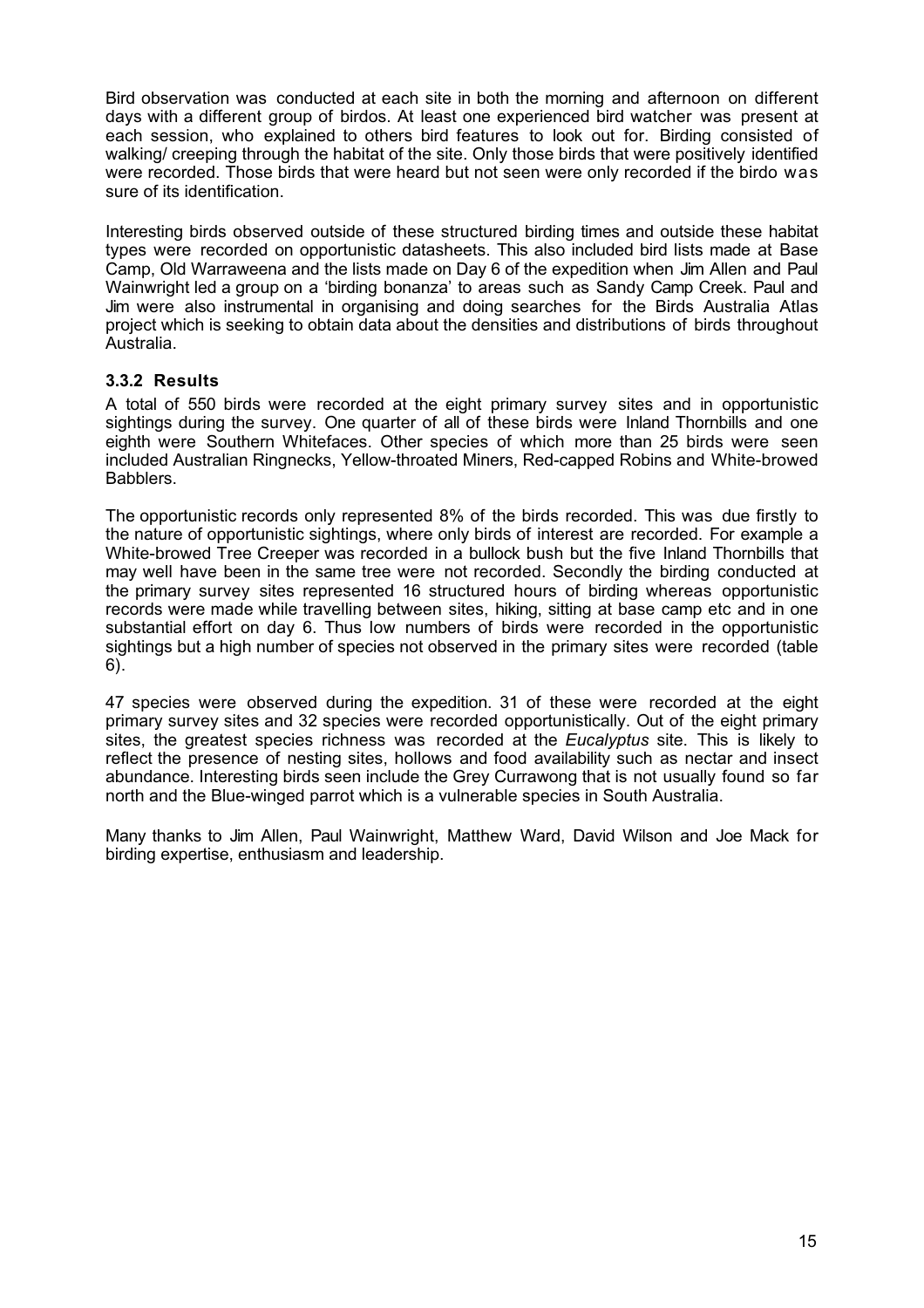| <b>Species</b>             | <b>Site</b>                     | 1 | 2              | 3  | 4              | 5  | 6  | 7           | 8              | Opp            | <b>Total</b>   |
|----------------------------|---------------------------------|---|----------------|----|----------------|----|----|-------------|----------------|----------------|----------------|
|                            |                                 |   |                |    |                |    |    |             |                |                |                |
| Anas superciliosa          | Pacific Black Duck              | 0 | 0              | 0  | 0              | 0  | 0  | 0           | 0              | 1              | 1              |
| Aquila audax               | Wedge-tailed Eagle              | 0 | 0              | 0  | 0              | 1  | 1  | 0           | 0              | $\overline{2}$ | 4              |
| Accipiter fasciatus        | <b>Brown Goshawk</b>            | 0 | 0              | 0  | 0              | 0  | 0  | 0           | 1              | 0              | 1              |
| Phaps chalcoptera          | <b>Common Bronzewing</b>        | 0 | 0              | 0  | 0              | 0  | 0  | 0           | 0              | 1              | 1              |
| Ocyphaps lophotes          | <b>Crested Pigeon</b>           | 1 | 0              | 0  | 0              | 0  | 0  | 0           | 0              | 0              | 1              |
| <b>Barnardius zonarius</b> | Mallee Ringneck                 | 0 | 0              | 2  | 13             | 0  | 10 | 0           | 0              | 0              | 25             |
| Psephotus varius           | Mulga Parrot                    | 3 | 0              | 0  | 0              | 0  | 2  | 0           | 6              | 1              | 12             |
| Neophema chrysostoma       | <b>Blue-winged Parrot</b>       | 0 | 0              | 0  | 0              | 0  | 0  | 0           | 0              | 1              | 1              |
| Aegotheles cristatus       | Australian Owlet-nightjar       | 0 | 0              | 0  | 0              | 0  | 0  | 0           | 0              | 1              | 1              |
| Climacteris affinis        | White-browed Treecreeper        | 0 | 0              | 0  | 0              | 0  | 0  | 0           | 0              | 1              | 1              |
| Malurus lamberti           | Variegated Fairy Wren           | 0 | 0              | 0  | 0              | 0  | 0  | 0           | 0              | 1              | 1              |
| Malurus leucopterus        | White-winged Fairy Wren         | 0 | 5              | 0  | 0              | 0  | 0  | 0           | 0              | 1              | 6              |
| Pardalotus striatus        | <b>Striated Pardalote</b>       | 0 | 0              | 0  | 5              | 0  | 0  | 0           | 1              | 2              | 8              |
| Smicrornis brevirostris    | Weebill                         | 5 | 0              | 0  | 2              | 4  | 0  | 2           | 9              | $\overline{2}$ | 24             |
| Acanthiza apicalis         | Inland Brown Thornbill          | 4 | 1              | 15 | 3              | 24 | 22 | 27          | 35             | $\overline{c}$ | 133            |
| Acanthiza uropygialis      | Chestnut-rumped Thornbill       | 0 | 3              | 1  | 0              | 1  | 7  | 3           | 5              | 0              | 20             |
| Acanthiza chrysorrhoa      | Yellow-rumped Thornbill         | 0 | 6              | 2  | 0              | 0  | 0  | 6           | 0              | 1              | 15             |
| Aphelocephala leucopsis    | Southern Whiteface              | 0 | 16             | 0  | 0              | 9  | 20 | 26          | 5              | 0              | 76             |
| Manorina flavigula         | <b>Yellow-throated Miner</b>    | 0 | 0              | 4  | 15             | 0  | 0  | 0           | 8              | 2              | 29             |
| Acanthagenys rufogularis   | Spiny-cheeked Honeyeater        | 0 | 12             | 1  | 0              | 1  | 0  | 0           | 0              | $\Omega$       | 14             |
| Lichenostomus virescens    | Singing Honeyeater              | 0 | 0              | 1  | 4              | 0  | 0  | 1           | 0              | 1              | 7              |
| Lichenostomus plumulus     | Grey-fronted Honeyeater         | 0 | 0              | 0  | 0              | 0  | 0  | 0           | 3              | 3              | 6              |
| Lichenostomus penicillatus | White-plumed Honeyeater         | 0 | 0              | 0  | 0              | 0  | 0  | 0           | 0              | 1              | 1              |
| Melithreptus brevirostris  | Brown-headed Honeyeater         | 0 | 0              | 0  | 0              | 0  | 0  | 0           | $\overline{2}$ | 1              | 3              |
| Petroica goodenovii        | Red-capped Robin                | 1 | 2              | 1  | 2              | 7  | 7  | 2           | $\overline{2}$ | 1              | 25             |
| Melanodryas cucullata      | <b>Hooded Robin</b>             | 0 | 1              | 0  | $\mathbf{0}$   | 0  | 0  | 0           | 0              | 0              | 1              |
| Pomatostomus superciliosus | White-browed Babbler            | 8 | 9              | 1  | 0              | 0  | 8  | 0           | 1              | 1              | 28             |
| Pomatostomus ruficeps      | <b>Chestnut-crowned Babbler</b> | 8 | 0              | 0  | 6              | 0  | 0  | 0           | 0              | 0              | 14             |
| Daphoenositta chrysoptera  | Varied Sittella                 | 0 | 0              | 0  | 0              | 0  | 0  | 0           | 0              | 1              | 1              |
| Pachycephala inornata      | Gilbert's Whistler              | 0 | 0              | 0  | 0              | 2  | 0  | 0           | 0              | 2              | 4              |
| Pachycephala rufiventris   | Rufous Whistler                 | 0 | 0              | 1  | 0              | 1  | 0  | 0           | 0              | $\overline{2}$ | 4              |
| Colluricincla harmonica    | Grey Shrikethrush               | 0 | 0              | 1  | 0              | 0  | 0  | 0           | 0              | $\overline{2}$ | 3              |
| Rhipidura leucophrys       | Willie Wagtail                  | 0 | 0              | 0  | 0              | 0  | 0  | 0           | 0              | $\overline{2}$ | 2              |
| Coracina novaehollandiae   | <b>Black-faced Cuckooshrike</b> | 0 | 0              | 0  | 0              | 0  | 0  | 0           | 0              | 1              | 1              |
| Artamus personatus         | Masked Woodswallow              | 0 | 0              | 0  | 0              | 0  | 0  | 0           | 0              | $\overline{2}$ | 2              |
| Artamus cinereus           | <b>Black-faced Woodswallow</b>  | 0 | 4              | 0  | 0              | 0  | 0  | 0           | 0              | 0              | 4              |
| Cracticus torquatus        | Grey Butcherbird                | 0 | 0              | 1  | 1              | 0  | 2  | 1           | 3              | 1              | 9              |
| Gymnorhina tibicen         | Australian Magpie               | 4 | $\overline{2}$ | 1  | 0              | 0  | 0  | 1           | 4              | 0              | 12             |
| Corvus coronoides          | Australian Raven                | 1 | 4              | 3  | $\overline{c}$ | 1  | 3  | 2           | 5              | $\overline{2}$ | 23             |
| Anthus novaeseelandiae     | Richard's Pipit                 | 2 | $\overline{7}$ | 0  | 0              | 0  | 0  | 0           | 0              | 0              | 9              |
| Taeniopygia guttata        | Zebra Finch                     | 0 | 12             | 0  | 0              | 0  | 0  | 0           | 0              | 0              | 12             |
| Dicaeum hirundinaceum      | Mistletoebird                   | 0 | 0              | 0  | 2              | 1  | 0  | 0           | $\overline{2}$ | 1              | 6              |
| Hirundo nigricans          | <b>Tree Martin</b>              | 0 | 0              | 0  | 0              | 0  | 0  | 0           | 0              | 2              | $\overline{c}$ |
| Zosterops lateralis        | Silvereye                       | 0 | $\mathbf 0$    | 0  | 0              | 0  | 0  | $\mathbf 0$ | 0              | 1              | 1              |
|                            |                                 |   |                |    |                |    |    |             |                |                |                |

Table 6. Birds recorded at the eight primary sampling sites and opportunistic sightings at Warraweena by SEG 2-17 July 1999.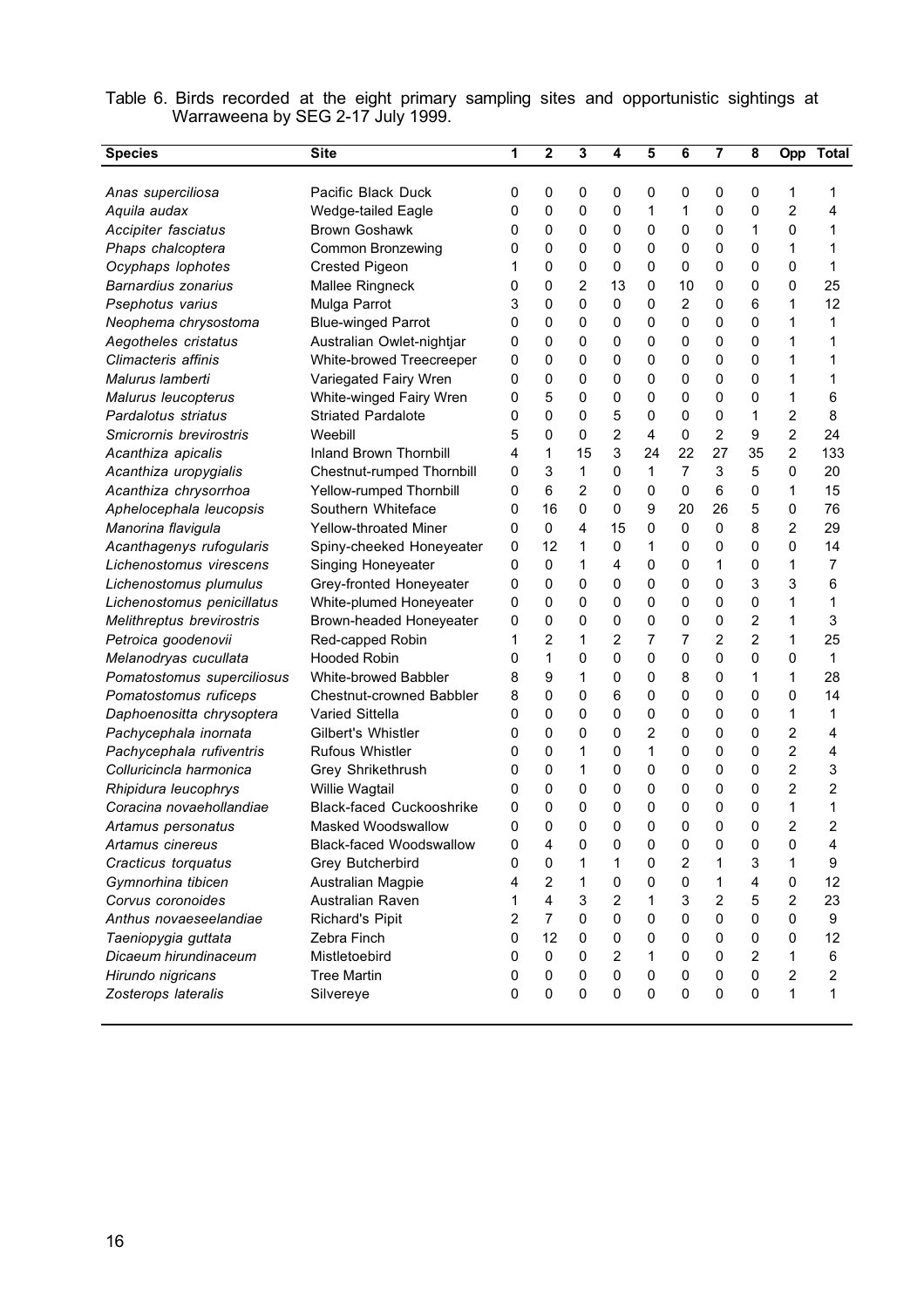# *3.4 Invertebrates*

# **3.4.1 Introduction**

There is currently no information recorded about the invertebrate fauna of Warraweena. Infact relatively little is known about the invertebrates of the Flinders Ranges as a whole. This is primarily due to there being thousands of species and few people with the expertise and resources to identify them. While we recognised that the soaks and springs on the property would have their own microcosm of species, consistent with the Biological Survey of South Australia methodology, we chose to sample only terrestrial invertebrates. Some information about the freshwater invertebrates present was being obtained by SAWater staff who were sampling various springs and creeks in the area and stayed at our base camp with us one night.

# **3.4.2 Methods**

To collect terrestrial invertebrates we set up micro-pitfalls located 1-2 metres to one side of each macro-pitfall hole. Each micro-pitfall consisted of a small plastic vial full of 75% alcohol placed in the ground flush to the surface. Micropitfalls were left open for a week. In addition to these we had a large glass jar of alcohol at the end of each trapline into which we put invertebrates that dropped into the macro-pitfall traps during the survey. Sorting and identification of the invertebrates occurred after the expedition by the Invertebrate section of the South Australian Museum.

Some insects were also collected opportunistically. Alex Coombes often had his nose to the ground examining and collecting meat ants (while simultaneously mumbling quotes from the Simpsons) and others found the odd interesting insect that flew into their face or that they stumbled over.

# **3.4.3 Results**

At several of the sites micro-pitfalls were disturbed. At site 2, four out of the six invertebrate micropitfalls were dug out and one had teeth marks consistent with the canines of a fox. At site 7 a fox dropping was found in an open invertebrate micropitfall in Line A and five out of the six micropitfalls were dug out in Line B, probably by the same fox involved with Line A. Some micro-pitfalls were also disturbed at sites 5 and 8 presumably by foxes or ravens.

Final lists of species of insects and arachnids are still being collated by the SA Museum. Initial counts of each order suggest ants were abundant at all sites. The high numbers of spiders found at sites 1 and 2 were consistent with the hypothesis that dunnarts favour this area because of the large invertebrates that live in the cracks of the gilgai soils. Other invertebrates found included low numbers of beetles, mites, cockroaches, grasshoppers, flies, collembolas and centipedes. Due to low numbers it is difficult to comment on species diversity by site. We also found a large dead Stick insect while at Black Ranges Springs which was almost of a size that one could stumble over.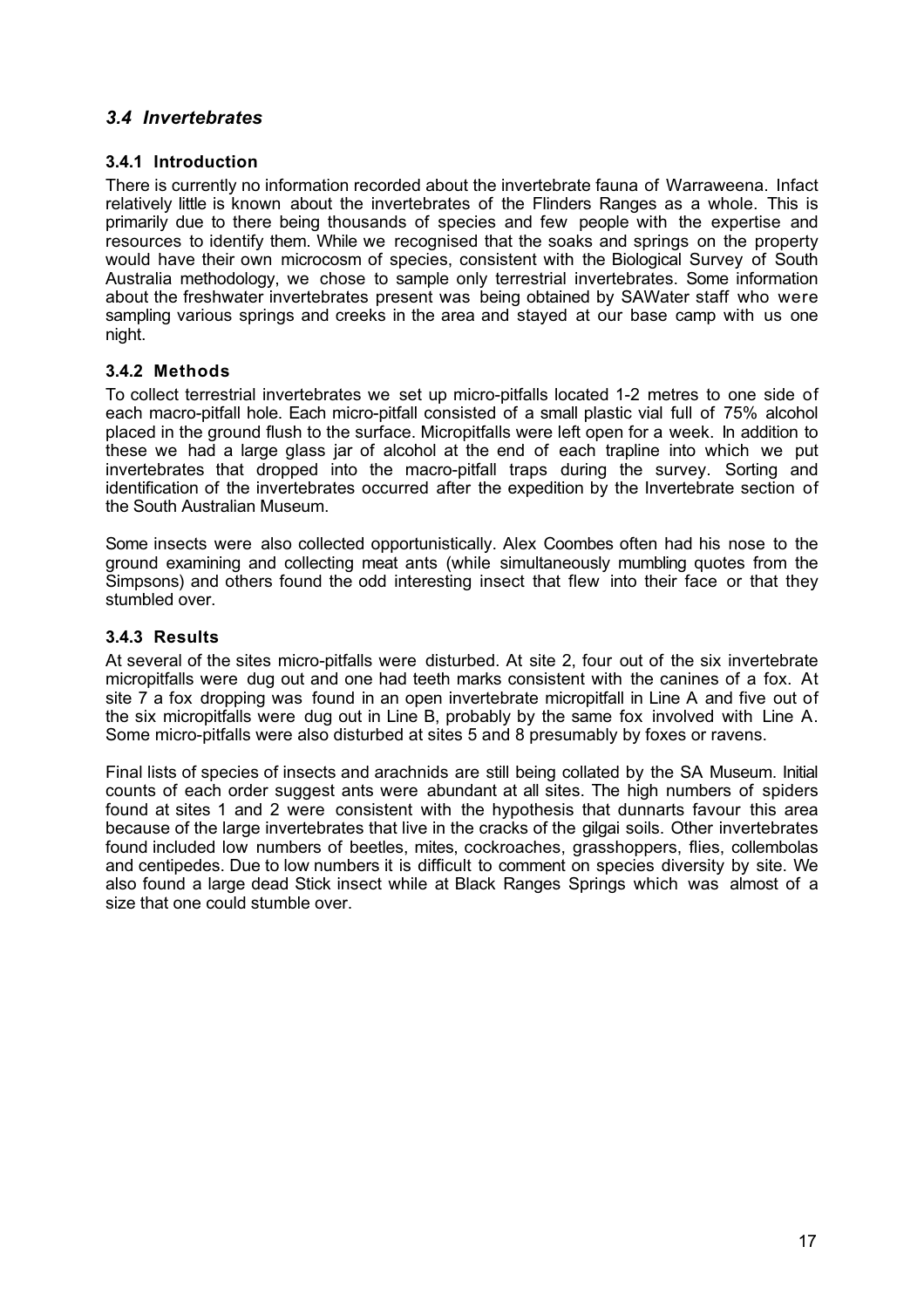# **4. Flora & Erosion**

# *4.1 Photopoint monitoring - Annie Bond*

# **4.1.1 Introduction**

Over the course of the scientific phase, while others toiled with crow bars and shovels, the photopoint group went on leisurely drives in search of photopoints. These photopoints were set up about ten years ago by pastoral management staff (from the Department of Environment) to monitor land condition on the Warraweena pastoral lease. In particular they aim to record changes in vegetation and soils and the impact of grazing management.

# **4.1.2 Methods**

The photopoints were set up, at least one in each paddock, a certain distance away from the watering point, and in areas which were thought to be representative of the main vegetation communities or pasture types. Some photopoints are simple observation points where photos are taken in a number of directions to show the surrounding landscape, soil and vegetation, while others combine this with a Jessup transect which gives quantitative data on the vegetation in the view of the photo. The Jessup transects where 100m long divided into ten quadrats (10m x 2m) on either side of the transect. In each quadrat the number of individuals of the perennial species was recorded. Annual plant species and perennial plants in the surrounding area were also recorded, as was information on their abundance (crown separation ratios or CSR), dominance, and grazing evidence. Soil stability, presence of dung and tracking were also recorded. The aim of this method is to obtain a rapid assessment of land condition.

# **4.1.3 Results-what did we find?**

During the scientific phase ten of the thirteen photopoints on Warraweena were monitored. We visited a range of vegetation types, including *Callitris* woodland, chenopod shrubland, and *Cymbopogon* (lemon scented grass) grassland. In places the country appeared badly degraded with few palatable species and evidence of continued grazing pressure. Recruitment of some plant species was observed, most notably of *Callitris* (Native pine) which every one will remember covering the hillsides.

As an example of the change in vegetation on Warraweena, have a look at the pictures of photopoint 1981, below. Here are some things you might notice:

In the first pair of pictures: (photos ## and ##)

the area in the mid -foreground which was bare in 1994 is now covered with low, green bushes of *Zygophyllum aurantiacum*.

and the *Senecio magnifucus* bushes in the foreground (1994) are no longer present in 1999.

In the second pair: (photos ## and ##)

there is a dramatic increase in *Callitris* (native pine); where they were scattered on the hillside in 1994 now they cover the area thickly.

and an *Acacia* (wattle) shrub which was not visible in 1994 can be seen in 1999 in the foreground to the right of the largest *Callitris*.

These observations are supported by the information collected on the transect at this photopoint site, as *Callitris* was assessed as having a larger crown separation ratio (ie there is more of it) in 1999 than in 1994. *Zygophyllum* was not observed in 1994 but was considered the third most dominant species in 1999.

Evidence of goats, rabbits, kangaroos, sheep and cattle grazing was observed. Goat and kangaroo dung were the most common, and were observed at all the photopoints visited.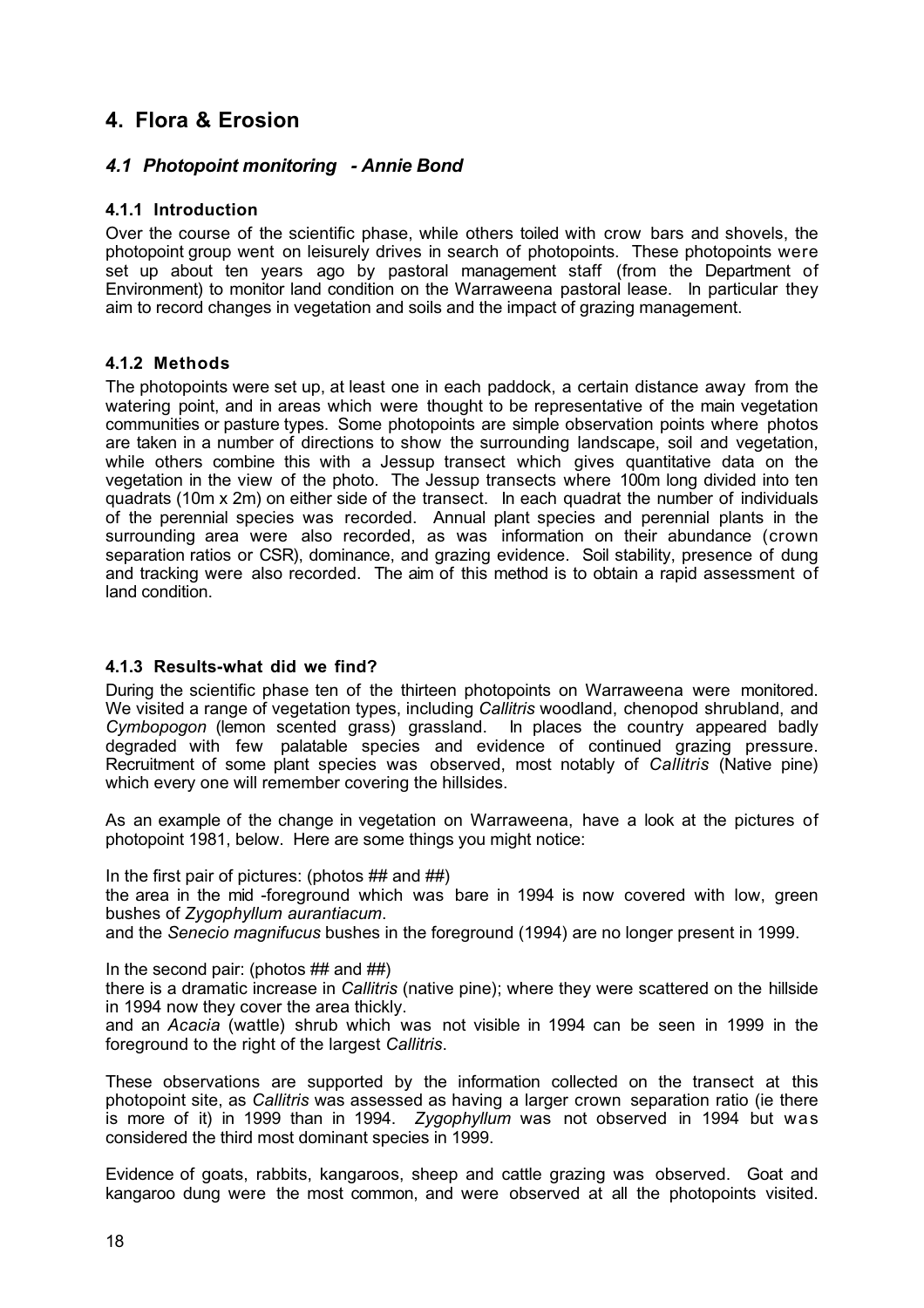Rabbit dung was also common and seen at most sites, while sheep were only seen once and cattle dung was observed at two sites. This indicates that although Warraweena has been destocked, grazing pressure, particularly from kangaroos and goats, is still present.

|  |  | Table 7. List of plant species found in photopoints on Warraweena (visited in July 1999) |  |  |  |
|--|--|------------------------------------------------------------------------------------------|--|--|--|
|--|--|------------------------------------------------------------------------------------------|--|--|--|

| Abutilon leucopetalum              | Exocarpus aphyllus         |
|------------------------------------|----------------------------|
| Acacia aneura var.                 | Frankenia plicata          |
| Acacia calamifolia                 | Hakea edniana              |
| Acacia ligulata                    | Maireana astrotricha       |
| Acacia oswaldii                    | Maireana georgii           |
| Acacia sp.                         | Maireana pyramidata        |
| Acacia tetragonophylla             | Maireana sedifolia         |
| Acacia victoriae ssp.              | Marrubium vulgare          |
| Alectryon oleifolius               | Melaleuca lanceolata       |
| Aristida nitidula                  | Myoporum platycarpum       |
| Atriplex linleyi ssp. conduplicata | Olearia decurrens          |
| Atriplex vesicaria ssp.            | Olearia pimeleoides        |
| Callitris glaucophylla             | Pittosporum phylliraeoides |
| Carthamus lanatus                  | Ptilotus obovatus          |
| Cassinia leavis                    | Rhagodia spinescens        |
| Casuarina pauper                   | Sclerolaena longicuspis    |
| Chenopodium sp.                    | Sclerolaena spp.           |
| Compositea sp.                     | Scleroleana obliquicuspis  |
| Cymbopogon ambiguus                | Senecio magnificus         |
| Danthonia sp.                      | Senna artemisiodes         |
| Dodonaea lobulata                  | Sida sp.                   |
| Echium plantagineum                | Solanum ellipticum         |
| Enneapogon avenaceus               | Stipa sp.                  |
| Eremophila alternifolia            | Triodia irritans           |
| Eremophila freelingii              | Vittadinia sp.             |
| Eremophila oppositifolia           | Zygophyllum apiculatum     |
| Eremophila sp.                     | Zygophyllum aurantiacum    |
| Eucalyptus socialis                |                            |

The information that we collected will be stored and will provide an important snapshot of the land condition on Warraweena in 1999.

# *4.2 Drooping sheoak exclosures - Brendan Lay*

# **4.2.1 Background**

Warraweena pastoral lease has had a long history of uncontrolled grazing by both feral and native herbivores. This is due to the difficulty of access for mustering or shooting, particularly in the more remote and rugged parts with permanent water such as Sandy Camp creek area and the Mt Stuart and Mt Gill ranges, coupled with the lack of any stock-proof fences. While it was used as a sheep station, it was not uncommon for mobs of woolly sheep and feral goats to remain more-or-less permanently in these areas.

This lack of active stock management coupled with high euro, kangaroo and rabbit numbers has resulted in the highly degraded and eroded landscapes which characterise the station today. Although the sheep are now largely removed, the areas remote from main tracks still support mobs of goats and high euro numbers.

The aim then of this component of Expedition Warraweena was to use selective exclusion of main herbivore types to see if regeneration of the drooping sheoaks occurred, as well as the other vegetation typical of these bare shaley hills.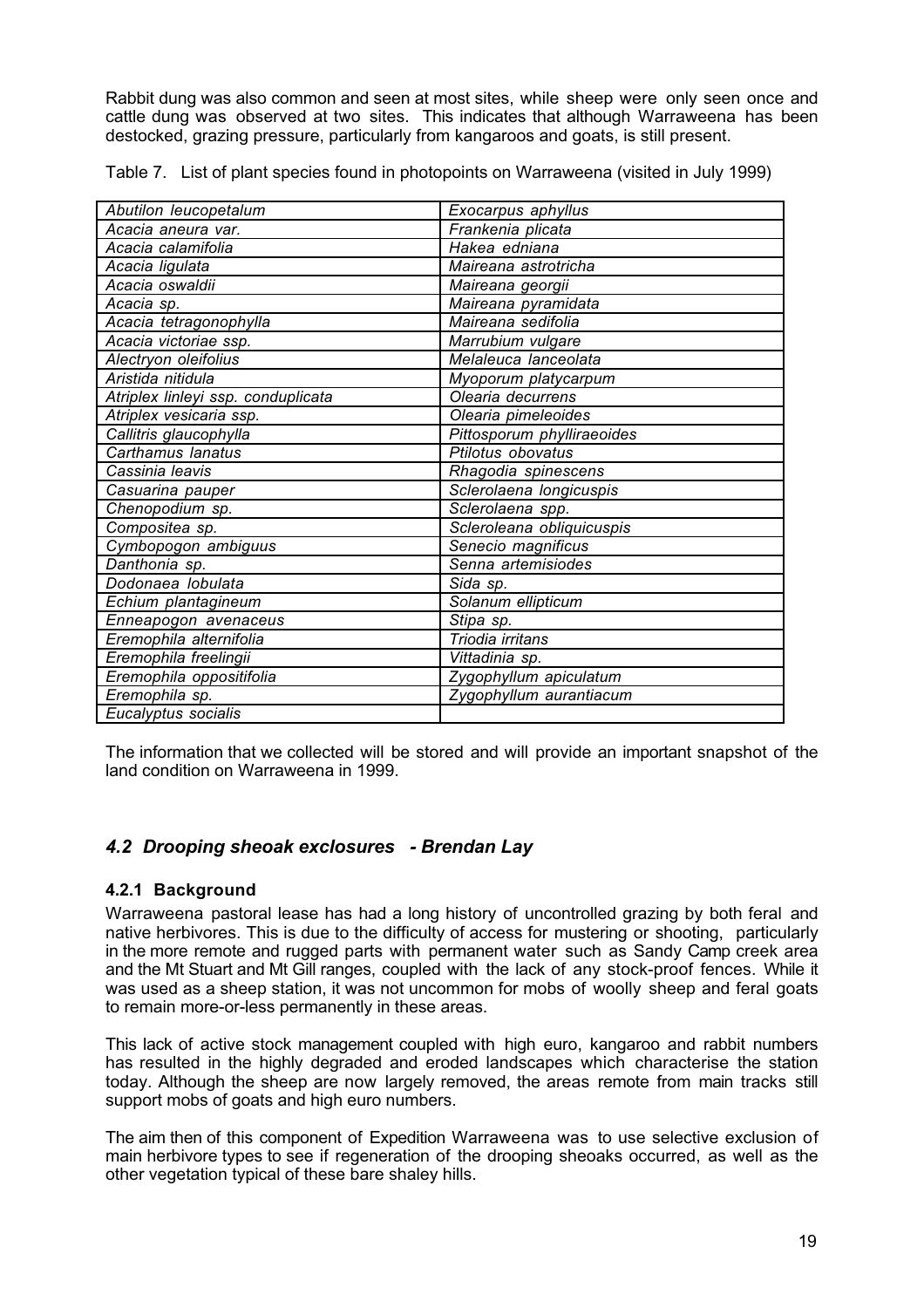#### **4.2.2 The exclosure site.**

The site chosen for the exclosures is typical of such areas. It was selected to evaluate the effect of selective exclusion of goats (and euros) and rabbits on the survival and regeneration of the threatened plant community dominated by the highly palatable drooping sheoak *Allocasuarina verticillata.* This community, the most northerly occurrence in SA, is restricted to the shaley hills of the Mt. Stuart range above about 700m in elevation. The area is so highly modified that the original groundcover of palatable grasses such as kangaroo and wallaby grasses has now largely disappeared and been replaced largely by horehound, lemonscented grass and weedy annuals.

Finding a site where fencing was practicable proved a challenge, as it had to be close enough to a track to be able to transport materials in by vehicle, and had to have three 50x50m areas (goat-proof, stockproof and control (unfenced), all on the same slope, and each with at least one female seed source sheoak tree. This configuration conforms to a standard design used by National Parks and the Pastoral Board of SA when evaluating grazing impacts this way. The site was located on an earlier trip in March, which Annie Bond took part in. On that trip we also checked out the view, and goat damage, by climbing Mt Stuart. To check the viability of the seed from the seed-source trees, fruits were harvested and germinated at my home in the Adelaide hills.

The site is about three kilometres south-east of Mt. Stuart, a similar distance north-east of Yellow Well, and less than one kilometre north of old Pinery Bore. It is on a 20% slope high up on a hill with little except the "bones" of old sheoaks, but was the most accessible area found. Before the expedition, I brought the fencing material up to the site on a second trip, on which I also harvested some dead native pine trees for corner posts.

# **4.2.3 The camp-site**

On the Friday night, my wife Elizabeth and I selected a campsite in a secluded valley of dense native pine forest only a few hundred metres from the exclosure site. The criteria was that it had to be protected from the gale-force frigid gully winds which blew that night, and yet close to the access track. This was to be a "satellite camp" run with the same arrangements as base camp (including a similar menu) with the major exception that we used a fire for all cooking and for keeping warm at night. The camp was run by Elizabeth and our boys Greg and Sandy also came along and stayed there for the week. They occupied themselves with "nature-studies" and building a mini-golf course played with golf balls and paddy melons.

Extra assistance and support was provided by Fleur Delaine and Joe Mack, who stayed permanently at this camp (lured, possibly, by the prospect of campfire-warmed nights and our stimulating company!). Joe had an inexhaustible supply of camp yarns and made a delectable roast on the Wednesday using his camp-oven. Our only casualty was Joe who got the gripes the next (and last) day but fortunately recovered back at base.

Rob Matthias did a sterling job with the communications arrangements, and we were always able to make VHF contact on daily schedules with the base station by taking a morning "constitutional" up the hill from the camp.

# **4.2.4 How we built the fences**

It is many years since I have erected a set of exclosures, However I was confident that w e could do the task in the time based on how long it took to build a similar set (albeit on more open flat country) with ANZSES volunteers back in 1991.

It was originally arranged that each group of expeditioners would be transported to the site from base camp after lunch, and stay until after lunch the next day. However as the magnitude and difficulty of the task unfolded, Chris kindly arranged on several days for the relieving team to arrive early so two groups could work together for a few hours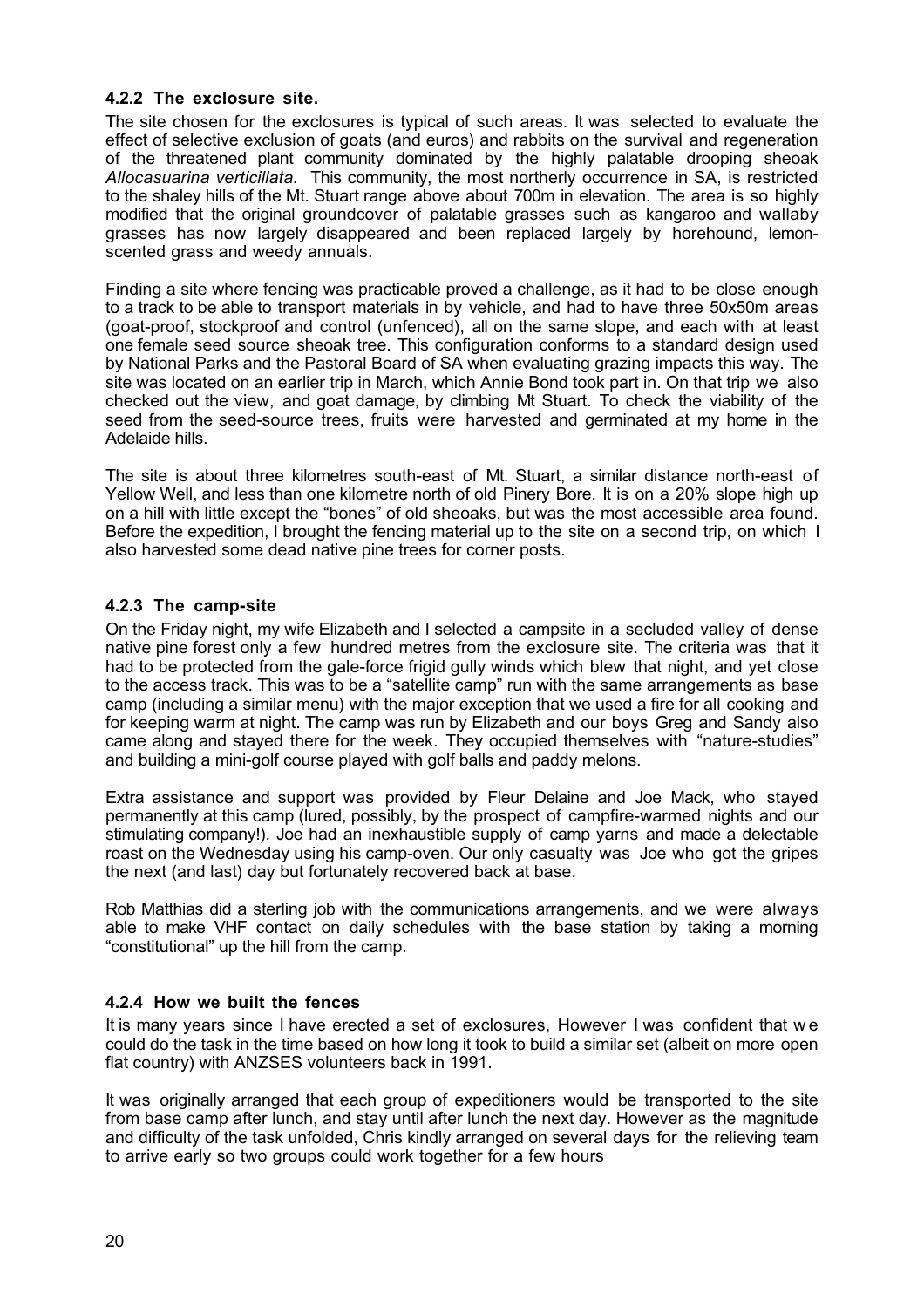On the first Saturday, before most expeditioners arrived, Elizabeth and I set up the camp and accurately measured out each 50x50m area, marking corners with flagging tape on re-bar rods. After spending the Sunday with Paul Wainwright, & Annie, formalizing about seven holes at the Mt. Hack Golf Course area and perfecting the photopoint technique and erosion monitoring, we started the fencing in earnest on Monday, finishing on the Thursday just before the rain.

The main challenges were digging the post-holes, some of which were in absolutely solid rock, and erecting the rabbit-netting. **Helen** and David did a stirling job getting the holes deep enough, and we had all hands on deck getting the bottom flap of the rabbit-netting covered with rocks (in lieu of burying it).

Another disaster was averted when we ran out of plain wire. Chris ferreted some high-tensile rolls from the Station and delivered them by "express courier". We were able to feed this out without tangles by making a bush wire spinner using an old oil-can, a tree-stump and some droppers (see photo ##). This was done, to quote Joe Mack "…after much gnashing trying to unravel the bleeding stuff".

On the last day, we "ceremonially" planted five of the propagated sheoaks in the centre of each plot. (see photo ##). An hour or two later it began to rain, and we had about 7mm overnight. As our family had to leave for the Gammons the next day, we had to pack up a sodden tent and muddy swags. The rain was much-needed however.

The only work which we did not do was the measurements and photos, they were done later by Guy and Paul respectively.

# **4.2.5 Future plans for the exclosures.**

The plan now is to observe the areas and regularly record changes in the ground-cover and any perennial shrubs or sheoak seedling which emerge or die. This will no doubt be built in to the management plan for the property by Wetlands and Wildlife. Could be a good job for future SEG volunteers! I will be talking to Wendy and Janice about this aspect.

I would like to express my appreciation for all expeditioners who laboured on this project, particularly the girls who put in at least as good an effort as any of the male members! I also appreciated the effort made by Chris, Rob and other leaders at Base camp for keeping us supplied, and particularly for bringing up the satellite phone on the first Monday when a message came through that my father was seriously ill in Melbourne. (We visited him later that month and he was hale and hearty).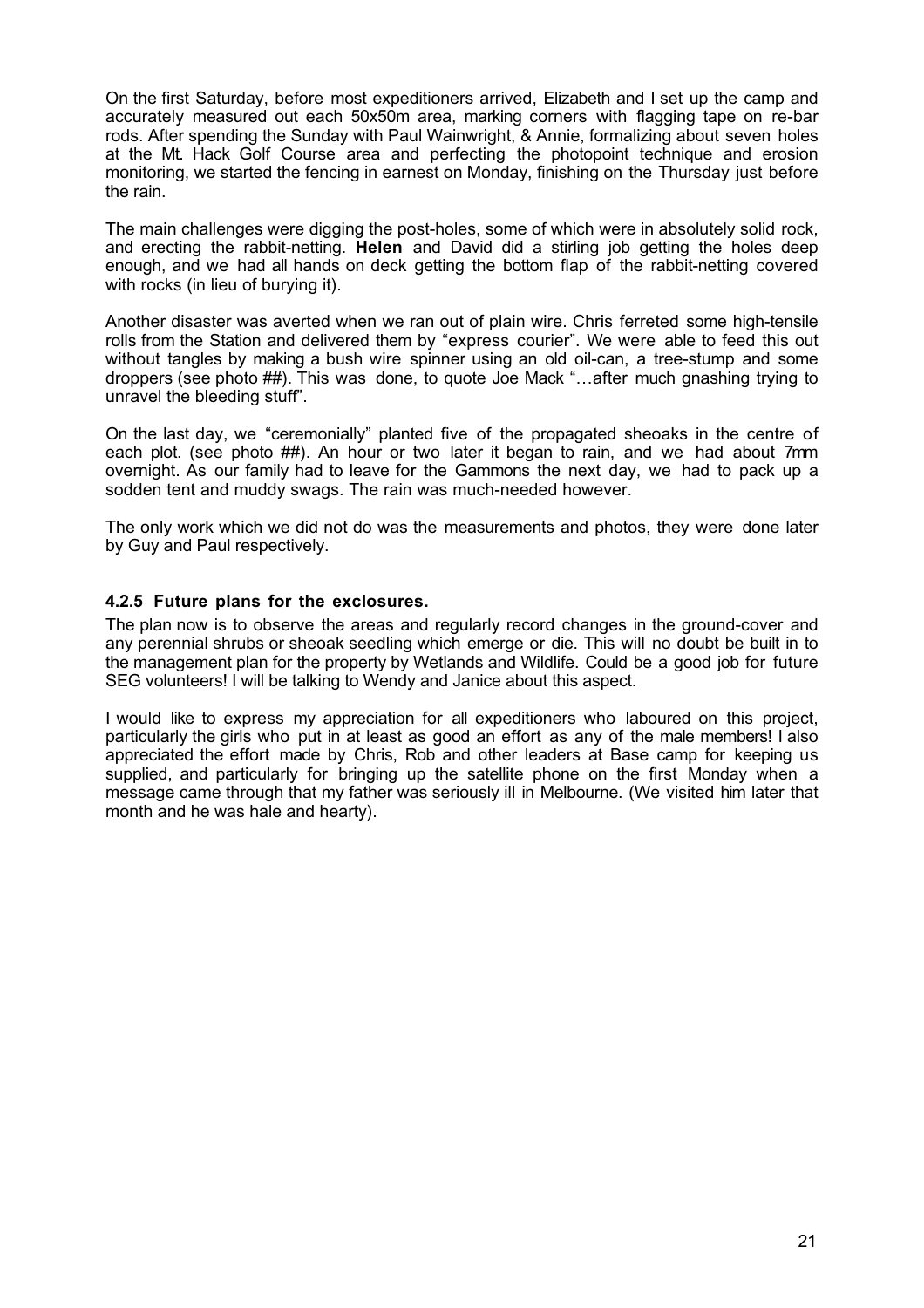# *4.3 Monitoring threatened plants - Annie Bond*

# **4.3.1 Codonocarpus pyramidalis (Slender bell fruit)**

*Codonocarpus pyramidalis* is a tree species that grows primarily on the crests and slopes of low ridges and hills in the northern and central Flinders Ranges. The species is described by Briggs and Leigh (1988) as nationally vulnerable and its recruitment to be limited due to goat, rabbit and stock browsing in the Flinders Ranges.

Large populations of *C. pyramidalis* previously existed on Warraweena, and are recorded on the Threatened Plant Population Database (held by the Department of Environment). When the populations were reassessed around 1995 some could not be relocated (that is, they had probably died out) and others were reduced to five or ten plants. Our searches in 1999 could not relocate a number of the populations, however these were the ones that were not relocated in 1995. One population that we could relocate contained 9 living trees with about 9 dead trees. All the trees showed signs of grazing damage, and 8 had at least one dead trunk. Two isolated plants were found in the creek bed downstream from the main population, and these appeared younger and healthier although they had also been grazed. Another single plant (which had been previously recorded was located fairly close to the main population).

# **4.3.2** *Acacia menzelii* **(Menzel's wattle)**

Another threatened plant species on the property is *Acacia menzelii*, which is listed as nationally vulnerable (Briggs and Leigh 1988). The population on Warraweena is situated on a high saddle on Sandy Camp pound, northeast of Mt Hack and consists of some 200 individuals over an area of approximately eight hectares (Davies 1995). Goats are considered to be the greatest threat to this population.

Our purpose was to find the population and re-measure plants in a permanent monitoring site, previously set up by Rick Davies. This monitoring site consisted of a permanently marked 50m long Jessup transect, subdivided into ten contiguous 2m x 10m quadrats, five on each side of the transect centre line and 2 permanent photopoints. In the quadrats, the location, dimensions and condition of each *Acacia menzelii* plant was recorded.

The population appeared quite healthy with little evidence of grazing damage and some young plants approximately 30cm high. This observation was reflected in data collected from the transect. Only one plant in the transect has died and at least one new seedling has appeared since 1993.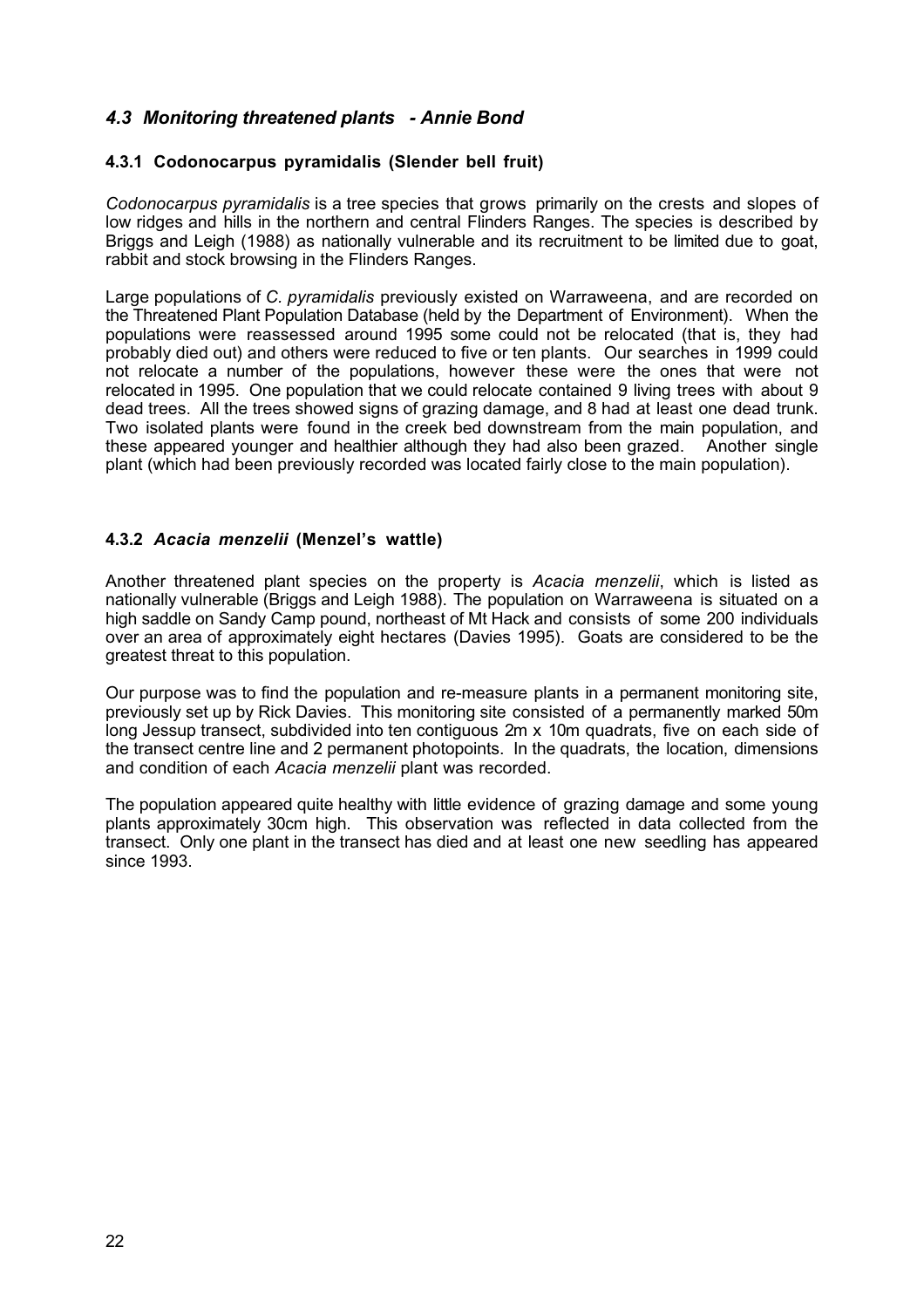# *4.4 Monitoring erosion - Paul Wainwright*

(Producing snapshot profiles of gullies, to help evaluate change over the longer term).

#### **4.4.1 Sites**

*Yellow Well* YW1A, 272999 E, 6584888 N YW1B, 272967 E, 6585031 N YW2A, 274903 E, 6585475 N YW2B, 275006 E, 6585521 N

*Golf course* Hal 1A, 286392 E, 6591900 N. Hal 1B, 286292 E, 6591855 N (Cadnia 6636-3 and Narrina 6636-2 1:50,000 topographic sheets)

# **4.4.2 Preamble**

Examples of active gully erosion were selected for monitoring adjacent to some of the permanent vegetation photopoints at Warraweena. Intensive exploitation of the land has disturbed the natural soil vegetation cover and exposed its surface to the effects of erosive agents. Although our monitoring will only begin to show results over the longer term, the outcomes should be interesting. How long will it be before the erosion gullies begin shrinking? At what point does deterioration cease and recovery begin? Since soil stability is influenced by vegetation condition we can assume that the vegetation recovery must precede any significant improvement in the former.

Vegetation loss due to overstocking and feral animals has left many areas devoid or sparsely covered. Delicate lichens and microphytic crust have been destroyed making the soil prone to erosive forces. Vegetative cover protects the soil surface from the direct impact of raindrops and from the effects of wind. It enhances the infiltration of rainfall into the soil and slows down surface runoff thereby improving the physical, chemical and biological properties of the soil. By shading the soil the vegetative cover reduces evaporation and conserves moisture, significantly affecting the stability of the soil aggregates.

Water erosion is caused by the kinetic energy of raindrops impinging on the soil surface and by the mechanical force of surface runoff. Once a depression forms, water accelerates, with additional force it then erodes deeply with a cutting action on the active wall.

# **4.4.3 Methodology**

At each site a permanent line intercept was installed across the erosion gully. Reinforcing rods was hammered into the ground on both ends of the line leaving 100mm above the surface. The width of the line intercept was determined subjectively, depending on the width of the gully and the possibility of sidewall extension in the future.

A measuring tape was placed across the gully between the two pegs so that the profile could be plotted in cross section. Information was recorded at 20cm intervals. Depth from ground to tape, substrate type, vegetation types (if present) were some of the variables recorded by the expeditioners. A mud map was sketched of the gully cross section, indicating the position of the photopoint and the proximity of other gullies. Topographic features which were likely to influence run off, were also mapped or noted, since it is likely that they will influence gully behaviour in the future. We decided not to use a dumpy level because the higher level of accuracy was not consistent with other aspects of the survey methodology.

Slide and print photos were taken of the active wall(s) of each erosion gully. The position of the photopoint was indicated on the mud map drawn for each site. A compass bearing and distance from one of the permanent markers is indicated on the maps.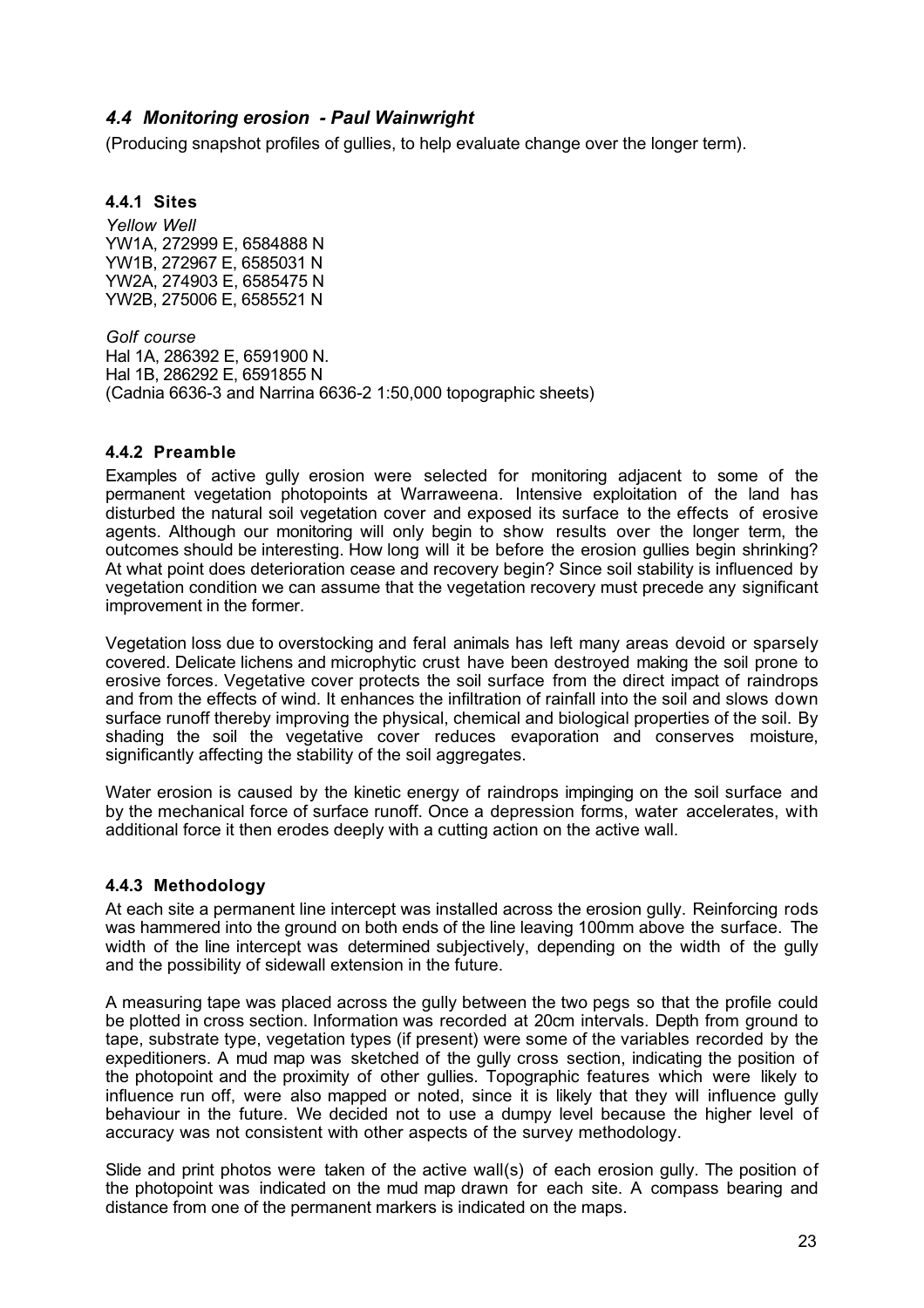

The graph above compares a gully head at the 'golf course' with a main channel downstream. The graph above compares a gaily head at the gon course with a main shame. Settime shows show the gully head shows interesting bench formation at a depth of 28cm. The shape of these cross-sections should change with subsequent rainfall events, and will be interesting to monitor. To be valuable, this project needs to be repeated, preferably several times. Only then can graphs be compared and the real extent of the problem be known. A challenge for SEG expeditioners in the future!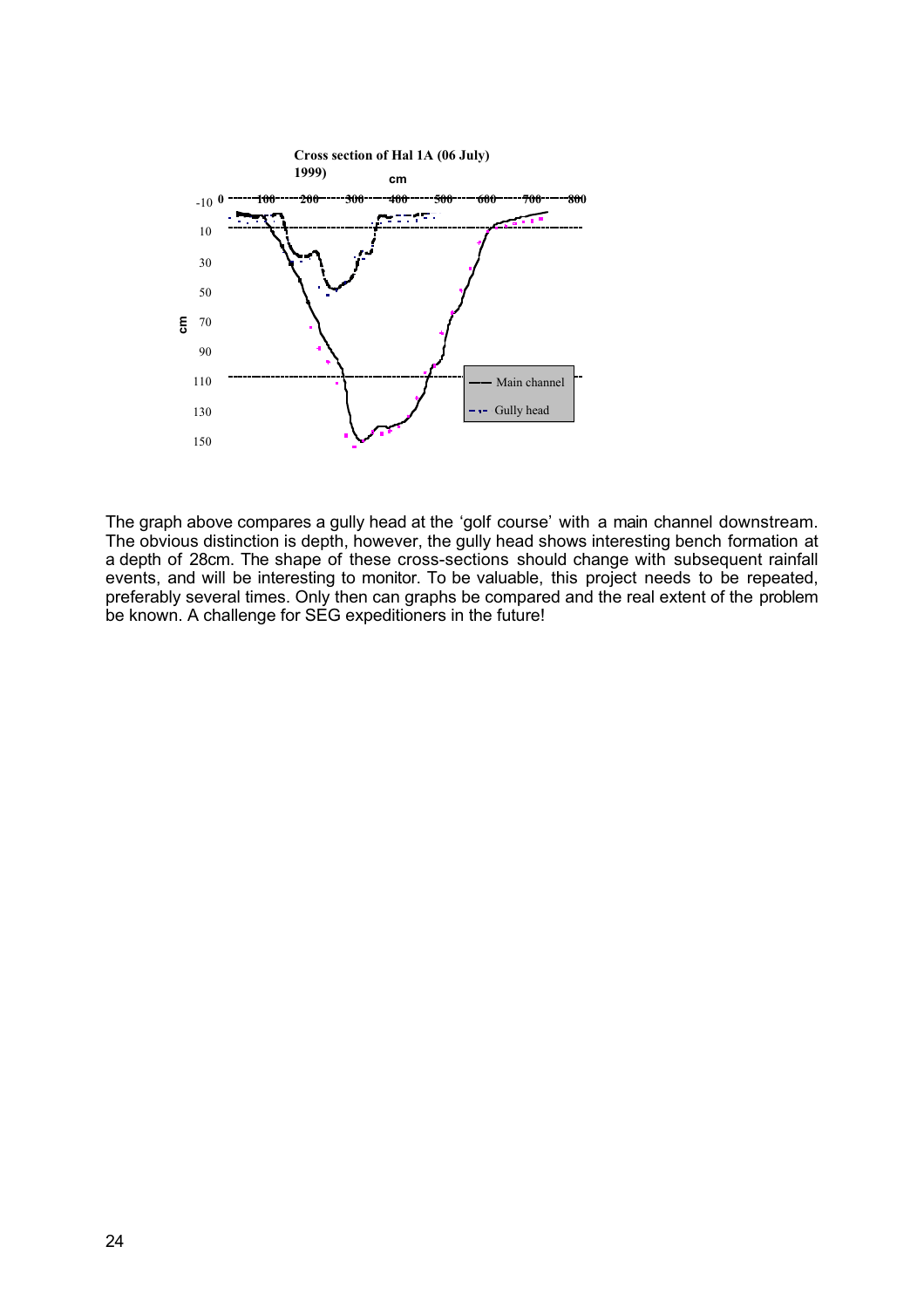# **5. Archaeology**

# *5.1 Background - Sarah Hayes and John Love.*

#### **5.1.1 Introduction**

The archaeology part of Expedition Warraweena involved an archaeological investigation of a range of historical sites within the Warraweena Sanctuary. The aim was to explore the experiences of people at Warraweena in the past as opposed to the environmental aspects.

#### **5.1.2 Historical Background**

Pastoralism in the northern Flinders Ranges began soon after the initial European settlement of South Australia in 1836 (Bonython 1971:126). During the years that followed squatters established a string of sheep-runs and cattle-runs north of Adelaide.

Originally most of Warraweena Sanctuary was a part of Moolooloo which was a pastoral station run by John and James Chambers. When the drought of the 1860s hit they sold it. Then sometime during the nineteenth century Moolooloo was divided. Keith Nicholls' grandfather then bought the section that was Warraweena in 1902. The present homestead was established around 1910 (Willis 1998).

Around 1846 mineral wealth began to be vastly exploited in South Australia. The discovery of copper and silver was the most important event in turning the new colony of South Australia from near bankruptcy. Copper was first found in the Northern Flinders in 1856. This was along the Warrioota Creek near Beltana Station. In early 1870 the Sliding Rock Mine (now situated inside the Warraweena Sanctuary) was established. Despite being so far from Adelaide the mine became relatively successful. At its peak the mine directly employed 70 men and indirectly supported many others in a town of 300 people including women and children.

Although relatively successful, copper mining at Sliding Rock was essentially a battle with problems and setbacks. Unsuccessful attempts were also made to mine silver and gold at Sliding Rock. The mine was eventually abandoned after more than 100 years of men and women trying to build a life and failing (Klaassen 1986:7-225). In what is now the Warraweena Sanctuary, other mining attempts were made. These were mostly small mines which were commonly unsuccessful in South Australia.

The invasion of European settlers into Australia brought much hardship and tragedy to the indigenous population. Indigenous people tried to continue their traditional way of life surviving off the land. When they killed sheep or cattle, or robbed a hut conflict arose. Many European settlers needed little or no provocation to shoot and kill indigenous people, who also suffered from radically altered living conditions, sickness and loss of hope (Mincham 1965:208-210). When studying historical archaeology in areas such as the Flinders Ranges it is important to remember the impacts of European settlement on indigenous groups.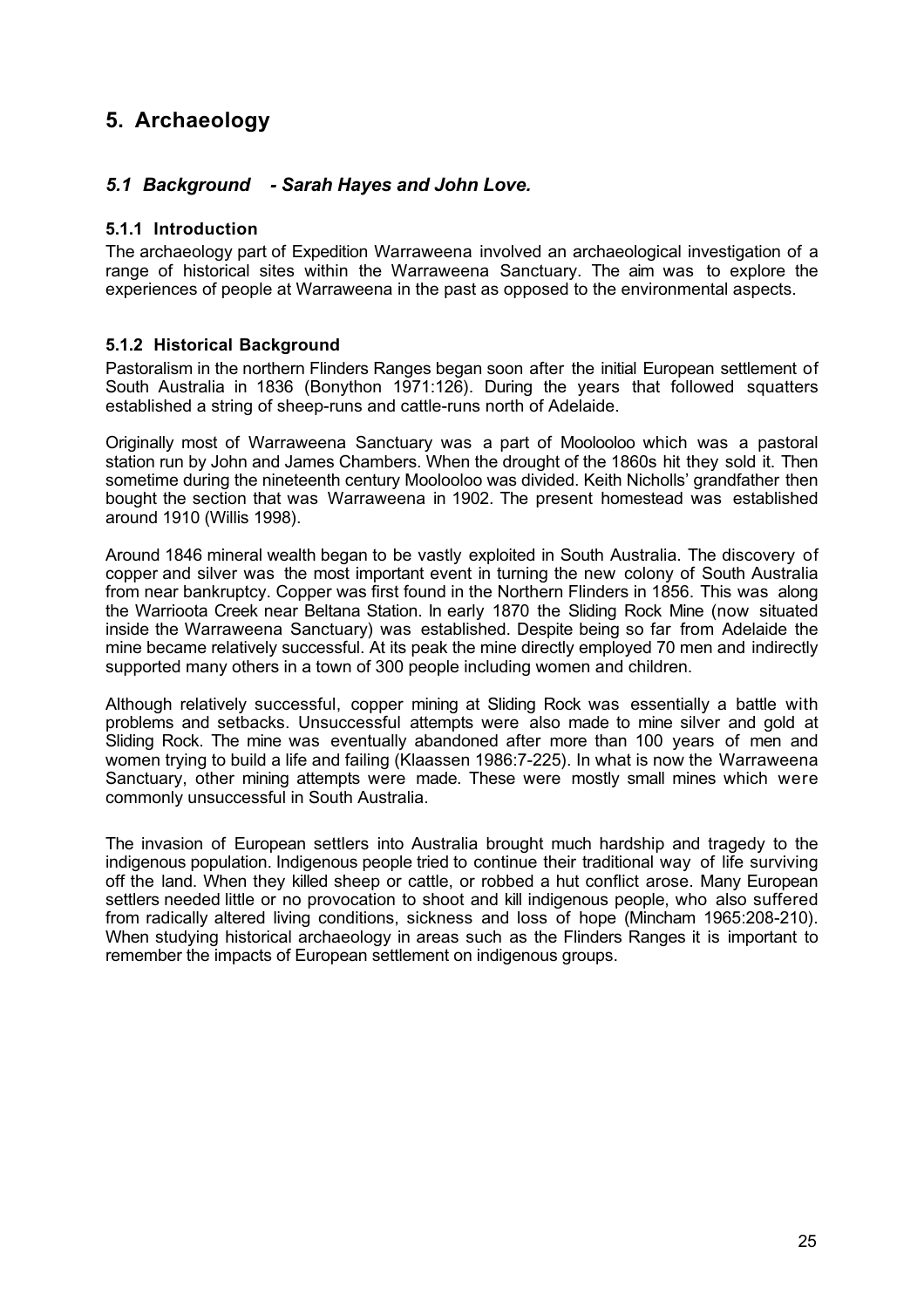# **5.1.3 Significance**

Although records have been made for the historical period of Australia, it is rare for everyday people and everyday occurrences to be recorded. The lives and experiences of the people who have been a part of the mining or the pastoralism that took place at what is now Warraweena are the sorts of things that can be researched through archaeology. Sometimes archaeology can be used to give us information about the class, gender, ethnicity and race of the people who left what we are studying in the archaeological record (Orser and Fagan 1995:199-219). Industries such as pastoralism and mining are what built South Australia economically. As such it is important to try to gain and understanding of the lives and experiences of the people who were a part of these industries.

# *5.2 The Archaeological Survey*

# **5.2.1 Reconnaissance Trip**

A reconnaissance of three days and half an afternoon was made by Sarah Hayes, John Love, Michael Wood and Susan Love, in December 1998. We were hospitably received and helped a great deal by Graham Willis, the resident manager, and his wife, Margaret. Graham's local knowledge was essential to the success of the project.

The following areas were visited on the reconnaissance: Sliding Rock Mine and part of Cadnia town; two ruins on the road that follows Sandy Camp Creek; Old Warraweena and places on the road to it and beyond; places on the road that goes past Bob Mooney Well, Dunbar Well, Blinman Mine and Yellow Well.

# **5.2.2 Methodology**

The project concentrated on evidence of pastoral and mining activity. No indigenous archaeology was attempted although some stone flakes of Aboriginal making were found at a few places. A surface survey was conducted and resulted in the collection of artefacts which were examined and catalogued and some were photographed, using colour slides. A representative selection was taken for display in a proposed interpretive centre at the present Warraweena homestead. Although removed from their original location, they will stay at Warraweena instead of being stolen by souvenir hunters. Buildings and other structures were photographed using black and white film. Most of these photographs include scale rods.

# **5.2.3 The Expedition**

Four areas were selected for archaeological work: the two ruins on Sandy Camp Creek; Old Warraweena and ruins on a ridge about 0.5km south of it; Dunbar Well, hut and crutching shed and a ruin on a ridge about 1km north of it; two buildings in Cadnia.

In addition to the sites listed above, some photography, in black and white, colour negatives or colour slides, was done, during the reconnaissance and the main expedition, at Bob Mooney Well, Arkey Warren Mine, Blinman Mine, Yellow Well, Pinery Bore, Cockatoo Well, Halleys Well, Yednadunga Well, a ruined hut and yard about 2km north of Yednadunga, and other sites in Cadnia.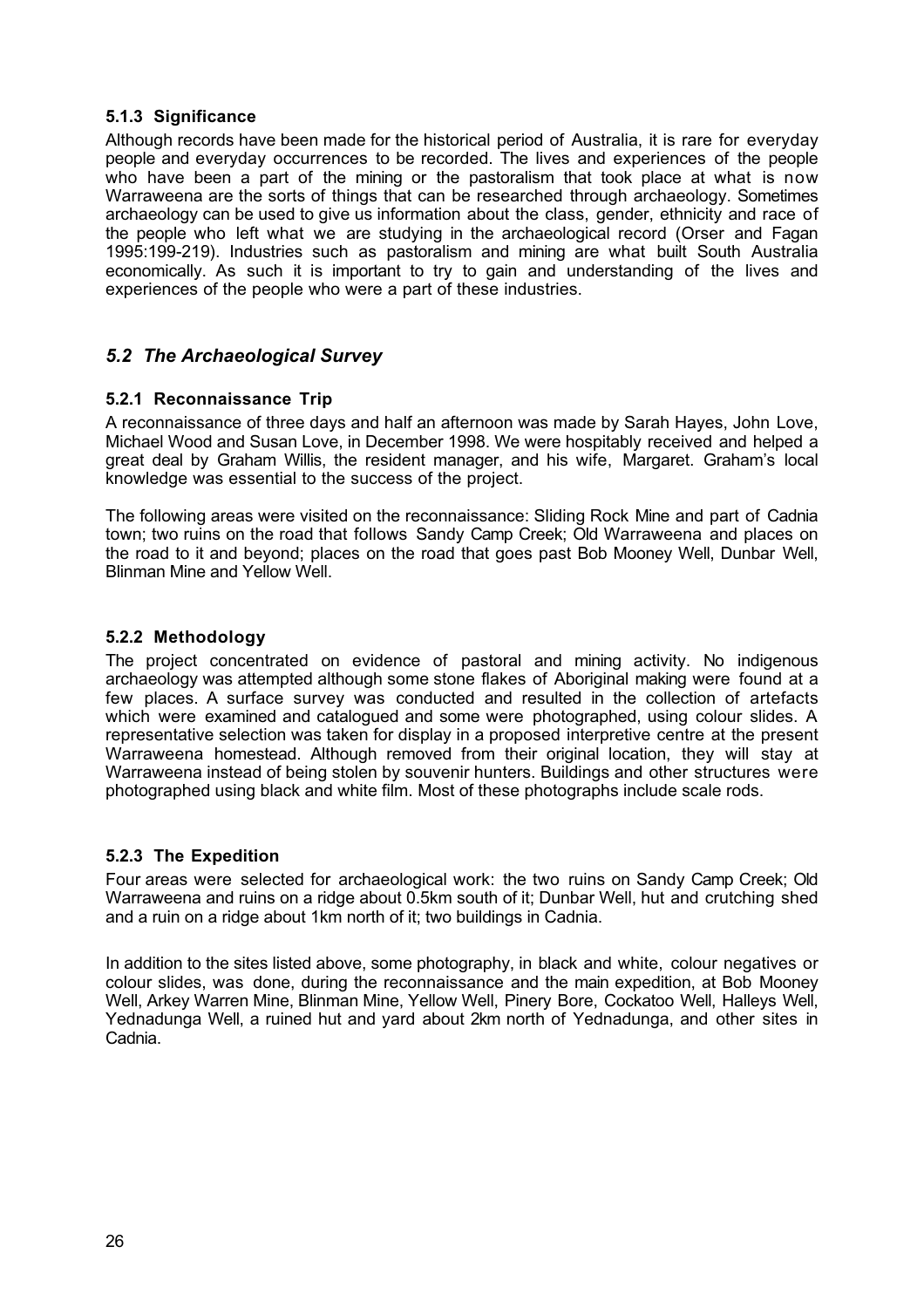# *5.3 List of sites of historical interest*

This list refers to evidence of pastoral and mining activities. No attempt was made to record Aboriginal sites.

Grid references are to the 1:50,000 topographical map series, sheets named Cadnia and Goddard. All grid references are approximate.

#### **Sandy Camp Creek bore** (Cadnia 771947)

There is water in the bore but the windmill has been removed, the tank and trough are dry and the yard fence is mostly fallen down.

#### **Sandy Camp Creek, western site (**Cadnia 783949)

A ruined hut with a very large stone fireplace and chimney, a few pine posts standing and some logs, probably from the walls, lying on the ground. Nearby is a fairly well preserved smaller stone fireplace and ash from other campfires. This site has evidently been used a lot.

#### **Sandy Camp Creek, eastern site** (Goddard 824959)

A hut with thick stone walls and a clearly defined doorway in the western wall. The walls are now barely one metre high at most and the fallen stone does not appear to be enough to make a house of normal height. Just east of the hut are some logs that may have been part of a small yard. At the foot of the spur on which this hut is built is a spring.

#### **Halleys Well** (Cadnia 824911)

The well, with water at about 50 cm, is covered by a sloping tin roof and steel grid. About 200m north of it are the remains of post and rail yards which appear to have extended over the present road. Beside the road is an old trough, empty, and a new one, filled by gravity from the well. Nearby is an abandoned rain guage. A short spur road leads to a wood and iron hut with a black plastic rain water tank in working order, and sheep yards in fairly good condition. A wooden structure in a yard, consisting of two short posts and two horizontal sawn beams, is presumably an engine mounting for a small crutching plant. Driven into a living pine in line with the engine mounting is a steel bracket, presumably for mounting the shearing gear. On a small flat across the creek from the well is a ring of stones for a fireplace.

#### **Hut about 2km north of Yednadunga Well**

Remains of a fireplace and stone paved floor are to be seen a few metres west of the road. The hut was built beside a fairly big yard made of pine logs without posts, wire or nails, the logs being morticed to fit together. Close to the hut is a structure forming six small enclosures, made by the same method.

#### **Hut near fence**

Close to the fence between Halley's and Warraweena paddocks is the ruin of a small

hut made of horizontal pine logs, and down the hill from it are beer, sauce, cordial and other bottles, tobacco, bully beef and other tins.

#### **Yednadunga Well** (Cadnia 810869)

This well has green water at about 3m. It is not covered or timbered and appears to be partly fallen in. It is potentially dangerous to unwary visitors. There is a rusty tank, and between tank and well is another engine mounting. There is no sign of a windmill. There used to be a fence round the well and tank.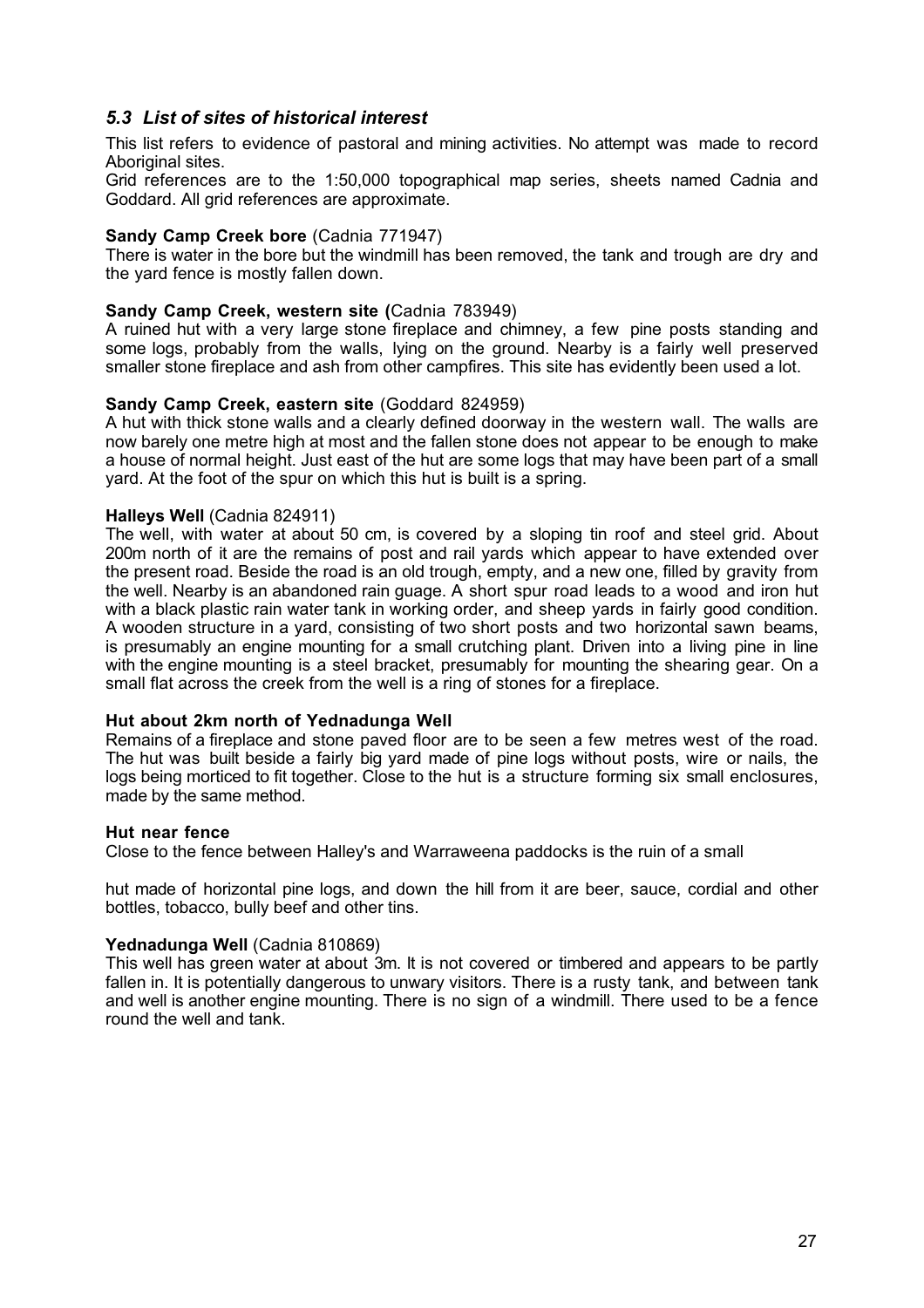#### **Old Warraweena** (Cadnia 800850)

There are several structures, in various stages of disrepair. Half of the main house has been demolished, leaving the front part, of corrugated iron lined with masonite, more or less habitable. About a quarter of an acre of land round the house is enclosed by a fence still in fairly good condition. This used to include a garden with retaining walls to level the ground and a shade house along the northern side. On top of a heap of iron on the southern side of the garden is a two-bladed propeller from a wind powered domestic lighting plant. Other remains at this site include a shed containing a pair of concrete wash troughs, a latrine, a dog kennel, a small fowl yard, a rain guage, the concrete floor of the single men's quarters with a heap of corrugated iron on it. A little further away is what appears to be a small horse yard and the timber frame of a small shed, possibly for saddles and harness. South-east from the house is a vard about 9m x 9m containing at least one grave, possibly three or four. Further up the hill is a dry tank and trough and across the road, a well in the creek, covered with sheets of iron. A windmill and windlass lie in ruins beside the well and running south from it there used to be a stock trough. North-east of the homestead are fairly extensive sheep yards.

#### **Old Warraweena ridge**

Beside the road about 500m south of the homestead are two stone ruins obviously very much older than the buildings now known as Old Warraweena. The more southerly had a well built fireplace and stone paved floor. Near it is a large ash heap. The north ruin is a tumbled heap of stones barely recognisable as a fireplace. Across the road from these ruins are two posts with morticed slots, evidently for receiving a rail. To the east is a small yard enclosing two graves, marked by un-hewn stones and irises.

The road forks about 2km south of Old Warraweena. The east branch leads to a gate into Magpie paddock near the boundary fence. Not far from the gate is a small yard with an enamelled bath tub in it but no visible source of water. Nearby is the tubular steel frame of a portable sheep loading ramp.

#### **Bob Mooney** (Cadnia 701887)

On a ridge on the Warraweena side of the boundary fence are two fireplaces, obviously much older than the stone hut and other structures on the Moorillah side. North of these, an attempt has been made to sink a well into the rock bank of a small creek that runs into the creek made by Bob Mooney Spring. There was a sheep trough in this creek, supplied by a pipe, possibly from the spring, which is in Moorillah.

#### **Arkey Warren Mine** (Cadnia 689839)

This is a small excavation in a rock outcrop on top of a ridge.

#### **Dunbar Well** (Cadnia 704837)

The well is in a small tributary to Warrioota Creek. The windmill is out of order. On flat land south of the well stands a tin hut with a black plastic rain water tank and a rain guage. Fairly elaborate sheep yards surround a crutching shed which contains an engine mount, a post for mounting the shearing gear and a wooden shearing floor. Between the well and the yards is a discarded old iron tank, a new black plastic one and troughs.

#### **Ruin in Warrioota Creek** (Cadnia 721829)

There is a fireplace and signs of a hut at the junction of Warrioota Creek and the creek with the waterfall.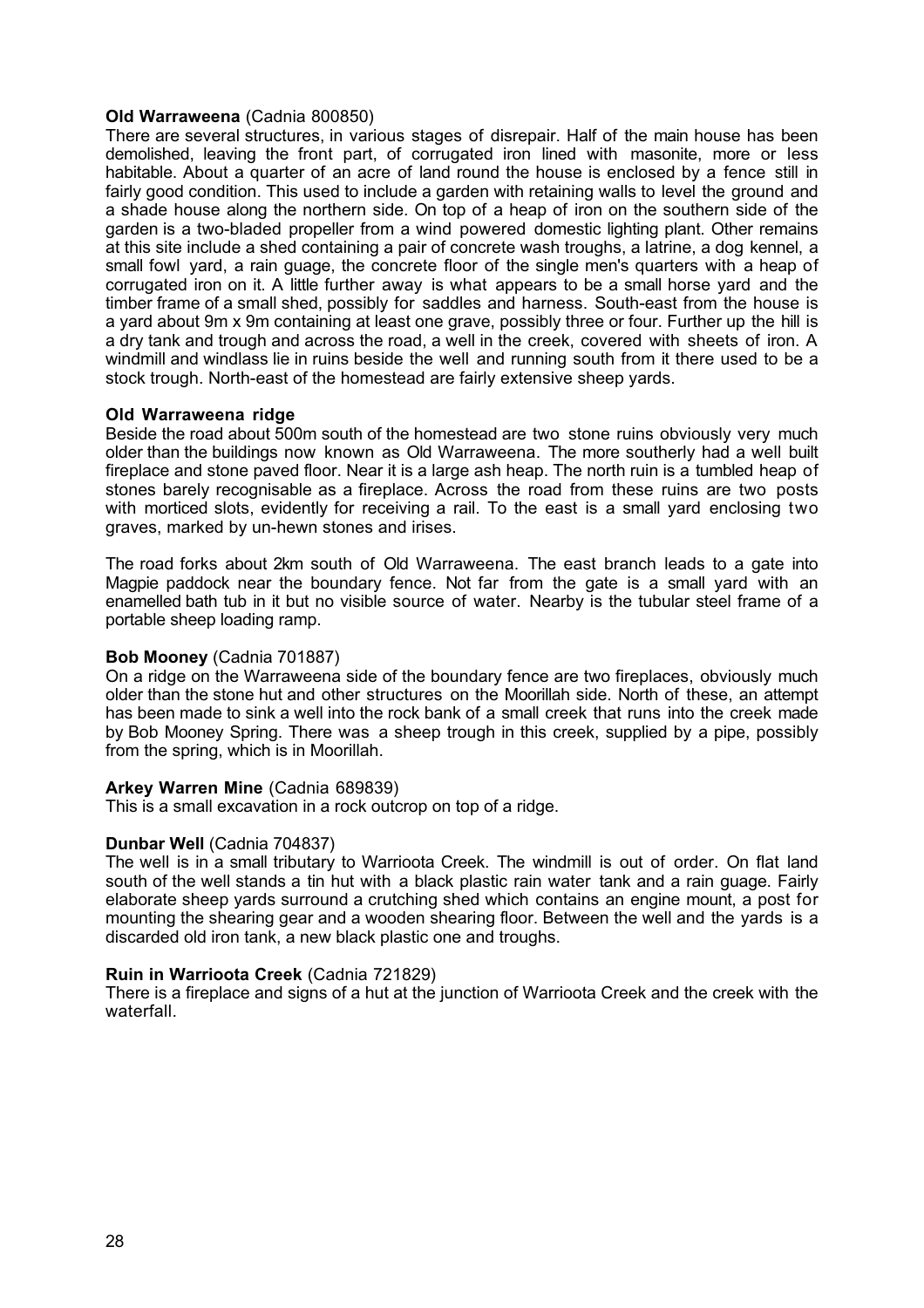#### **Ridge north of Dunbar** (Cadnia 703845)

Set among trees on a saddle is a ruined hut with stone fireplace and walls of horizontal pine logs, some of which are still lying on the ground.

#### **Blinman Mine** (Cadnia 714850)

There appear to have been two shafts, not very deep, and now partly caved in. Traces of green copper ore can be seen in the mullock on the surface.

#### **Yellow well** (Cadnia 728846)

This is neatly timbered and covered with a steel grating. The spring in the creek is surrounded by a broken down goat trap.

#### **Pinery Bore** (Cadnia 752851)

The mill, tank and trough are all out of order.

#### **Cockatoo Well** (Cadnia 768879)

There is a tin hut with a black plastic rain water tank beside the ruin of an older hut with a stone fireplace. Also at this site are a rain guage, a corrugated iron chimney lying on the ground, fairly extensive yards, a windmill with a windlass mounted on the mill stand and a trough.

#### **Sliding Rock Mine**

The most obvious monuments are the round mine chimney and the square smelter chimney. There are other substantial stone buildings, mostly in fairly good condition, a steel shed that used to house a pump that supplied Leigh Creek with water, and numerous remains of mine surface workings. The mine shafts have been fenced off but the fences are not in very good condition.

On the hillside, between the mine and Cadnia, are several small dug-outs and small u-shaped stone structures, probably miners' dwellings.

#### **Cadnia town**

The town was laid out in a narrow strip running south from the bank of Sliding Rock Creek, east of the mine. It straddles a small tributary to Sliding Rock Creek. At the northern end are the hotel and store, both rapidly deteriorating, and numerous other signs of human habitation. Between the hotel and store is a deep well with water in it and the stumps of a windmill stand. It is not fenced and is quite dangerous.

A lime kiln was built in the south-west bank of the tributary creek. Most of it has fallen away, revealing its inner structure. A little further up this creek is a fair sized house cut into the hillside. Near it is another well with a mullock heap with a dry stone retaining wall and a dry stone yard wall. This well also contains water and is also dangerous, although the timbering at the mouth of the well is still more or less intact. Still further south are more domestic ruins and yet another well, with water near the surface, partly covered by logs.

On a hill west of the southern part of the town is a mine shaft, clearly visible but unfenced and potentially dangerous when tourists begin to find their way to this area. (Cadnia 704927)

On a hillock east of the town there is a large concrete tank containing an abundant supply of good water.

There are two cemeteries, one west of the mine and one east of Cadnia.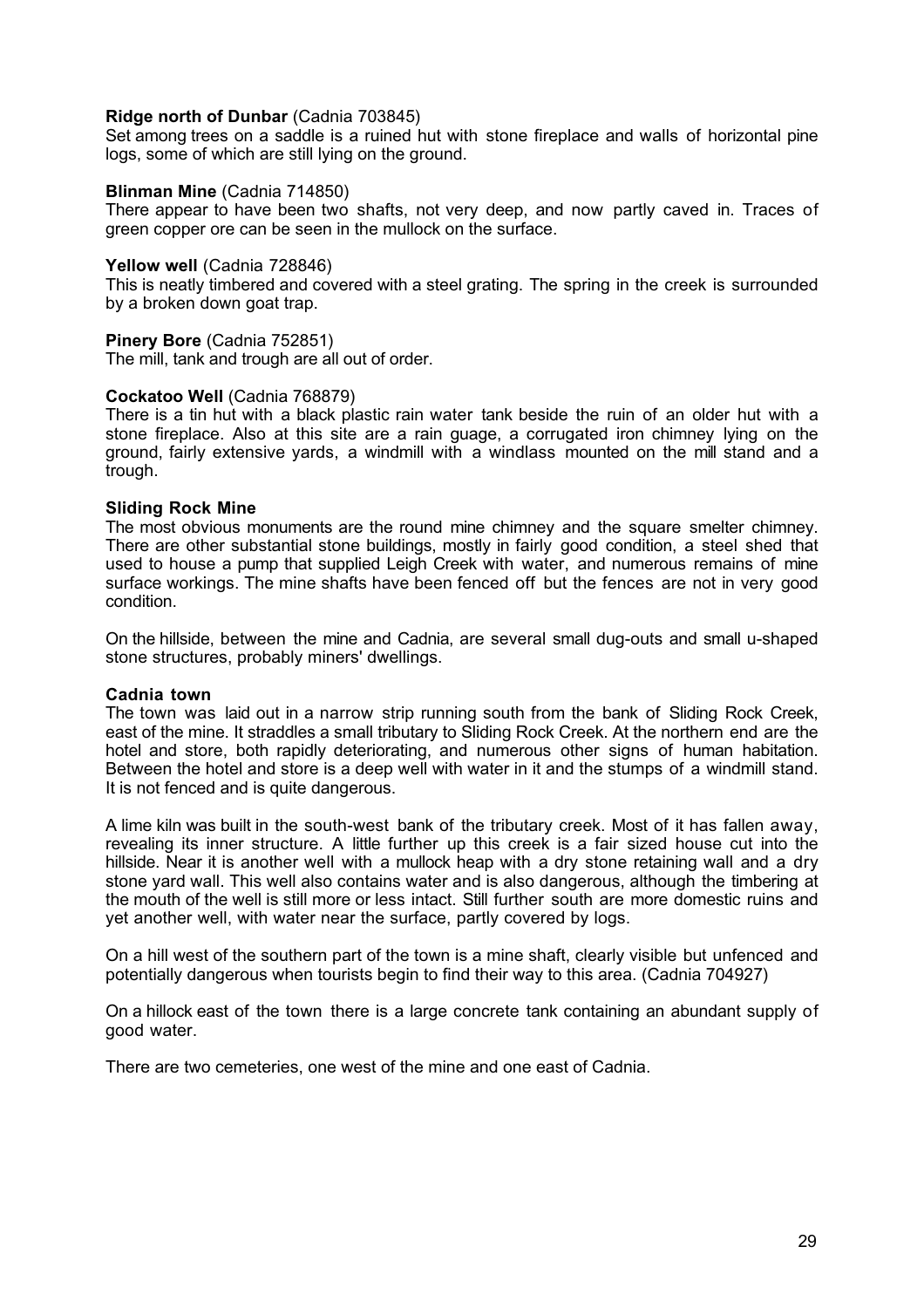#### **Other sites**

Some of these were not seen either in the reconnaissance in December 1998 or in the main SEG expedition in July 1999. Those seen have not been examined in detail.

Old yards and bore near the junction of Lambing Camp Creek and Sliding Rock Creek.

Well or bore near headwaters of Lambing Camp Creek? The remains of a tank are wrapped round a tree in the creek.

New Bore, north of road to Mount Hack.

Sapling Well and yard, east of New Bore.

Riley's, a stone ruin east of the road between Bob Mooney and Dunbar.

Veseys Claim Mine, shown on Cadnia topographical sheet at 816852.

Warraweena Spring: signs of habitation.

At Warraweena homestead there are two substantial houses and a small portable house, shearers' quarters, wool shed and yards, bores, tanks and other structures, all of considerable historical interest.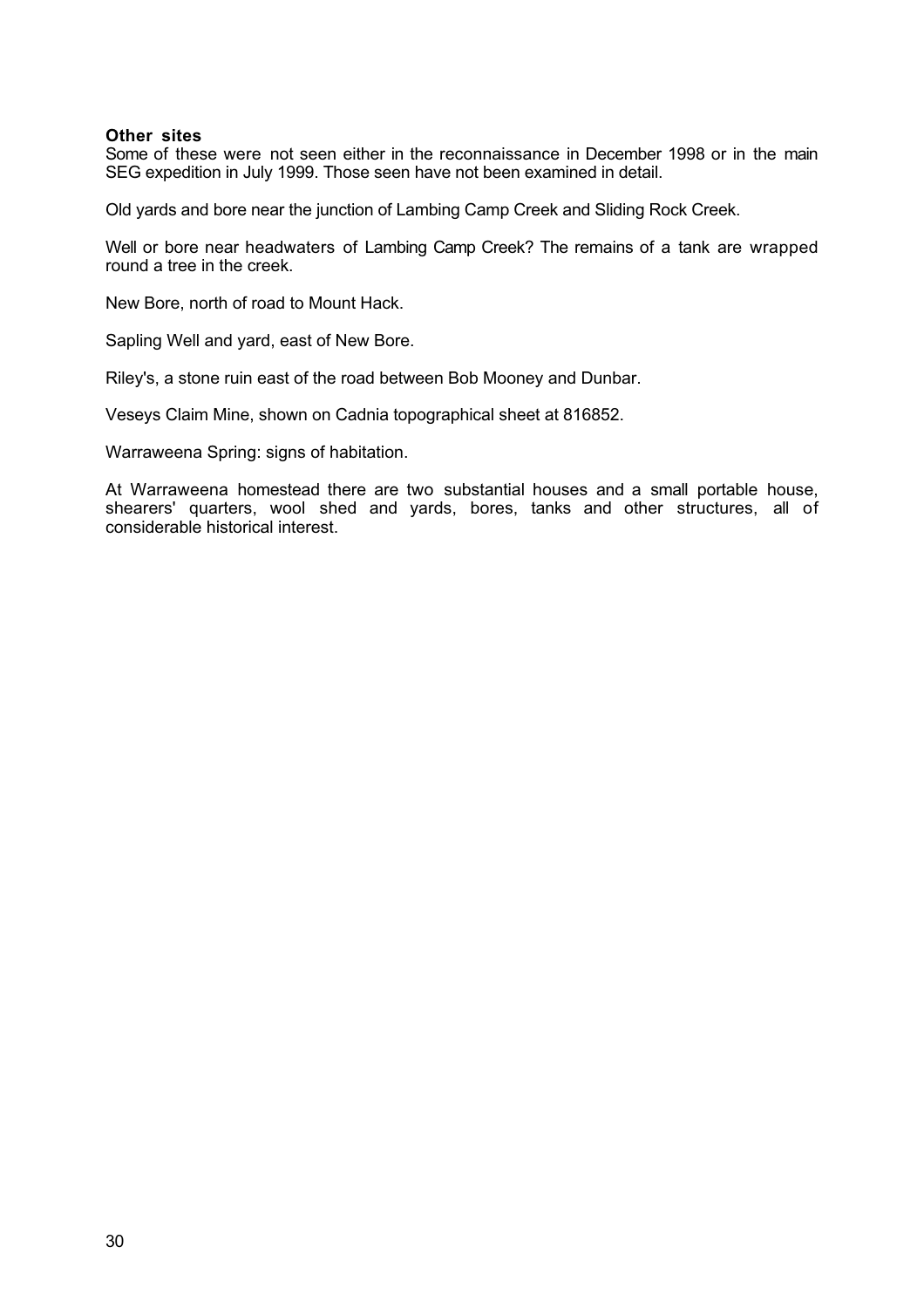# **6. The Adventure Phase**

# *6.1 Strange Adventures of Red Group 1 - Chris Wright*

Led by Chris Wright, the group consisted of: David Ireland Marty Nickson Camilla Osborn Mandy Carter Bryan McMullan

Filled with enthusiasm, we set off south along the creek that runs beside Base Camp, gradually gaining ground for the first couple of hours, until, after a scramble through thorny scrub, we were on the top of the ridge and within sight of the ridges and bluffs that make up Mount Stewart. After a fairly easy descent , we crossed the track that leads to Yellow Well, and followed a ravine, winding up towards the summit. Packs were deposited near the top of the ridge, because we were due to come back the same way on return from the summit. All of the group reached the top of Mt Stuart without too much difficulty and were rewarded, while eating lunch, by spectacular views, to the west Lake Torrens, north west the Leigh Creek ranges, to the north the Moccatoona ranges, east to Mt Gill and Mt Tilley, with Mt Hack an imposing cliff in the background, and to the south Mt Hemming.

From Mt Stuart, we tracked back to the east, collecting packs en-route, and then traversed around a couple of deep valleys which drain the area south and east of the mountain, passing some large flocks of goats, and a bunch of euros, we eventually found our way down to Yellow well, past Blinman Mine, and down the steep "Suicide Track" to Dunbar Hut in the late evening. The Hut has a rainwater tank, and we enjoyed the best water we had tasted for some time. (Water at Base Camp came from Sliding Rock, and although quite palatable, has a significant salt content). With an eye on the weather, we camped on the west side of the hut, getting some protection from the cold easterly wind that blew up that evening. There were ominous looking clouds that night, but not more than a few spots of rain. Nevertheless it was a cold camp and I was pleased to be on the move the next morning.

On Tuesday we set off at about 8:30am, following the tortuous Warrioota Creek. This creek has a huge catchment, and like many of its kind, carries huge floods from time to time, as evidenced by the remnants of river red gums, and large boulders scattered along its path. The 50,000 map shows a waterfall on a tributary, close to the confluence with Warrioota creek, and we thought we had found it, but having enjoyed what we thought was the feature marked on the map, we later discovered that we had been looking in the wrong place, and had to leave the discovery to Graeme Oats' Blue group. Our group was in good shape on this second day, and we steadily moved up the catchment as the day wore on, and had developed a routine, stopping every half hour or so for scroggin and a mouthful of water. We were fortunate in that we did not need to carry much water with us, as there was a certain supply at the next night's stop at Old Warraweena. As we got further into the headwaters of the catchment, the scenery gradually changed from wide, open creek bed, to smaller , twisting channels, and at length to the scrubby , sloping downs of the upper catchment. At the headwaters, there are some open patches of ground, and remnants of camps and tracks, presumably used by shepherds in earlier days. At length the ground started to slope down to the north, and we knew we were into Sliding Rock Creek catchment, and close to our destination.

We reached Old Warraweena Homestead in the late afternoon, to find the Rainbow group Matt, Dave, Wendy, Paul and others, sitting in the sun, enjoying a game of 500. There was also a Duke of Edinburgh Award walking group camped a few hundred metres to the east on the Mt Tilley side. Our camp was duly selected, by the old stockyards south west of the homestead, a spot that proved to be cold and exposed to the easterly wind. There were scudding showers that night, and the dawn brought overcast conditions that obscured the Mt Tilley range. Since the Rainbow group and Duke of Ed party were planning to climb Mt Tilley, w e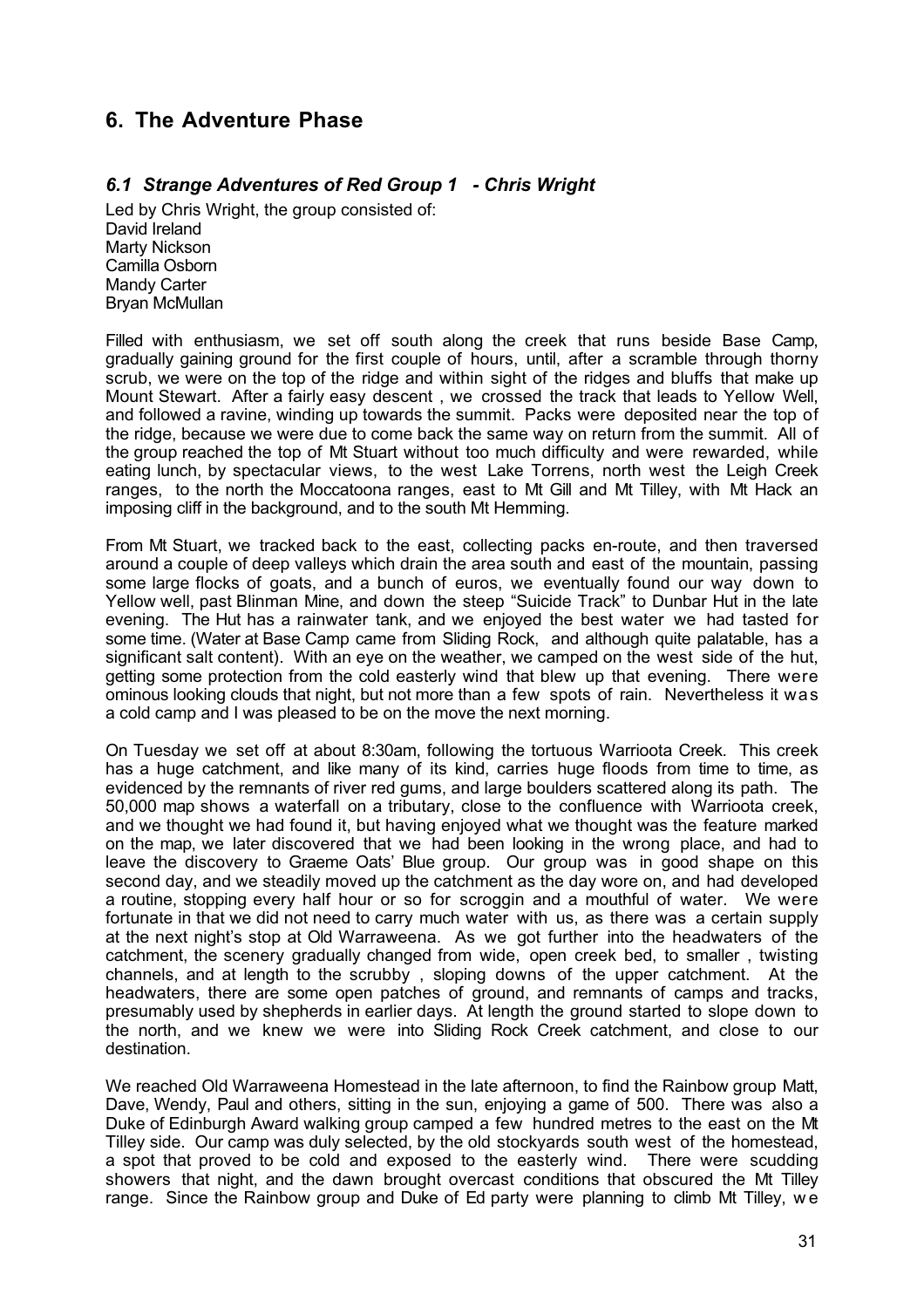decided that two was more than a crowd, and that we would climb Mt Gill to the west, and then follow the drainage lines north east to our camp at Hallies Well. Much of the walking that day was through thick Native Pine (*Callitris*) scrub forest. Most of the trees were quite small, but growing very thickly together and in places quite difficult to walk through. Our destination, Mt Gill was shrouded in cloud, but we did manage to get glimpses of the valleys to the west, and some reasonable views of the ridges. It was too cold to sit around for long. I recall that we used our 2-way radio to talk to Base Camp and tell them that we were in good shape, w e also chatted to Graeme Oats of the Red group 2 who was hoping to meet us for morning tea, on their way up Mt Tilley, however we were much too far to the west.

Our track from Mt Gill was to the north and east, generally following the drainage lines towards the main Sliding Rock Creek, which at that place flows due north. We had lunch enjoying patches of sun, since the cloud was starting to break up, while sitting in the sandy bed of yet another creek line. Then steadily on our way, reaching the main creek at about 3 pm, we took a short cut across another thickly wooded ridge, and found ourselves on the track that leads to Old Warraweena. From there it was another 3 or 4 km to Hallies Well, the site for our third and fourth nights camps. The well is a natural spring in the bed of Sliding Rock Creek that has been protected against floods and animals by a steel enclosure, with a pipe leading to a sheep trough a hundred metres or so downstream. The water is of good quality. The camp was set up in a creek bed a couple of minutes walk to the east. By this time the group had got into a routine, and the camping and cooking went more or less without a hitch. A fox investigated the camp overnight, and removed a bag of Deb (dehydrated potato), however he seemed to think it was over-rated as far as food goes, because he had torn open the bag, but left the contents more or less untouched.

On Thursday the plan was to climb Mt Hack, and to return to the same camping spot at Hallies. We took enough food and water for the day, and the Trangia so that the group could enjoy a brew-up on the summit. This walk was most enjoyable, crossing the north end of the Mt Tilley range, across the plains with full views of the mountain ahead. The approach to Mt Hack is through attractive woodlands, gradually making way for smaller eucalypt scrub. The access is by way of a creek line. The grade gradually steepens until in the upper reaches there is so much undergrowth and debris that the walking is easier straight up the slope. Despite having been up Mt Hack previously, I was diverted off the intended route, and ended up on a fairly steep bluff leading to one of the lesser summits west of the main peak. Nevertheless the group coped with the somewhat exposed conditions well, Bryan followed an easier route to the ridge at the headwaters of our creek. We all got to the top without any real drama. It was a beautiful day with perfect views in all directions. We were able to identify all the main peaks and features of the Gammon Ranges to the north, and to the south as far as the Wilpena formation. The Trangia came in handy, and we all enjoyed hot soup, tea and a plenteous supply of chocolate, hoarded for the occasion. On the return journey, David Ireland took over the navigation, and I think, quite enjoyed the challenge. He had no difficulty in directing us back to the camp.

That night we enjoyed the last of a 2-litre cask on "medicinal" port, and as the poem relates, some horrific experiences by torchlight. The fearless leader of the group had a bath in the sheep trough. Rumours that he had to break the ice first were totally false.

On the final day, David's knee was in poor shape, and rather than risk permanent damage, w e contacted Base Camp and arranged for him to meet up with a vehicle that was visiting Old Warraweena. The rest of us packed up camp and followed Sliding Rock Creek downstream, as it runs west towards the plains. Bryan did the navigating, and soon got the hang of picking out features from the map, and using the compass to check that we were where he thought we were. We stopped briefly at Black Range Springs, meeting up with Bob Sharrad and Graham Medlin, who were investigating something or other. It always seems strange after wandering through apparently uninhabited bush to suddenly come across a vehicle, it almost seems an intrusion. Our walk down the main creek was interspersed with sightings of goats watching us from the ridges that form the southern wall of the creek. They obviously found our group of humans trailing along the creek, to be most interesting. In the early afternoon, Bryan led us out of the main creek, across the main vehicle track, and cross country to the Base Camp.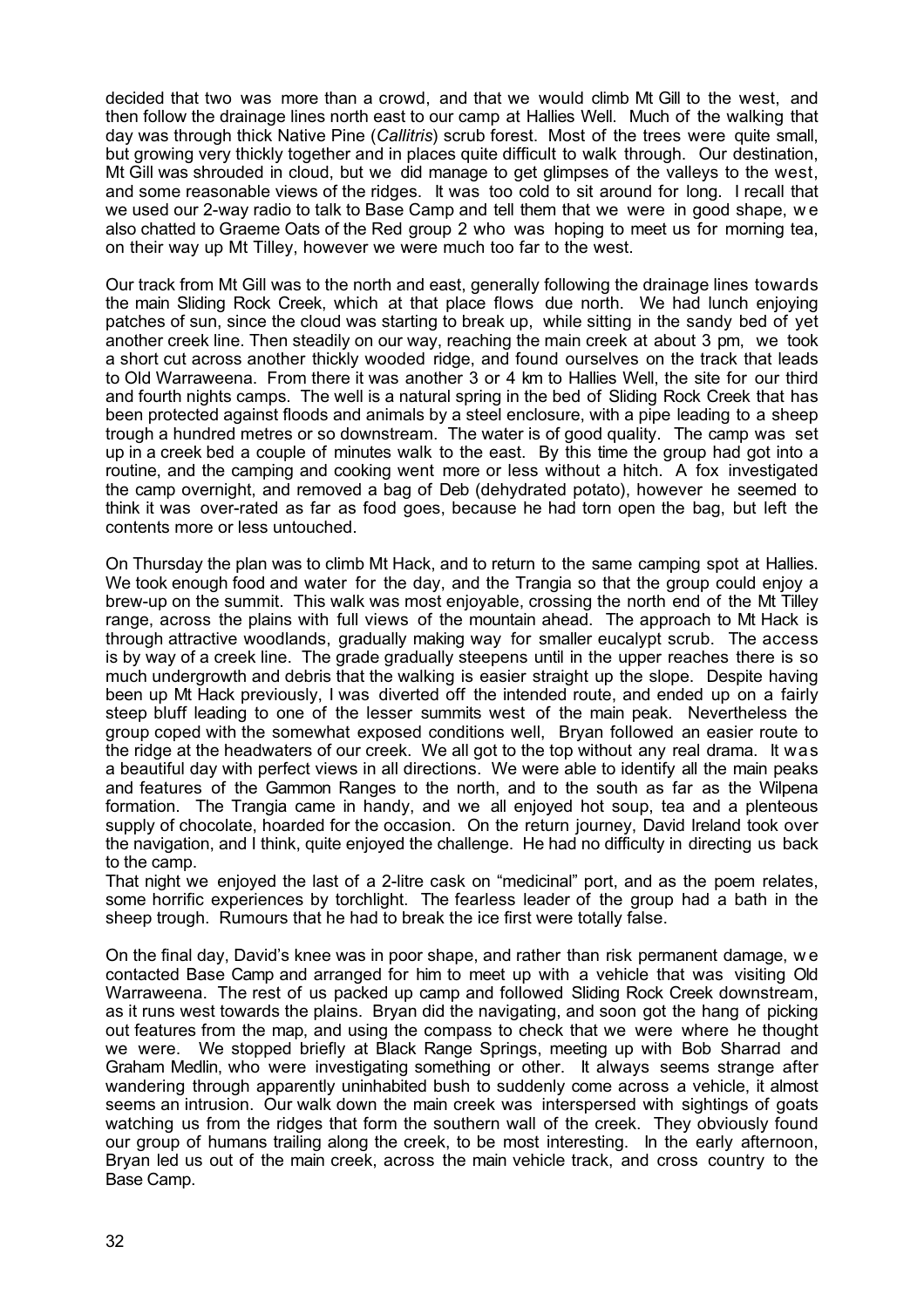Lest it be thought, from this rather straight-laced account of the Red Group's adventures, that there was no amusement or good humour, the following poem was contributed by Bryan, Camilla, Mandy and Marty.

Mt Stuart, Mt Gill and more the prickles, the stones it was no chore Packs full of scroggin, flasks full of water Chris led his troops like lambs to the slaughter.

Packet pasta and rice, crackers, mettwurst and cheese, the food was great, but no more Deb, please. For Deb to excrete came no ease, as a certain fox near Hallies Well will know, this plight of Deb may cause some flow. While Deb and peas were enough to bear (bare?) Chris gave Marty quite a big scare. Marty's dacks were down, the night was dim Chris' torch had packed it in. Stumbling down the lonely creek bed Marty's arse dead ahead. Chris was grateful and thanked his friend Fate For he will survive to see the next SEG gate.

# *6.2 The trials and triumphs of Red Group 2 - Graeme Oats*

This is Red Group 2 Calling Warraweena Base.........- Susan Love

Graham Oats leader Shannon Carne Chris Deering Susan Love Guy Olding Melissa Minerds

"Peaks 'n' Creeks" Red Walk Two, starting from Base camp heading clockwise on a round trip tour of the station over five days.

#### *Day 1: Warraweena base camp to Halley's Hut.*

Our first day of hiking was a pleasant walk along the eucalypt-shaded Sliding Rock Creek, and a welcome change after a week of digging pitfall traps. We found occasional puddles of water from seeps and also took a small detour to Black Range Spring where we watched some low cloud hover over the range. The weather remained fine however as we headed up the track to Halley's Hut. And back down the track when Graham's short cut turned out to be rather longer than we expected. So back up the track we went, it turned out he nearly had it right the first time after all. When we found it, the campsite was a sheltered and comfortably leafy little spot off a small creek just down from the hut, where there was plenty of rainwater. We then discovered why Chris had been struggling a bit and made him leave his stove, half his wardrobe and the kitchen sink in the hut to be picked up by the base camp crew later on. Graham redeemed himself by offering plenty of chocolate around after dinner around the fire and we radioed in on schedule.

# *Day 2: Halley's Hut - Mt Hack - Halley's Hut*

Our day walk did indeed take up the whole day - even with a relatively early start we didn't make it back until after dusk. The view from Mt Hack was definitely worth it though. Navigating our way through the flats our correct general direction was confirmed by contact with another party of hikers - Bob Sharrad's daughter and friends. Our combined forces slowed somewhat as we hit the steep slopes of the range. Rest stops grew more frequent ("just admiring the view") and lunch at the summit looked a long way off. We made it at about 2 o'clock but only stopped long enough to eat, make the obligatory entry in the logbook and be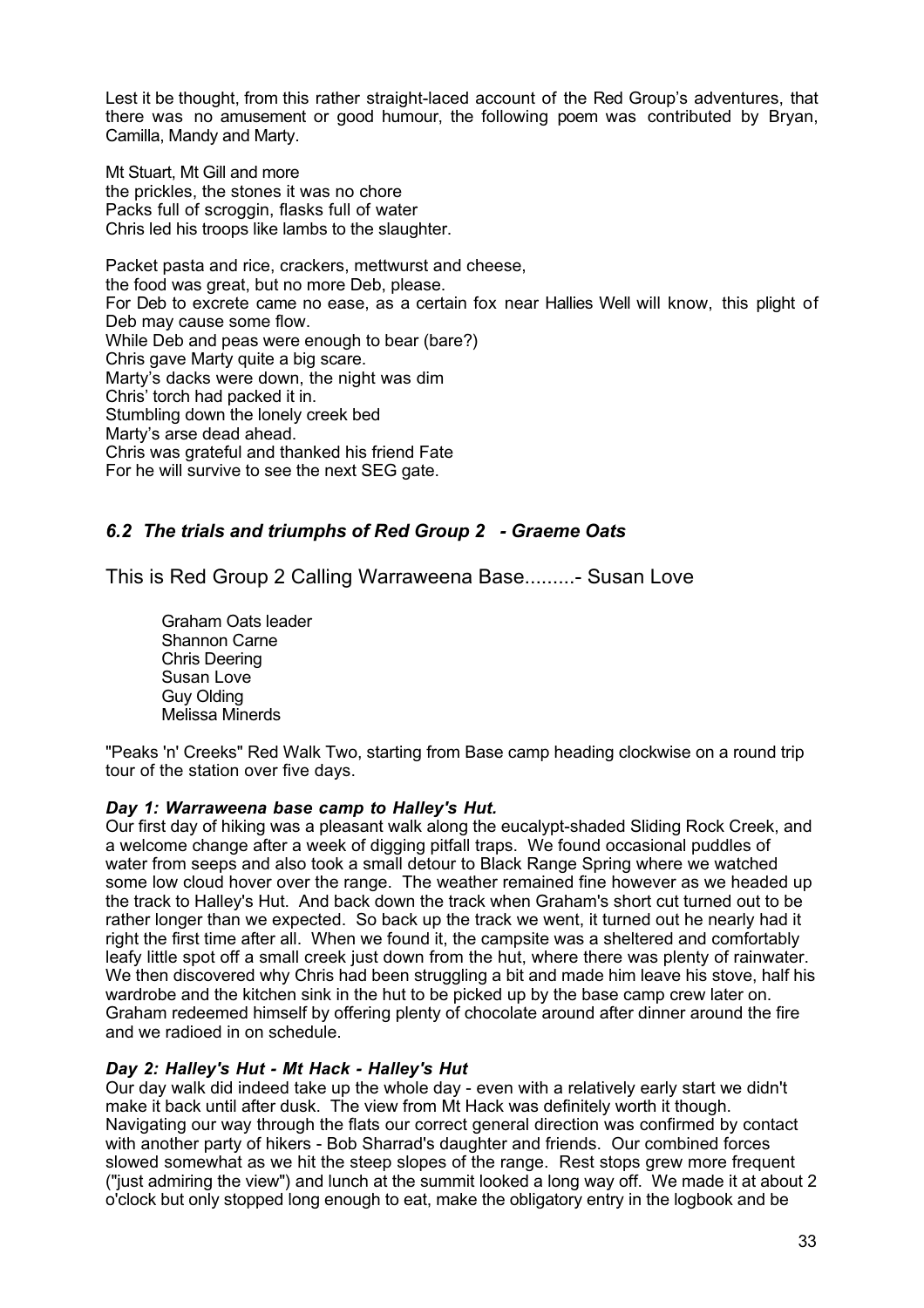impressed with the view - looking south to Wilpena, north to Mt Serle and the Gammons and east and west to salt lakes.

# *Day 3: Halley's Hut to Old Warraweena*

Our original plans to visit Vesey's Claim mine and take a hike up Mt Tilley on our way were revised when we saw the fog entirely shrouding the range and making things generally grey and atmospheric. We decided to head straight through to Old Warraweena, and spent our morning scroggin stops trying to contact Chris Wright's Red 1 group on the radio to see if we meet up somewhere. It turned out they also had changed their plans and having previously been up Mt Tilley were over the other side of Old Warraweena heading up Mt Gill, in the fog. We nevertheless encountered other human life when we arrived at Old Warraweena at lunchtime - the rainbow group was playing hacky-sack in the yard. As they ran up the next mountain, we set up camp in the creek. It still being early in the day, half of us were eager to get as much tourism in as possible, and decided to take in a visit to Mt Tilley, the summit of which was now free of fog. Shannon, Guy and Sue took off while Chris, Melissa and Graham took it easy back at camp hunting for artifacts. Mt Tilley was in sight for almost all of the hike, so there were no problems knowing where we were going, but the ascent was more of a challenge.

Having been warned by Graham, we headed up the right-hand gully, which still appeared to end in a spectacular rock face. We found our way over at the head, but finding the best way onto the ridge was even trickier, the three of us choosing our own scrambles up. We were rewarded with another spectacular view and the sight of a close-flying wedge-tailed eagle. The easiest path proved quite visible from the top, of course. We didn't make it back until after dark, and had to radio in while still on the move, but with Shannon's navigation and an amount blind luck we hid the track right at the yards at Old Warraweena.

# *Day 4: Old Warraweena to Dunbar Hut*

Early on we walked through some of the most open land on the property, but soon we headed down the beginnings of Warrioota Creek and out of radio contact. A perfectly innocent-looking tributary funnelled us into a narrow rock cleft ending in a drop to the main creek, forcing us to take an undignified scrabble along and up the bank before dropping into the creek again. However, from then on the walking was quite easy as we headed down the cliff-lined gorge. We congratulated ourselves on not having to walk up it, as Chris Wright's party had done. As we'd made good progress, we took a walk up to the Waterfall, which had the most water we'd seen during our time here. From there, it was a short walk to Dunbar Hut and a campsite in the creek.

# *Day 5: Dunbar Hut to Warraweena Base*

Our last day proved to be our most stress-ridden. We set off in two groups, with the first steep climb bringing us out of the radio shadow and past Blinman Mine - some holes in the ground - on the road to Yellow Well. It wasn't as simple as that however, as Graham, Guy and Sue managed to overtake Melissa, Chris and Shannon without realizing it by taking a "short cut." Somewhat later than expected, we all finally regrouped at the Yellow Well campsite, which still had plenty of evidence of a week of camping there. After lunch, we gave Graham a look at our lovingly crafted exclosure site, then headed along the track towards Base Camp. We decided we could still take in Mt Stuart, so while Chris took a rest in the shade, we set off up and over the ridge. It was quite a steep climb up the next big slope - Melissa deciding enough was enough headed back - and at the top we had a look at how far we had to go - "it that it all the way over there... or over there?" Once again, Shannon, Guy and Sue decide to not leave the job half finished, and in fact the hard work had been done. However, as we stood by the small cairn at the end of the ridge, we looked over at the next ridge: "er, is that an even bigger cairn over there?" "Buggerit, the view's good enough from here!" - and it was - the weather was perfect and we could see Mt Hack, Mt Tilley and the route we'd taken in the past five days. After a last radio check, we descended Not-Mt-Stuart and followed a tributary of Sliding Rock Creek from its origin, noting what had to be eagle nests in some of the big trees, to where it widens out at Base Camp, arriving back just on sunset.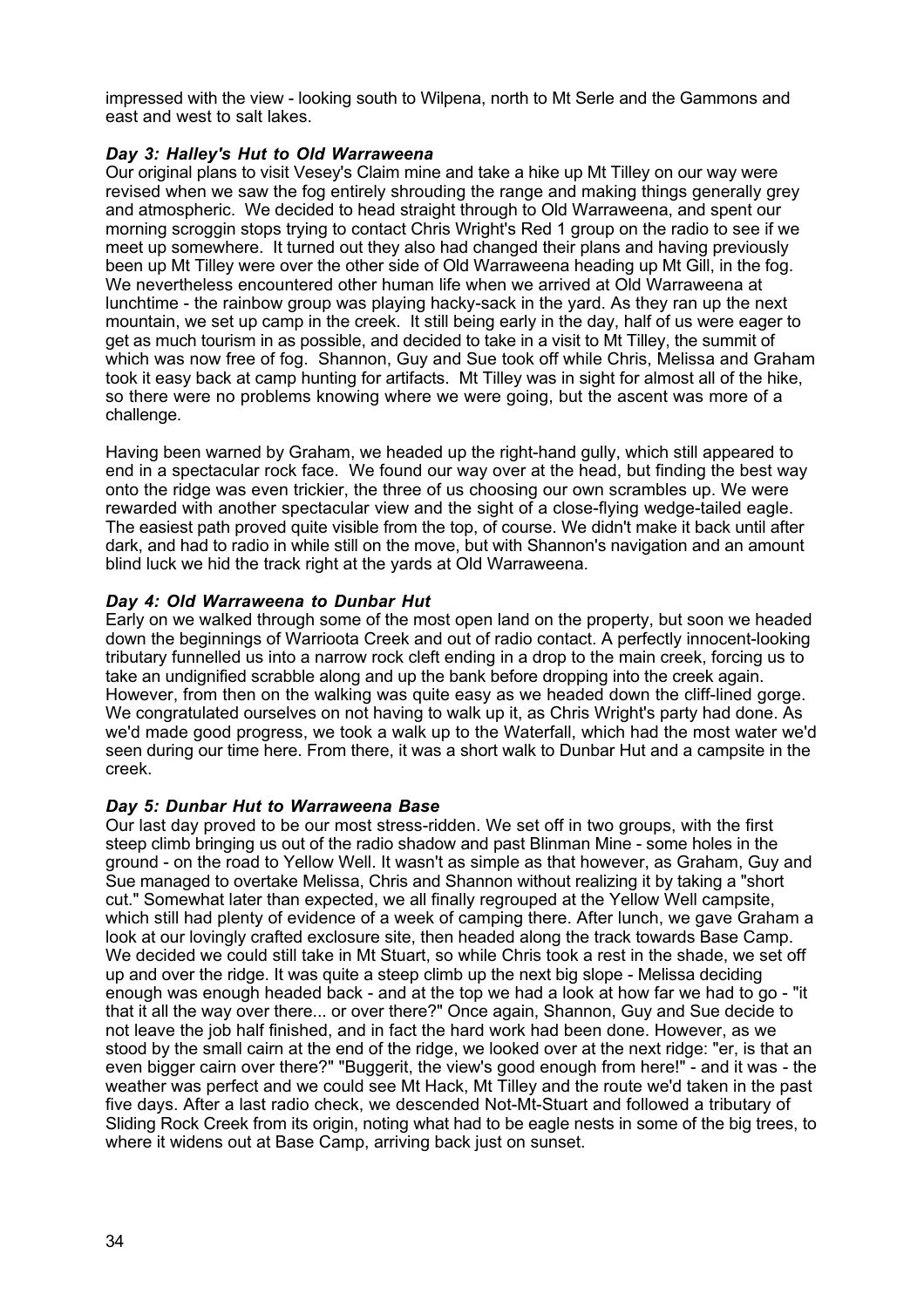# *6.3 The Green / Dream / Rainbow Team - Paul Wainwright*

Trudy O'Connor Peter Love Alex Coombe Dave Wilson Matt Ward Wendy Telfer Paul Wainwright

Dunbar Well – Mt Hemming – Warrioota Spring – Warrioota Creek – Old Warraweena – Mt. Tilley – Mt Gill – Cockatoo Well – Nantibury Spring – Bullocky Water – SEG base – Mt Hack

Having revised Graeme Oates' walking route to accommodate a four-day walk, a few creeks and a couple more peaks, the blue team turned green. We set off from base camp early on the 12<sup>th</sup> of July with John Love and Joe Mack providing the shuttle down to Dunbar Hut. After saying our sweet good-byes we tracked southwest across a number of tributaries to a larger anabranch which would lead us towards Horseshoe Spring. The creekbeds were testing on our ankles, but we were enjoying the mild, sunny conditions and the prospect of wandering free across the ranges over the next couple of days. In places the creek banks turned gorgelike with vertical deeply coloured walls, marbled with folding. Reds, ochres, golds and chocolates – colours which are so reminiscent of the Flinders'. Horseshoe Spring was a little disappointing, a series of small stagnant pools, enriched with algae and macropod faeces. Clearly an important watering point for the fauna but hardly a place to refill the water bottle!

We followed the winding gorge south of Horseshoe, selected a tributary heading out to the east and dropped our backpacks. The group was in great spirits and had made good time thus far. Our intention was to climb Mt Hemming, to take in the views from the southwest of the reserve and to create some room for lunch on our return. At 799m in height we had a two kilometre horizontal walk with 250m of vertical ascent. Taking off like unrestrained kites, with cameras in tow, we made easy work of the lower scree. The southern side of the massif looked like an easier approach, a number of rolling saddles ameliorates any loss in altitude prior to the final climb. Thick stands of *Acacia*, bright green in colour and looking surprisingly healthy dominated the southern and western aspects. The summit of Mt Hemming is completely devoid of vegetation, it looks like a gibber plain, the only prominent feature being a large stone cairn. Views out to the plains in the west are impressive but a chilling reminder of the impact of agriculture in the semi-arid region.

Returning to our packs, we did our best to lighten our loads before heading east. Over the next couple of hours we crossed some undulating country and from one creek system into another. The terrain presented us with some challenging navigation and we concluded that the Cadnia mapsheet has some mis-represented anabranches (or the navigators have some misrepresented ideas about terrain interpolation!) Our desire was to drop into a creek, which would take us north towards Warrioota Spring. Selecting the correct ridge-gully-spur-reentrant combination we found ourselves tracking north. I thought that the team would probably want to camp at Warrioota Spring since we were losing the light and the day had been fairly arduous. However, every walking group has a self-appointed campsite expert. Dave in my opinion had taken this task to heart, and wanted to carry on towards 'the waterfall'. After a brief team discussion we decided to continue, dodging small rock pools and negotiating small vertical drops in the creek. Wendy's cackle was never really out of earshot and was a good indicator of group morale, spirits were soaring!

The geomorphologic wonder marked on the map as 'the waterfall' is little more than a vertical step, and is similar to many others upstream (strictly no repelling equipment required!). I was anticipating a drop similar to Chris's crevice (the well-known waterfall in the Gammon Ranges, tackled in 1996, and named after the intrepid leader!) We found a campsite on the northern side of Warrioota Creek, rolled out the bags and fired up the stoves for dinner. The concoctions prepared didn't make it to print in my gourmet cooking guide but smells wafting down the creekline attracted a friendly fox who seemed to think more highly of the Segger's culinary abilities than I did! A strong cold wind blowing through the camp curbed any late night antics as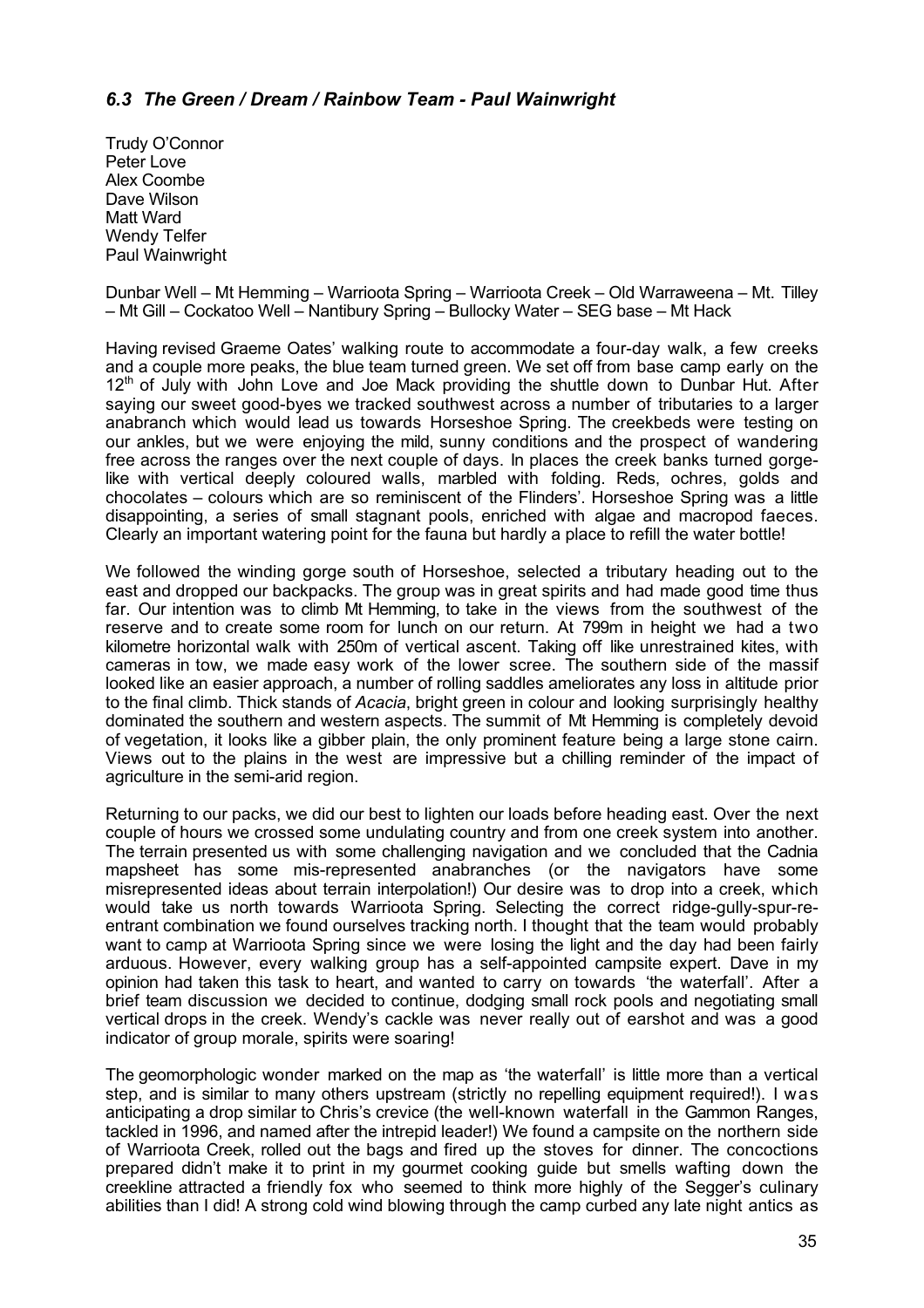most retreated to the warmth of their bags. I am unsure whether some of the team knew that we were only two kilometres from where we had started walking at Dunbar earlier that morning. Our 19km circuit was really just for fun!

Day two saw us follow the scenic but generally convoluted Warrioota Creek eastwards towards Old Warraweena. Peter and Alex spent most of the day setting the pace; Wendy, Trudy, Matt and Dave discussed the merits of animals, vegetables and minerals. We saw few goats whilst walking but Dave spied an opportunity he couldn't resist. A kid bleating wildly on a cliff above the creek sent him scrambling. After speed climbing and a little traversing he managed to corner the rogue and sent it barreling into the creekbed towards Alex whom received the gift with open arms. A small sacrifice was made- for the *Acacia* seedlings next spring.

We arrived at Old Warraweena early in the afternoon a couple of hours earlier than anticipated, a tribute to the drive and enthusiasm of the group. A side trip was contemplated but the consensus, a little rest and relaxation might be more appropriate. Cheese and greens, and other small hors-d oeuvres were prepared by the catering department whilst others began playing cards (gambling) and smoking cigars. Before long we were met by a Duke of Edinburgh's group camping at Old Warraweena overnight and heading south to Patawerta Well the following day. Chris Wright arrived with his chargers not half an hour later; they had been following our footprints along Warrioota Creek for most of the day.

Having made the silly decision to lie under the stars on a very damp evening, I awoke on the morning of day three with my sleeping bag covered in moisture. The cloud had closed in and threatened to postpone the morning's activity. We had planned to climb Mt Tilley but quickly realised that our view would be seriously compromised. Not being ones to let a good opportunity pass, we left early to climb it anyway. The walk to the summit involves strolling across 3-4kms of rolling country before the climb proper. Our destination was obscured most of the way but this seemed to make the summit all the more intriguing. Reaching the summit w e were greeted by cold, windy conditions, our view estimated at 30 metres. We filled in a wet logbook found in the cairn and made a rapid descent out of the wind. Walking in the clouds was an experience enjoyed by all.

Arriving back at Old Warraweena we were enjoying lunch only to be greeted by Graeme and his team who had walked south from Halley's Well. They had spent the previous day climbing Mt Hack. We were preparing to walk towards Mt Gill to snap some panoramas. Climbing over the ridge at the back of Old Warraweena the *Callitris* pines became very dense. Closer than pack width, they were slow to negotiate. My tip, walk directly behind somebody who is bigger than yourself. My problem, unnamed persons were taking advantage of my hospitality! Mt Gill provided us with some wonderful views of surrounding peaks because of its central location. After taking photos we dropped onto a saddle to the northwest and followed the creekline down to Cockatoo Well. The hut is positioned close to the creek and is sheltered by enormous red gums. Few camping spots are as picturesque. Alex and Peter spent some time honing their rock throwing skills at a pannikan positioned on a fence post. Hit to miss ratio (1:500)!! To add insult to injury, Matt had the audacity to interrupt proceedings and sent the pannikan skyward on his first attempt.

Day four greeted us with sunny mild conditions once more. Rather than an early morning yoga or tai chi session we opted for a quick game of hacky. The sack, much to my surprise stayed in the air long enough for everyone to give it a kick (controlled of course!). Navigation duties were placed in the eager hands of Trudy; she had to ensure that we didn't leave the creekline enroute to base camp. We stopped at Bullocky water for Dave to explore a small water filled cave. A caver in his other life, clothes were stripped off, headtorch strapped on and into the water he stepped. The cave extended only ten metres but the experience was sufficient to curb deleterious symptoms from his two-week abstinence. Our trek to basecamp was now no more than a stone's throw. Heading westerly out of the creek we could see the repeater tower positioned behind the camp. The rest was merely a formality.

Day Five we set out reinvigorated for a big day of hiking up on the Mt Hack Range. We headed straight up, climbed a few waterfalls for fun value and reached the top by mid morning. Well,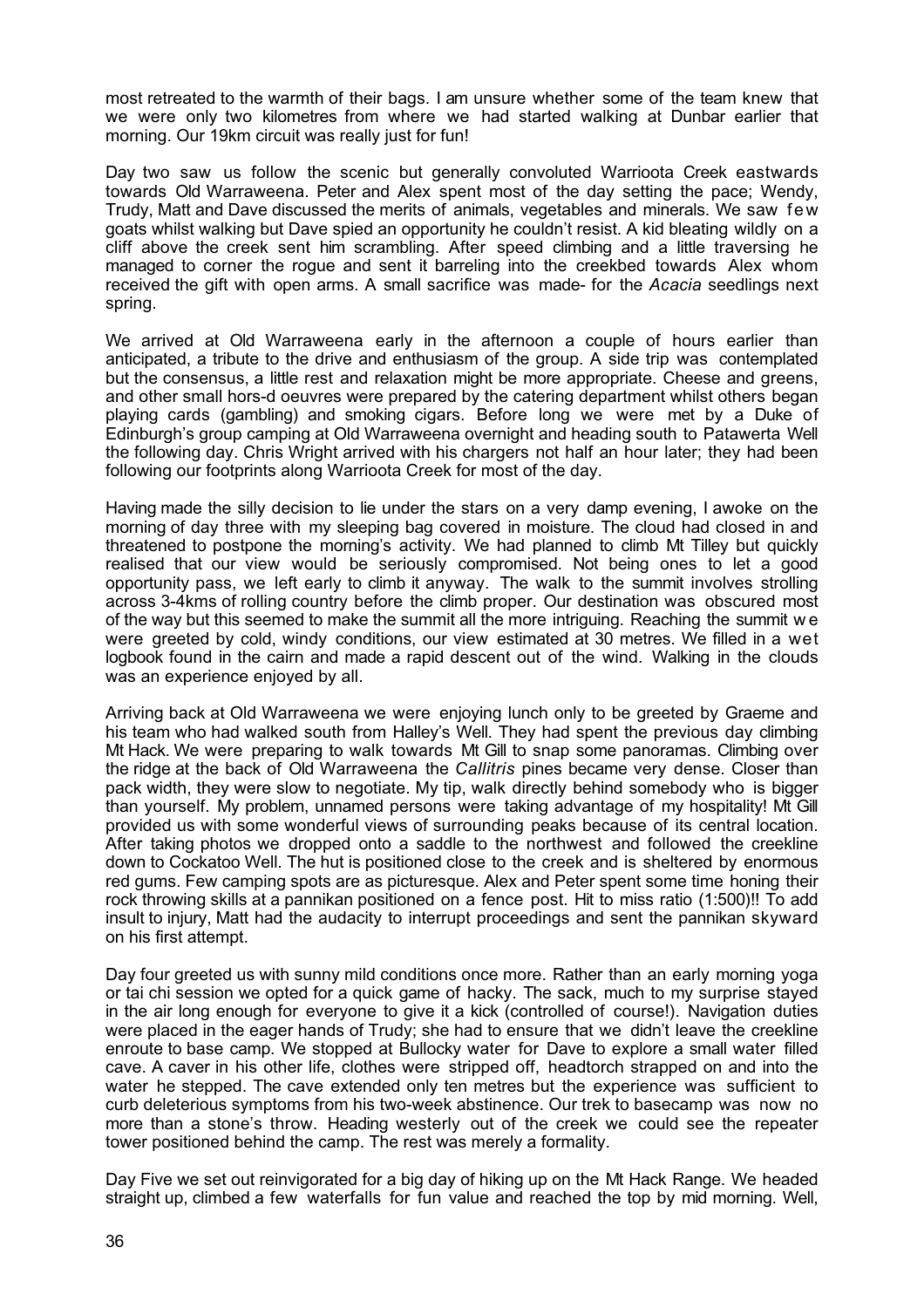we thought it was the top, actually the top was the furthest peak far away on the horizon. Several hours of hiking up peaks and down saddles along the top of the Range we finally got to the cairn. It was beautiful hiking despite a few loose boulders and nasty spinifex. The views were spectacular as we hiked along and incredible from the top of Mt Hack itself. We opted for a more direct route down, straight down the nearest creek and then a few kms of walking back to the car. A fabulous day to end a great week.

# *6.4 The Base camp group*

While most were off taking in the lofty heights of Warraweena, a dedicated group remained at Base camp to continue to check the traps, to run the daily radio scheds and to generally 'keep the home fires burning'. Many laughs were had with Joe's stories, songs and jokes and with the continual banter of jibes from Bob after a little fox got away …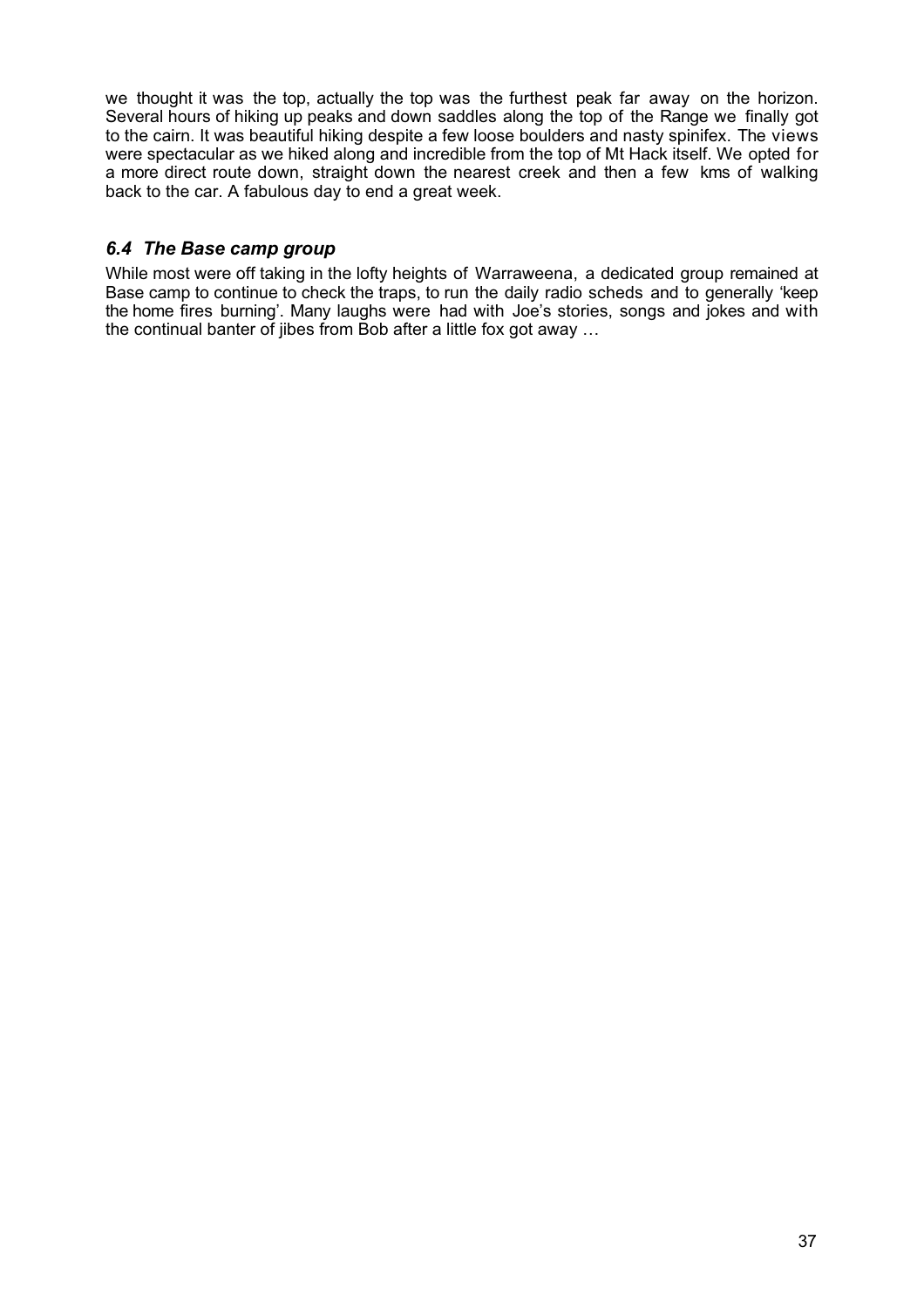# **7. Bibliography**

American Geological Institute (1962). *Dictionary of Geological Terms*. Dolphin Books, New York, USA.

Bonython, W., 1971, *Walking the Flinders Ranges*, Rigby Limited, Adelaide.

- Briggs, J.D., and Leigh, J.H. (1988). Rare or Threatened Australian Plants. Special Publication No. 14. Australian National Parks and Wildlife Service, Canberra.
- Davies, R.J.-P. (1995). Threatened Plant Species Management in the Arid Pastoral Zone of South Australia. Department of Environment and Natural Resources, Adelaide.
- Klaassen, N., 1986, *Sliding Rock: To Mine or not to Mine*, Lutheran Publishing House, Adelaide.

Mincham, H., 1983, *The Story of the Flinders Ranges*, Rigby Limited, Adelaide.

- Orser, C.E., and Fagan, B.M., 1995, *Historical Archaeology*, Harper Collins College Publishers, New York.
- Willis, G., *Discussions with Graeme Willis during Scientific Expedition Group Reconnaissance Trip to Warraweena.*